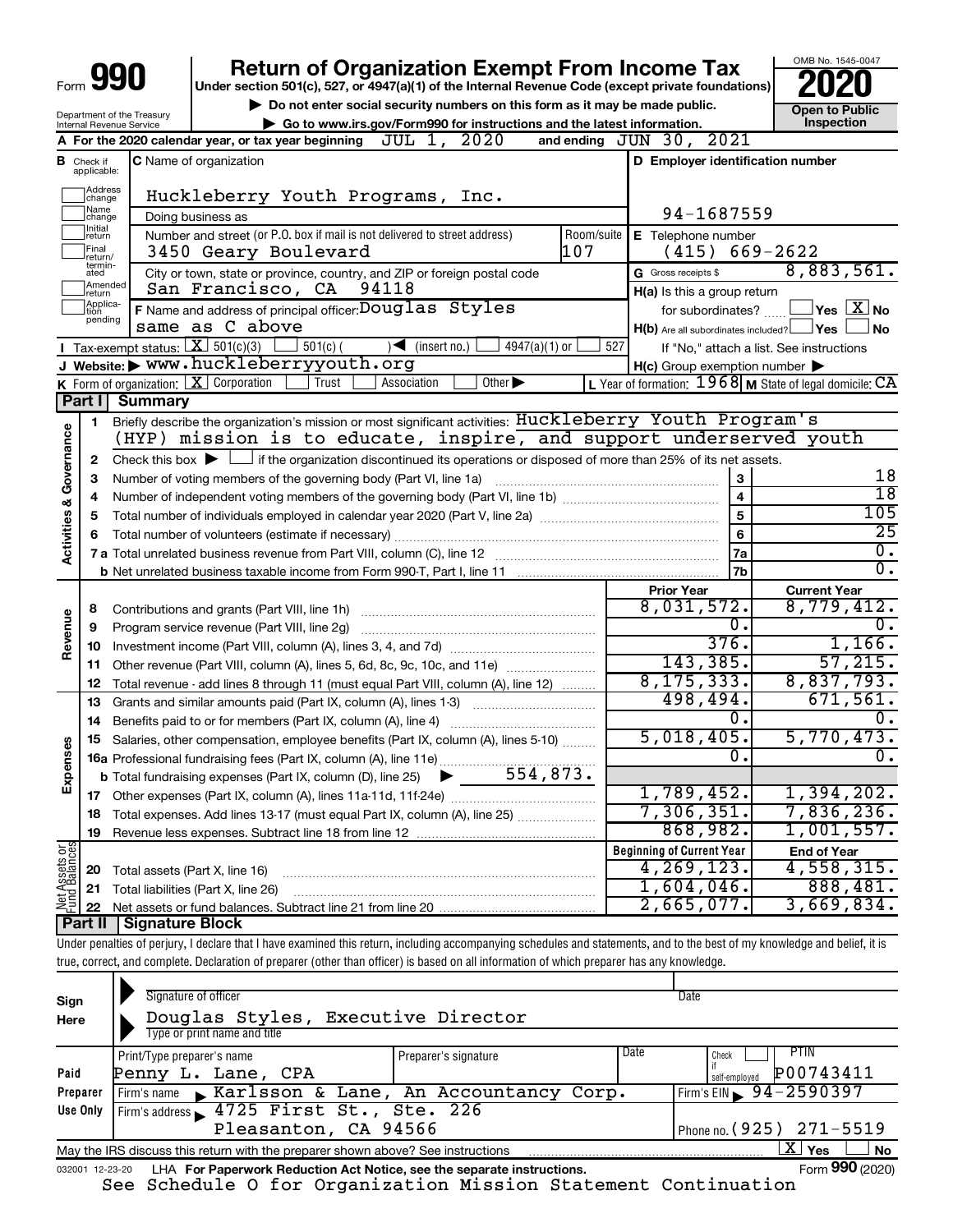|              | 94-1687559<br>Huckleberry Youth Programs, Inc.<br>Page 2<br>Form 990 (2020)                                                                                                                             |
|--------------|---------------------------------------------------------------------------------------------------------------------------------------------------------------------------------------------------------|
|              | Part III   Statement of Program Service Accomplishments                                                                                                                                                 |
|              |                                                                                                                                                                                                         |
| 1            | Briefly describe the organization's mission:<br>Founded on the belief that adolescence is a dynamic and challenging                                                                                     |
|              | time of life, HYP's mission is to educate, inspire, and support                                                                                                                                         |
|              | underserved youth to develop healthy life choices, to maximize their                                                                                                                                    |
|              | potential, and to realize their dreams. Since 1968, we have                                                                                                                                             |
| $\mathbf{2}$ | Did the organization undertake any significant program services during the year which were not listed on the                                                                                            |
|              | $\overline{\ }$ Yes $\overline{\phantom{a}X}$ No<br>prior Form 990 or 990-EZ?                                                                                                                           |
|              | If "Yes," describe these new services on Schedule O.                                                                                                                                                    |
| 3            | $\sqrt{\mathsf{Yes}\ \mathsf{X}}$ No<br>Did the organization cease conducting, or make significant changes in how it conducts, any program services?<br>If "Yes," describe these changes on Schedule O. |
| 4            | Describe the organization's program service accomplishments for each of its three largest program services, as measured by expenses.                                                                    |
|              | Section 501(c)(3) and 501(c)(4) organizations are required to report the amount of grants and allocations to others, the total expenses, and                                                            |
|              | revenue, if any, for each program service reported.                                                                                                                                                     |
|              | $1,589,275$ $\cdot$ including grants of \$<br>$29,849.$ (Revenue \$)<br>(Expenses \$<br>4a (Code:                                                                                                       |
|              | Huckleberry House, the first adolescent crisis shelter in the country,                                                                                                                                  |
|              | is a six-bed shelter in San Francisco's Haight-Ashbury district. The<br>program provides 24/7/365 services to homeless, runaway, and other                                                              |
|              | at-risk youth ages 11-17.                                                                                                                                                                               |
|              |                                                                                                                                                                                                         |
|              |                                                                                                                                                                                                         |
|              |                                                                                                                                                                                                         |
|              |                                                                                                                                                                                                         |
|              |                                                                                                                                                                                                         |
|              |                                                                                                                                                                                                         |
|              |                                                                                                                                                                                                         |
| 4b           | $1,416,612$ $\cdot$ including grants of \$<br>$451,382.$ ) (Revenue \$<br>(Expenses \$<br>(Code:                                                                                                        |
|              | Huckleberry Youth Health Center is the first full-time, community-based                                                                                                                                 |
|              | health center dedicated exclusively to teens and young adults in San                                                                                                                                    |
|              | Francisco. It is also the primary provider of health education                                                                                                                                          |
|              | workshops in San Francisco schools and after-school sites. Medical<br>services, including primary and reproductive health care, are provided                                                            |
|              | by caring peers and adults to over 4,900 youth annually.                                                                                                                                                |
|              |                                                                                                                                                                                                         |
|              |                                                                                                                                                                                                         |
|              |                                                                                                                                                                                                         |
|              |                                                                                                                                                                                                         |
|              |                                                                                                                                                                                                         |
|              | $997, 846$ . including grants of \$<br>$155$ , $054$ $\ldots$ ) (Revenue \$                                                                                                                             |
|              | $4c$ (Code:<br>(Expenses \$<br>Huckleberry's Community Assessment and Resource Center is an                                                                                                             |
|              | alternative to Juvenile Hall in the juvenile justice system, providing                                                                                                                                  |
|              | services to 33% of the youth arrested in San Francisco. Arrested youth                                                                                                                                  |
|              | receive an assessment and a wide range of services, including                                                                                                                                           |
|              | reintegration in school, guidance in completing community service                                                                                                                                       |
|              | requirements, and referrals to counseling and after-school programs.                                                                                                                                    |
|              |                                                                                                                                                                                                         |
|              |                                                                                                                                                                                                         |
|              |                                                                                                                                                                                                         |
|              |                                                                                                                                                                                                         |
|              |                                                                                                                                                                                                         |
|              | 4d Other program services (Describe on Schedule O.)<br>35, 276.) (Revenue \$                                                                                                                            |
| 4е           | 2, 229, 526. including grants of \$<br>(Expenses \$<br>6, 233, 259.<br>Total program service expenses                                                                                                   |
|              | Form 990 (2020)                                                                                                                                                                                         |
|              | 032002 12-23-20                                                                                                                                                                                         |
|              | 2                                                                                                                                                                                                       |
|              | 12240516 138273 HYP<br>2020.05094 Huckleberry Youth Programs, HYP_                                                                                                                                      |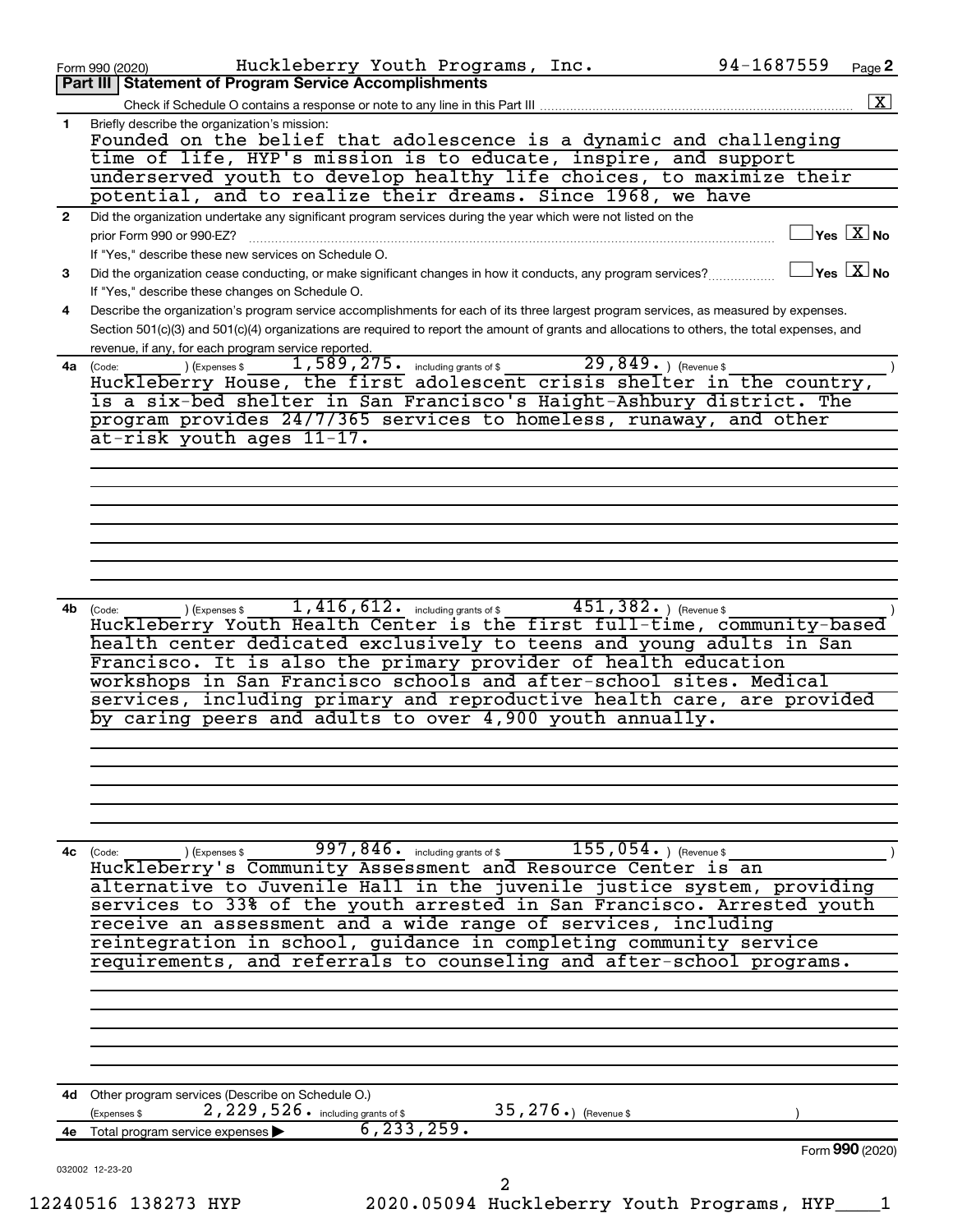|  | Form 990 (2020) |
|--|-----------------|
|  |                 |

**Part IV Checklist of Required Schedules**

Form 990 (2020) Huckleberry Youth Programs, Inc. 94-1687559 <sub>Page</sub>

|     |                                                                                                                                       |                 | Yes                     | No                      |
|-----|---------------------------------------------------------------------------------------------------------------------------------------|-----------------|-------------------------|-------------------------|
| 1   | Is the organization described in section $501(c)(3)$ or $4947(a)(1)$ (other than a private foundation)?                               |                 |                         |                         |
|     |                                                                                                                                       | 1               | х                       |                         |
| 2   |                                                                                                                                       | $\overline{2}$  | $\overline{\textbf{x}}$ |                         |
| 3   | Did the organization engage in direct or indirect political campaign activities on behalf of or in opposition to candidates for       |                 |                         |                         |
|     |                                                                                                                                       | 3               |                         | x                       |
| 4   | Section 501(c)(3) organizations. Did the organization engage in lobbying activities, or have a section 501(h) election in effect      |                 |                         |                         |
|     |                                                                                                                                       | 4               | х                       |                         |
| 5   | Is the organization a section 501(c)(4), 501(c)(5), or 501(c)(6) organization that receives membership dues, assessments, or          |                 |                         |                         |
|     |                                                                                                                                       | 5               |                         | х                       |
| 6   | Did the organization maintain any donor advised funds or any similar funds or accounts for which donors have the right to             |                 |                         |                         |
|     | provide advice on the distribution or investment of amounts in such funds or accounts? If "Yes," complete Schedule D, Part I          | 6               |                         | x                       |
| 7   | Did the organization receive or hold a conservation easement, including easements to preserve open space,                             |                 |                         |                         |
|     |                                                                                                                                       | $\overline{7}$  |                         | x                       |
| 8   | Did the organization maintain collections of works of art, historical treasures, or other similar assets? If "Yes," complete          |                 |                         |                         |
|     |                                                                                                                                       | 8               |                         | x                       |
| 9   | Did the organization report an amount in Part X, line 21, for escrow or custodial account liability, serve as a custodian for         |                 |                         |                         |
|     | amounts not listed in Part X; or provide credit counseling, debt management, credit repair, or debt negotiation services?             |                 |                         |                         |
|     |                                                                                                                                       | 9               |                         | x                       |
| 10  | Did the organization, directly or through a related organization, hold assets in donor-restricted endowments                          |                 |                         |                         |
|     |                                                                                                                                       | 10              |                         | x                       |
| 11  | If the organization's answer to any of the following questions is "Yes," then complete Schedule D, Parts VI, VII, VIII, IX, or X      |                 |                         |                         |
|     | as applicable.                                                                                                                        |                 |                         |                         |
|     | a Did the organization report an amount for land, buildings, and equipment in Part X, line 10? If "Yes," complete Schedule D,         |                 | х                       |                         |
|     |                                                                                                                                       | 11a             |                         |                         |
|     | <b>b</b> Did the organization report an amount for investments - other securities in Part X, line 12, that is 5% or more of its total |                 |                         | х                       |
|     |                                                                                                                                       | 11b             |                         |                         |
|     | c Did the organization report an amount for investments - program related in Part X, line 13, that is 5% or more of its total         | 11c             |                         | x                       |
|     | d Did the organization report an amount for other assets in Part X, line 15, that is 5% or more of its total assets reported in       |                 |                         |                         |
|     |                                                                                                                                       | 11d             |                         | x                       |
|     |                                                                                                                                       | 11e             | х                       |                         |
|     | f Did the organization's separate or consolidated financial statements for the tax year include a footnote that addresses             |                 |                         |                         |
|     | the organization's liability for uncertain tax positions under FIN 48 (ASC 740)? If "Yes," complete Schedule D, Part X                | 11f             | х                       |                         |
|     | 12a Did the organization obtain separate, independent audited financial statements for the tax year? If "Yes," complete               |                 |                         |                         |
|     | Schedule D, Parts XI and XII                                                                                                          | 12a             | х                       |                         |
|     | <b>b</b> Was the organization included in consolidated, independent audited financial statements for the tax year?                    |                 |                         |                         |
|     | If "Yes," and if the organization answered "No" to line 12a, then completing Schedule D, Parts XI and XII is optional www.            | 12 <sub>b</sub> |                         | ∡⊾                      |
| 13  |                                                                                                                                       | 13              |                         | $\overline{\textbf{x}}$ |
| 14a |                                                                                                                                       | 14a             |                         | x                       |
| b   | Did the organization have aggregate revenues or expenses of more than \$10,000 from grantmaking, fundraising, business,               |                 |                         |                         |
|     | investment, and program service activities outside the United States, or aggregate foreign investments valued at \$100,000            |                 |                         |                         |
|     |                                                                                                                                       | 14b             |                         | х                       |
| 15  | Did the organization report on Part IX, column (A), line 3, more than \$5,000 of grants or other assistance to or for any             |                 |                         |                         |
|     |                                                                                                                                       | 15              |                         | х                       |
| 16  | Did the organization report on Part IX, column (A), line 3, more than \$5,000 of aggregate grants or other assistance to              |                 |                         |                         |
|     |                                                                                                                                       | 16              |                         | х                       |
| 17  | Did the organization report a total of more than \$15,000 of expenses for professional fundraising services on Part IX,               |                 |                         |                         |
|     |                                                                                                                                       | 17              |                         | х                       |
| 18  | Did the organization report more than \$15,000 total of fundraising event gross income and contributions on Part VIII, lines          |                 |                         |                         |
|     |                                                                                                                                       | 18              | х                       |                         |
| 19  | Did the organization report more than \$15,000 of gross income from gaming activities on Part VIII, line 9a? If "Yes,"                |                 |                         |                         |
|     |                                                                                                                                       | 19              |                         | х                       |
|     |                                                                                                                                       | 20a             |                         | х                       |
| b   |                                                                                                                                       | 20 <sub>b</sub> |                         |                         |
| 21  | Did the organization report more than \$5,000 of grants or other assistance to any domestic organization or                           |                 |                         |                         |
|     | domestic government on Part IX, column (A), line 1? If "Yes," complete Schedule I, Parts I and II                                     | 21              | х                       |                         |
|     | 032003 12-23-20                                                                                                                       |                 |                         | Form 990 (2020)         |

12240516 138273 HYP 2020.05094 Huckleberry Youth Programs, HYP\_\_\_\_1 3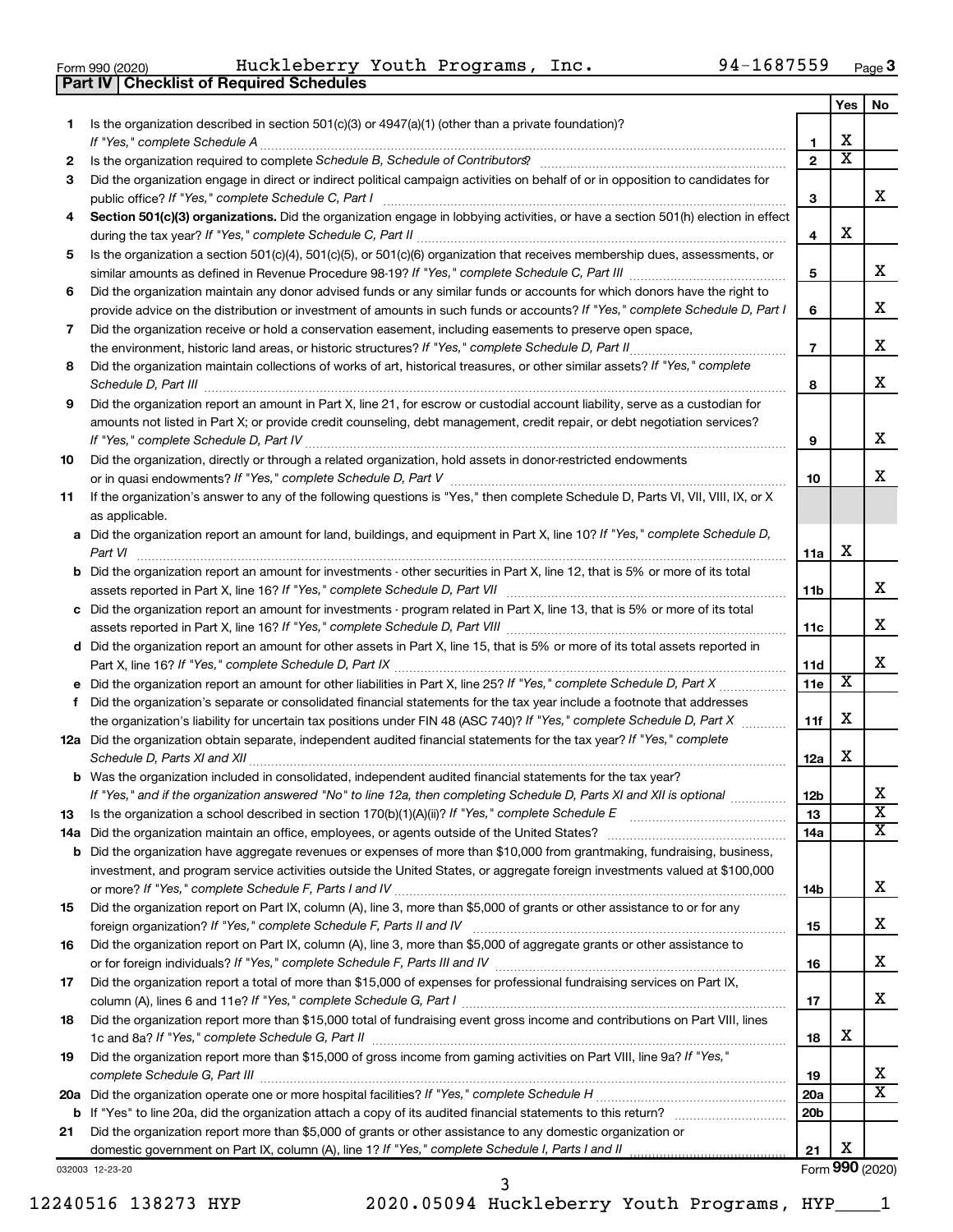| Form 990 (2020) |  |  |  |
|-----------------|--|--|--|
|-----------------|--|--|--|

**Part IV Checklist of Required Schedules**

*(continued)* Form 990 (2020) Page Huckleberry Youth Programs, Inc. 94-1687559

| 22 | Did the organization report more than \$5,000 of grants or other assistance to or for domestic individuals on                                                                                                                                                                                                                                                                          |                 | X                       |                         |
|----|----------------------------------------------------------------------------------------------------------------------------------------------------------------------------------------------------------------------------------------------------------------------------------------------------------------------------------------------------------------------------------------|-----------------|-------------------------|-------------------------|
| 23 | Did the organization answer "Yes" to Part VII, Section A, line 3, 4, or 5 about compensation of the organization's current                                                                                                                                                                                                                                                             | 22              |                         |                         |
|    | and former officers, directors, trustees, key employees, and highest compensated employees? If "Yes," complete                                                                                                                                                                                                                                                                         |                 |                         |                         |
|    | Schedule J <b>Execute Schedule J Execute Schedule J</b>                                                                                                                                                                                                                                                                                                                                | 23              | X                       |                         |
|    | 24a Did the organization have a tax-exempt bond issue with an outstanding principal amount of more than \$100,000 as of the<br>last day of the year, that was issued after December 31, 2002? If "Yes," answer lines 24b through 24d and complete                                                                                                                                      | 24a             |                         | x                       |
|    |                                                                                                                                                                                                                                                                                                                                                                                        | 24b             |                         |                         |
|    | c Did the organization maintain an escrow account other than a refunding escrow at any time during the year to defease                                                                                                                                                                                                                                                                 | 24с             |                         |                         |
|    |                                                                                                                                                                                                                                                                                                                                                                                        | 24d             |                         |                         |
|    | 25a Section 501(c)(3), 501(c)(4), and 501(c)(29) organizations. Did the organization engage in an excess benefit                                                                                                                                                                                                                                                                       | 25a             |                         | x                       |
|    | <b>b</b> Is the organization aware that it engaged in an excess benefit transaction with a disqualified person in a prior year, and<br>that the transaction has not been reported on any of the organization's prior Forms 990 or 990-EZ? If "Yes," complete<br>Schedule L, Part I                                                                                                     | 25b             |                         | x                       |
| 26 | Did the organization report any amount on Part X, line 5 or 22, for receivables from or payables to any current                                                                                                                                                                                                                                                                        |                 |                         |                         |
|    | or former officer, director, trustee, key employee, creator or founder, substantial contributor, or 35%                                                                                                                                                                                                                                                                                |                 |                         |                         |
|    |                                                                                                                                                                                                                                                                                                                                                                                        | 26              |                         | x                       |
| 27 | Did the organization provide a grant or other assistance to any current or former officer, director, trustee, key employee,<br>creator or founder, substantial contributor or employee thereof, a grant selection committee member, or to a 35% controlled<br>entity (including an employee thereof) or family member of any of these persons? If "Yes," complete Schedule L, Part III | 27              |                         | x                       |
| 28 | Was the organization a party to a business transaction with one of the following parties (see Schedule L, Part IV<br>instructions, for applicable filing thresholds, conditions, and exceptions):                                                                                                                                                                                      |                 |                         |                         |
|    | a A current or former officer, director, trustee, key employee, creator or founder, or substantial contributor? If                                                                                                                                                                                                                                                                     |                 |                         | х                       |
|    |                                                                                                                                                                                                                                                                                                                                                                                        | 28a<br>28b      |                         | $\overline{\textbf{X}}$ |
|    | c A 35% controlled entity of one or more individuals and/or organizations described in lines 28a or 28b?/f                                                                                                                                                                                                                                                                             | 28c             |                         | Х                       |
| 29 |                                                                                                                                                                                                                                                                                                                                                                                        | 29              | $\overline{\textbf{x}}$ |                         |
| 30 | Did the organization receive contributions of art, historical treasures, or other similar assets, or qualified conservation                                                                                                                                                                                                                                                            | 30              |                         | х                       |
| 31 | Did the organization liquidate, terminate, or dissolve and cease operations? If "Yes," complete Schedule N, Part I                                                                                                                                                                                                                                                                     | 31              |                         | $\overline{\textbf{X}}$ |
| 32 | Did the organization sell, exchange, dispose of, or transfer more than 25% of its net assets? If "Yes," complete<br>Schedule N, Part II                                                                                                                                                                                                                                                | 32              |                         | х                       |
| 33 | Did the organization own 100% of an entity disregarded as separate from the organization under Regulations                                                                                                                                                                                                                                                                             | 33              |                         | x                       |
| 34 | Was the organization related to any tax-exempt or taxable entity? If "Yes," complete Schedule R, Part II, III, or IV, and<br>Part V, line 1                                                                                                                                                                                                                                            | 34              |                         | х                       |
|    |                                                                                                                                                                                                                                                                                                                                                                                        | <b>35a</b>      |                         | $\overline{\textbf{X}}$ |
|    | <b>b</b> If "Yes" to line 35a, did the organization receive any payment from or engage in any transaction with a controlled entity                                                                                                                                                                                                                                                     | 35 <sub>b</sub> |                         |                         |
| 36 | Section 501(c)(3) organizations. Did the organization make any transfers to an exempt non-charitable related organization?                                                                                                                                                                                                                                                             | 36              |                         | х                       |
| 37 | Did the organization conduct more than 5% of its activities through an entity that is not a related organization<br>and that is treated as a partnership for federal income tax purposes? If "Yes," complete Schedule R, Part VI                                                                                                                                                       | 37              |                         | х                       |
| 38 | Did the organization complete Schedule O and provide explanations in Schedule O for Part VI, lines 11b and 19?<br>Note: All Form 990 filers are required to complete Schedule O.<br>Part V<br><b>Statements Regarding Other IRS Filings and Tax Compliance</b>                                                                                                                         | 38              | X                       |                         |
|    |                                                                                                                                                                                                                                                                                                                                                                                        |                 |                         |                         |
|    |                                                                                                                                                                                                                                                                                                                                                                                        |                 | Yes l                   | No                      |
|    | 36<br><b>1a</b> Enter the number reported in Box 3 of Form 1096. Enter -0- if not applicable <i>manumumumum</i><br>1a<br><b>b</b> Enter the number of Forms W-2G included in line 1a. Enter -0- if not applicable<br>1 <sub>b</sub>                                                                                                                                                    |                 |                         |                         |
|    | c Did the organization comply with backup withholding rules for reportable payments to vendors and reportable gaming                                                                                                                                                                                                                                                                   |                 | х                       |                         |
|    | 032004 12-23-20                                                                                                                                                                                                                                                                                                                                                                        | 1c              | Form 990 (2020)         |                         |
|    |                                                                                                                                                                                                                                                                                                                                                                                        |                 |                         |                         |
|    | 12240516 138273 HYP<br>2020.05094 Huckleberry Youth Programs, HYP                                                                                                                                                                                                                                                                                                                      |                 |                         |                         |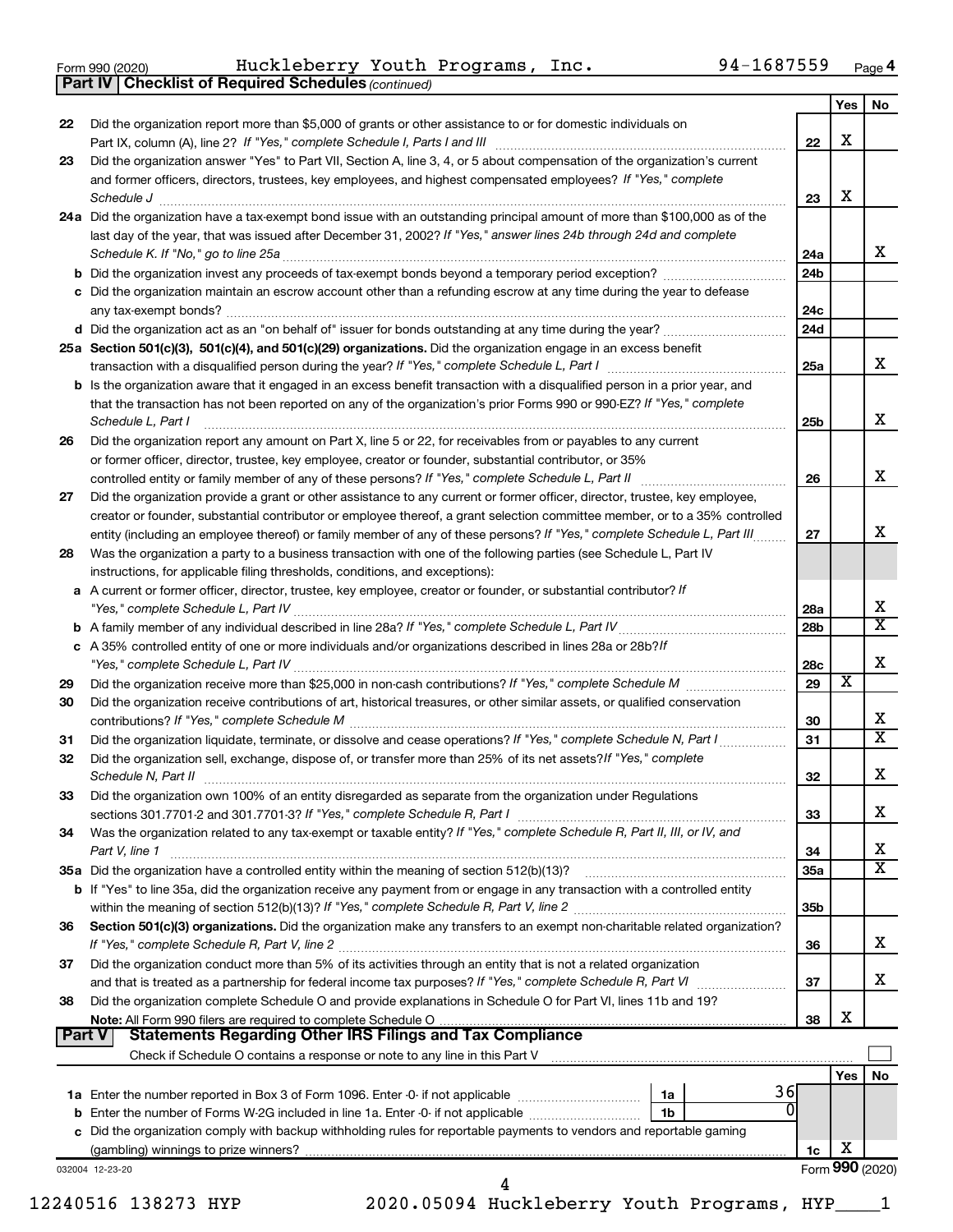| Form 990 (2020) |  | Huckleberry Youth Programs, Inc. | 94-1687559<br>Page |  |
|-----------------|--|----------------------------------|--------------------|--|
|-----------------|--|----------------------------------|--------------------|--|

**Part V Statements Regarding Other IRS Filings and Tax Compliance**

*(continued)*

|                                                                                                |                                                                                                                                                                                                                                                                                                                                                   |                | Yes                     | No          |  |
|------------------------------------------------------------------------------------------------|---------------------------------------------------------------------------------------------------------------------------------------------------------------------------------------------------------------------------------------------------------------------------------------------------------------------------------------------------|----------------|-------------------------|-------------|--|
|                                                                                                | 2a Enter the number of employees reported on Form W-3, Transmittal of Wage and Tax Statements,                                                                                                                                                                                                                                                    |                |                         |             |  |
|                                                                                                | 105<br>filed for the calendar year ending with or within the year covered by this return <i>manumumumum</i><br>2a                                                                                                                                                                                                                                 |                |                         |             |  |
|                                                                                                |                                                                                                                                                                                                                                                                                                                                                   | 2 <sub>b</sub> | X                       |             |  |
|                                                                                                |                                                                                                                                                                                                                                                                                                                                                   |                |                         |             |  |
|                                                                                                | 3a Did the organization have unrelated business gross income of \$1,000 or more during the year?                                                                                                                                                                                                                                                  | За             |                         | х           |  |
|                                                                                                |                                                                                                                                                                                                                                                                                                                                                   | 3b             |                         |             |  |
|                                                                                                | 4a At any time during the calendar year, did the organization have an interest in, or a signature or other authority over, a                                                                                                                                                                                                                      |                |                         |             |  |
|                                                                                                | financial account in a foreign country (such as a bank account, securities account, or other financial account)?                                                                                                                                                                                                                                  | 4a             |                         | х           |  |
|                                                                                                | <b>b</b> If "Yes," enter the name of the foreign country                                                                                                                                                                                                                                                                                          |                |                         |             |  |
|                                                                                                | See instructions for filing requirements for FinCEN Form 114, Report of Foreign Bank and Financial Accounts (FBAR).                                                                                                                                                                                                                               |                |                         |             |  |
|                                                                                                |                                                                                                                                                                                                                                                                                                                                                   | 5a             |                         | х           |  |
| b                                                                                              |                                                                                                                                                                                                                                                                                                                                                   | 5b             |                         | $\mathbf x$ |  |
|                                                                                                |                                                                                                                                                                                                                                                                                                                                                   |                |                         |             |  |
|                                                                                                | 6a Does the organization have annual gross receipts that are normally greater than \$100,000, and did the organization solicit                                                                                                                                                                                                                    |                |                         |             |  |
|                                                                                                | any contributions that were not tax deductible as charitable contributions?                                                                                                                                                                                                                                                                       | 6a             |                         | х           |  |
|                                                                                                | b If "Yes," did the organization include with every solicitation an express statement that such contributions or gifts                                                                                                                                                                                                                            |                |                         |             |  |
|                                                                                                | were not tax deductible?                                                                                                                                                                                                                                                                                                                          | 6b             |                         |             |  |
| 7                                                                                              | Organizations that may receive deductible contributions under section 170(c).                                                                                                                                                                                                                                                                     |                |                         |             |  |
| a                                                                                              | Did the organization receive a payment in excess of \$75 made partly as a contribution and partly for goods and services provided to the payor?                                                                                                                                                                                                   | 7a             | х                       |             |  |
|                                                                                                |                                                                                                                                                                                                                                                                                                                                                   | 7b             | $\overline{\textbf{x}}$ |             |  |
| c                                                                                              | Did the organization sell, exchange, or otherwise dispose of tangible personal property for which it was required                                                                                                                                                                                                                                 |                |                         |             |  |
|                                                                                                | to file Form 8282?                                                                                                                                                                                                                                                                                                                                | 7c             |                         | x           |  |
| d                                                                                              | 7d                                                                                                                                                                                                                                                                                                                                                |                |                         | х           |  |
|                                                                                                |                                                                                                                                                                                                                                                                                                                                                   |                |                         |             |  |
|                                                                                                |                                                                                                                                                                                                                                                                                                                                                   |                |                         |             |  |
| g                                                                                              | If the organization received a contribution of qualified intellectual property, did the organization file Form 8899 as required?                                                                                                                                                                                                                  | 7g             |                         |             |  |
| h                                                                                              | If the organization received a contribution of cars, boats, airplanes, or other vehicles, did the organization file a Form 1098-C?                                                                                                                                                                                                                | 7h             |                         |             |  |
| 8                                                                                              | Sponsoring organizations maintaining donor advised funds. Did a donor advised fund maintained by the                                                                                                                                                                                                                                              | 8              |                         |             |  |
|                                                                                                | sponsoring organization have excess business holdings at any time during the year?<br>9<br>Sponsoring organizations maintaining donor advised funds.                                                                                                                                                                                              |                |                         |             |  |
|                                                                                                |                                                                                                                                                                                                                                                                                                                                                   | 9а             |                         |             |  |
| Did the sponsoring organization make any taxable distributions under section 4966?<br>a        |                                                                                                                                                                                                                                                                                                                                                   |                |                         |             |  |
| b<br>10                                                                                        |                                                                                                                                                                                                                                                                                                                                                   | 9b             |                         |             |  |
|                                                                                                | Section 501(c)(7) organizations. Enter:<br>10a                                                                                                                                                                                                                                                                                                    |                |                         |             |  |
| а<br>b                                                                                         | 10 <sub>b</sub><br>Gross receipts, included on Form 990, Part VIII, line 12, for public use of club facilities                                                                                                                                                                                                                                    |                |                         |             |  |
| 11                                                                                             | Section 501(c)(12) organizations. Enter:                                                                                                                                                                                                                                                                                                          |                |                         |             |  |
|                                                                                                | 11a                                                                                                                                                                                                                                                                                                                                               |                |                         |             |  |
|                                                                                                | b Gross income from other sources (Do not net amounts due or paid to other sources against                                                                                                                                                                                                                                                        |                |                         |             |  |
|                                                                                                | amounts due or received from them.)<br>11b                                                                                                                                                                                                                                                                                                        |                |                         |             |  |
|                                                                                                | 12a Section 4947(a)(1) non-exempt charitable trusts. Is the organization filing Form 990 in lieu of Form 1041?                                                                                                                                                                                                                                    | 12a            |                         |             |  |
|                                                                                                | b If "Yes," enter the amount of tax-exempt interest received or accrued during the year<br>12b                                                                                                                                                                                                                                                    |                |                         |             |  |
| 13                                                                                             | Section 501(c)(29) qualified nonprofit health insurance issuers.                                                                                                                                                                                                                                                                                  |                |                         |             |  |
|                                                                                                | a Is the organization licensed to issue qualified health plans in more than one state?                                                                                                                                                                                                                                                            | 1За            |                         |             |  |
|                                                                                                | Note: See the instructions for additional information the organization must report on Schedule O.                                                                                                                                                                                                                                                 |                |                         |             |  |
|                                                                                                | <b>b</b> Enter the amount of reserves the organization is required to maintain by the states in which the                                                                                                                                                                                                                                         |                |                         |             |  |
|                                                                                                | 13 <sub>b</sub>                                                                                                                                                                                                                                                                                                                                   |                |                         |             |  |
|                                                                                                | 13c                                                                                                                                                                                                                                                                                                                                               |                |                         |             |  |
| 14a Did the organization receive any payments for indoor tanning services during the tax year? |                                                                                                                                                                                                                                                                                                                                                   |                |                         |             |  |
|                                                                                                | b If "Yes," has it filed a Form 720 to report these payments? If "No," provide an explanation on Schedule O                                                                                                                                                                                                                                       | 14b            |                         |             |  |
| 15                                                                                             | Is the organization subject to the section 4960 tax on payment(s) of more than \$1,000,000 in remuneration or                                                                                                                                                                                                                                     |                |                         |             |  |
|                                                                                                |                                                                                                                                                                                                                                                                                                                                                   | 15             |                         | x           |  |
|                                                                                                | If "Yes," see instructions and file Form 4720, Schedule N.                                                                                                                                                                                                                                                                                        |                |                         |             |  |
| 16                                                                                             | Is the organization an educational institution subject to the section 4968 excise tax on net investment income?<br>and a complete the complete state of the state of the state of the state of the state of the state of the state of the state of the state of the state of the state of the state of the state of the state of the state of the | 16             |                         | x           |  |
| If "Yes," complete Form 4720, Schedule O.                                                      |                                                                                                                                                                                                                                                                                                                                                   |                |                         |             |  |

Form (2020) **990**

032005 12-23-20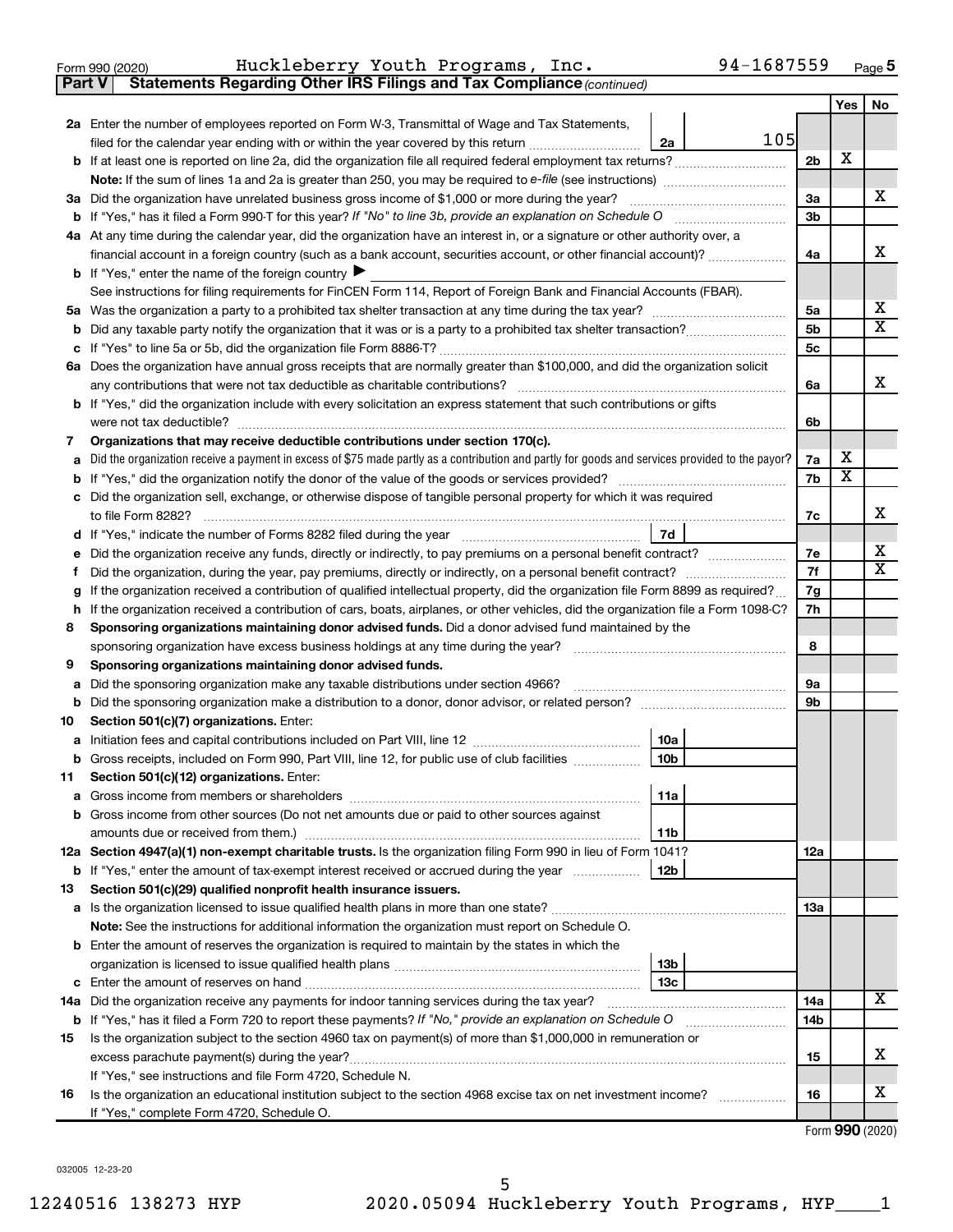Form 990 (2020) Huckleberry Youth Programs, Inc. 94-1687559 <sub>Page</sub>

**Part VI** Governance, Management, and Disclosure For each "Yes" response to lines 2 through 7b below, and for a "No" response *to line 8a, 8b, or 10b below, describe the circumstances, processes, or changes on Schedule O. See instructions.*

|                                                                                                                                                                                                                               |                                                                                              |                 |                         | $\mathbf{X}$                                                                          |
|-------------------------------------------------------------------------------------------------------------------------------------------------------------------------------------------------------------------------------|----------------------------------------------------------------------------------------------|-----------------|-------------------------|---------------------------------------------------------------------------------------|
| <b>Section A. Governing Body and Management</b>                                                                                                                                                                               |                                                                                              |                 |                         |                                                                                       |
|                                                                                                                                                                                                                               |                                                                                              |                 | Yes                     | No                                                                                    |
| 1a Enter the number of voting members of the governing body at the end of the tax year                                                                                                                                        | 18<br>1a                                                                                     |                 |                         |                                                                                       |
| If there are material differences in voting rights among members of the governing body, or if the governing                                                                                                                   |                                                                                              |                 |                         |                                                                                       |
| body delegated broad authority to an executive committee or similar committee, explain on Schedule O.                                                                                                                         |                                                                                              |                 |                         |                                                                                       |
| Enter the number of voting members included on line 1a, above, who are independent                                                                                                                                            | 18<br>1b                                                                                     |                 |                         |                                                                                       |
| Did any officer, director, trustee, or key employee have a family relationship or a business relationship with any other                                                                                                      |                                                                                              |                 |                         |                                                                                       |
| officer, director, trustee, or key employee?                                                                                                                                                                                  |                                                                                              | $\mathbf{2}$    |                         | х                                                                                     |
| Did the organization delegate control over management duties customarily performed by or under the direct supervision                                                                                                         |                                                                                              |                 |                         |                                                                                       |
|                                                                                                                                                                                                                               |                                                                                              | 3               |                         | х                                                                                     |
| Did the organization make any significant changes to its governing documents since the prior Form 990 was filed?                                                                                                              |                                                                                              | 4               |                         | $\overline{\textbf{x}}$                                                               |
|                                                                                                                                                                                                                               |                                                                                              | 5               |                         | $\overline{\mathbf{X}}$                                                               |
|                                                                                                                                                                                                                               |                                                                                              | 6               |                         | $\overline{\mathbf{X}}$                                                               |
| Did the organization have members, stockholders, or other persons who had the power to elect or appoint one or                                                                                                                |                                                                                              |                 |                         |                                                                                       |
|                                                                                                                                                                                                                               |                                                                                              |                 |                         | x                                                                                     |
|                                                                                                                                                                                                                               |                                                                                              | 7a              |                         |                                                                                       |
| Are any governance decisions of the organization reserved to (or subject to approval by) members, stockholders, or                                                                                                            |                                                                                              |                 |                         | x                                                                                     |
|                                                                                                                                                                                                                               |                                                                                              | 7b              |                         |                                                                                       |
| Did the organization contemporaneously document the meetings held or written actions undertaken during the year by the following:                                                                                             |                                                                                              |                 |                         |                                                                                       |
|                                                                                                                                                                                                                               |                                                                                              | 8а              | х                       |                                                                                       |
|                                                                                                                                                                                                                               |                                                                                              | 8b              | $\overline{\mathbf{x}}$ |                                                                                       |
| Is there any officer, director, trustee, or key employee listed in Part VII, Section A, who cannot be reached at the                                                                                                          |                                                                                              |                 |                         |                                                                                       |
|                                                                                                                                                                                                                               |                                                                                              | 9               |                         | x                                                                                     |
| <b>Section B. Policies</b> (This Section B requests information about policies not required by the Internal Revenue Code.)                                                                                                    |                                                                                              |                 |                         |                                                                                       |
|                                                                                                                                                                                                                               |                                                                                              |                 | Yes                     | No                                                                                    |
|                                                                                                                                                                                                                               |                                                                                              | 10a             |                         | x                                                                                     |
| <b>b</b> If "Yes," did the organization have written policies and procedures governing the activities of such chapters, affiliates,                                                                                           |                                                                                              |                 |                         |                                                                                       |
|                                                                                                                                                                                                                               |                                                                                              | 10b             |                         |                                                                                       |
| 11a Has the organization provided a complete copy of this Form 990 to all members of its governing body before filing the form?                                                                                               |                                                                                              | 11a             | X                       |                                                                                       |
| <b>b</b> Describe in Schedule O the process, if any, used by the organization to review this Form 990.                                                                                                                        |                                                                                              |                 |                         |                                                                                       |
|                                                                                                                                                                                                                               |                                                                                              | 12a             | х                       |                                                                                       |
| Were officers, directors, or trustees, and key employees required to disclose annually interests that could give rise to conflicts?                                                                                           |                                                                                              | 12 <sub>b</sub> | $\overline{\mathbf{X}}$ |                                                                                       |
| Did the organization regularly and consistently monitor and enforce compliance with the policy? If "Yes," describe                                                                                                            |                                                                                              |                 |                         |                                                                                       |
|                                                                                                                                                                                                                               |                                                                                              | 12c             | Х                       |                                                                                       |
|                                                                                                                                                                                                                               |                                                                                              | 13              | $\overline{\mathbf{X}}$ |                                                                                       |
|                                                                                                                                                                                                                               |                                                                                              | 14              | $\overline{\mathbf{X}}$ |                                                                                       |
| Did the organization have a written document retention and destruction policy? [11] manufaction manufaction in                                                                                                                |                                                                                              |                 |                         |                                                                                       |
| Did the process for determining compensation of the following persons include a review and approval by independent                                                                                                            |                                                                                              |                 |                         |                                                                                       |
| persons, comparability data, and contemporaneous substantiation of the deliberation and decision?                                                                                                                             |                                                                                              |                 |                         |                                                                                       |
| The organization's CEO, Executive Director, or top management official [111] [11] manument content of the organization's CEO, Executive Director, or top management official [11] manument content of the organization of the |                                                                                              | 15a             | х                       |                                                                                       |
|                                                                                                                                                                                                                               |                                                                                              | 15 <sub>b</sub> | $\overline{\textbf{x}}$ |                                                                                       |
| If "Yes" to line 15a or 15b, describe the process in Schedule O (see instructions).                                                                                                                                           |                                                                                              |                 |                         |                                                                                       |
| 16a Did the organization invest in, contribute assets to, or participate in a joint venture or similar arrangement with a                                                                                                     |                                                                                              |                 |                         |                                                                                       |
| taxable entity during the year?                                                                                                                                                                                               |                                                                                              | 16a             |                         | х                                                                                     |
| b If "Yes," did the organization follow a written policy or procedure requiring the organization to evaluate its participation                                                                                                |                                                                                              |                 |                         |                                                                                       |
| in joint venture arrangements under applicable federal tax law, and take steps to safeguard the organization's                                                                                                                |                                                                                              |                 |                         |                                                                                       |
| exempt status with respect to such arrangements?                                                                                                                                                                              |                                                                                              | 16b             |                         |                                                                                       |
| <b>Section C. Disclosure</b>                                                                                                                                                                                                  |                                                                                              |                 |                         |                                                                                       |
| List the states with which a copy of this Form 990 is required to be filed $\blacktriangleright$ CA                                                                                                                           |                                                                                              |                 |                         |                                                                                       |
| Section 6104 requires an organization to make its Forms 1023 (1024 or 1024-A, if applicable), 990, and 990-T (Section 501(c)(3)s only) available                                                                              |                                                                                              |                 |                         |                                                                                       |
| for public inspection. Indicate how you made these available. Check all that apply.                                                                                                                                           |                                                                                              |                 |                         |                                                                                       |
| $\lfloor x \rfloor$ Upon request<br>$\lfloor X \rfloor$ Another's website<br>Own website                                                                                                                                      | Other (explain on Schedule O)                                                                |                 |                         |                                                                                       |
| Describe on Schedule O whether (and if so, how) the organization made its governing documents, conflict of interest policy, and financial                                                                                     |                                                                                              |                 |                         |                                                                                       |
|                                                                                                                                                                                                                               |                                                                                              |                 |                         |                                                                                       |
| statements available to the public during the tax year.                                                                                                                                                                       |                                                                                              |                 |                         |                                                                                       |
| State the name, address, and telephone number of the person who possesses the organization's books and records                                                                                                                |                                                                                              |                 |                         |                                                                                       |
|                                                                                                                                                                                                                               |                                                                                              |                 |                         |                                                                                       |
|                                                                                                                                                                                                                               |                                                                                              |                 |                         |                                                                                       |
|                                                                                                                                                                                                                               |                                                                                              |                 |                         |                                                                                       |
|                                                                                                                                                                                                                               | The Organization - $(415)$ 669-2622<br>3450 Geary Boulevard, No. 107, San Francisco, CA<br>6 | 94118           |                         | Form 990 (2020)<br>2020.05094 Huckleberry Youth Programs, HYP_<br>12240516 138273 HYP |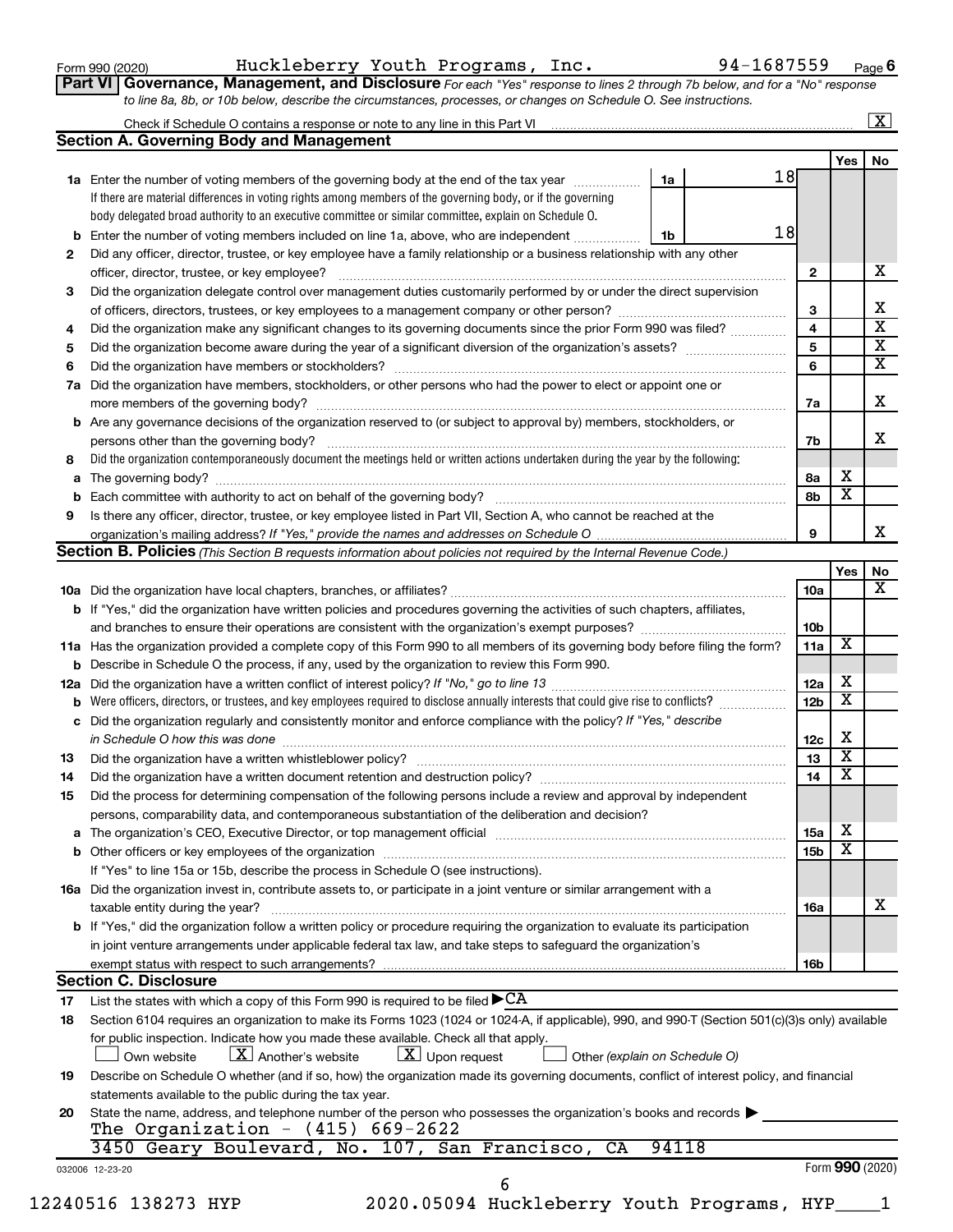$\Box$ 

| Part VII Compensation of Officers, Directors, Trustees, Key Employees, Highest Compensated |  |  |  |  |
|--------------------------------------------------------------------------------------------|--|--|--|--|
| <b>Employees, and Independent Contractors</b>                                              |  |  |  |  |

Check if Schedule O contains a response or note to any line in this Part VII

**Section A. Officers, Directors, Trustees, Key Employees, and Highest Compensated Employees**

**1a**  Complete this table for all persons required to be listed. Report compensation for the calendar year ending with or within the organization's tax year.  $\bullet$  List all of the organization's current officers, directors, trustees (whether individuals or organizations), regardless of amount of compensation.

Enter -0- in columns (D), (E), and (F) if no compensation was paid.

**•** List all of the organization's current key employees, if any. See instructions for definition of "key employee."

• List the organization's five *current* highest compensated employees (other than an officer, director, trustee, or key employee) who received reportable compensation (Box 5 of Form W-2 and/or Box 7 of Form 1099-MISC) of more than \$100,000 from the organization and any related organizations.

 $\bullet$  List all of the organization's former officers, key employees, and highest compensated employees who received more than \$100,000 of reportable compensation from the organization and any related organizations.

**•** List all of the organization's former directors or trustees that received, in the capacity as a former director or trustee of the organization, more than \$10,000 of reportable compensation from the organization and any related organizations.

See instructions for the order in which to list the persons above.

Check this box if neither the organization nor any related organization compensated any current officer, director, or trustee.  $\Box$ 

| (A)                     | (B)                    |                                         |                      |             | (C)          |                                                                  |        | (D)                 | (E)                              | (F)                      |
|-------------------------|------------------------|-----------------------------------------|----------------------|-------------|--------------|------------------------------------------------------------------|--------|---------------------|----------------------------------|--------------------------|
| Name and title          | Average                | Position<br>(do not check more than one |                      |             |              |                                                                  |        | Reportable          | Reportable                       | Estimated                |
|                         | hours per              |                                         |                      |             |              | box, unless person is both an<br>officer and a director/trustee) |        | compensation        | compensation                     | amount of                |
|                         | week                   |                                         |                      |             |              |                                                                  |        | from                | from related                     | other                    |
|                         | (list any<br>hours for | Individual trustee or director          |                      |             |              |                                                                  |        | the<br>organization | organizations<br>(W-2/1099-MISC) | compensation<br>from the |
|                         | related                |                                         |                      |             |              |                                                                  |        | (W-2/1099-MISC)     |                                  | organization             |
|                         | organizations          |                                         | nstitutional trustee |             |              | Highest compensated<br>employee                                  |        |                     |                                  | and related              |
|                         | below                  |                                         |                      |             | Key employee |                                                                  |        |                     |                                  | organizations            |
|                         | line)                  |                                         |                      | Officer     |              |                                                                  | Former |                     |                                  |                          |
| Rose Bentley<br>(1)     | 1.00                   |                                         |                      |             |              |                                                                  |        |                     |                                  |                          |
| President               |                        | $\mathbf X$                             |                      | X           |              |                                                                  |        | 0.                  | $\mathbf 0$ .                    | 0.                       |
| Tony Baca<br>(2)        | 1.00                   |                                         |                      |             |              |                                                                  |        |                     |                                  |                          |
| Vice President          |                        | $\mathbf X$                             |                      | $\mathbf X$ |              |                                                                  |        | $\mathbf 0$ .       | $\mathbf 0$ .                    | $\mathbf 0$ .            |
| (3)<br>Leon Metz        | 1.00                   |                                         |                      |             |              |                                                                  |        |                     |                                  |                          |
| Treasurer               |                        | $\mathbf X$                             |                      | $\mathbf X$ |              |                                                                  |        | $\mathbf 0$         | $\mathbf 0$                      | $\mathbf 0$ .            |
| Sabina Shaikh<br>(4)    | 1.00                   |                                         |                      |             |              |                                                                  |        |                     |                                  |                          |
| Secretary               |                        | X                                       |                      | $\mathbf X$ |              |                                                                  |        | $\mathbf 0$         | $\mathbf 0$ .                    | $\mathbf 0$ .            |
| Danielle Cagan<br>(5)   | 1.00                   |                                         |                      |             |              |                                                                  |        |                     |                                  |                          |
| Board Member            |                        | $\mathbf X$                             |                      |             |              |                                                                  |        | 0                   | $\mathbf 0$ .                    | $0$ .                    |
| Margaret Gomez<br>(6)   | 1.00                   |                                         |                      |             |              |                                                                  |        |                     |                                  |                          |
| Board Member            |                        | X                                       |                      |             |              |                                                                  |        | 0                   | $\mathbf 0$ .                    | $\mathbf 0$ .            |
| Shelley Gottlieb<br>(7) | 1.00                   |                                         |                      |             |              |                                                                  |        |                     |                                  |                          |
| Board Member            |                        | X                                       |                      |             |              |                                                                  |        | $\mathbf 0$ .       | $\mathbf 0$                      | $\mathbf 0$ .            |
| Betsy Hausman<br>(8)    | 1.00                   |                                         |                      |             |              |                                                                  |        |                     |                                  |                          |
| Board Member            |                        | X                                       |                      |             |              |                                                                  |        | 0                   | $\mathbf 0$ .                    | $\mathbf 0$ .            |
| Lily Ho<br>(9)          | 1.00                   |                                         |                      |             |              |                                                                  |        |                     |                                  |                          |
| Board Member            |                        | $\mathbf X$                             |                      |             |              |                                                                  |        | $\mathbf 0$ .       | $\mathbf 0$                      | $\mathbf 0$ .            |
| (10) Joy Kruth          | 1.00                   |                                         |                      |             |              |                                                                  |        |                     |                                  |                          |
| Board Member            |                        | $\mathbf X$                             |                      |             |              |                                                                  |        | $\mathbf 0$ .       | $\mathbf 0$ .                    | 0.                       |
| (11) Jacqueline Murphy  | 1.00                   |                                         |                      |             |              |                                                                  |        |                     |                                  |                          |
| Board Member            |                        | $\mathbf X$                             |                      |             |              |                                                                  |        | $\mathbf 0$         | $\mathbf 0$                      | $\mathbf 0$ .            |
| (12) Thao Nguyen        | 1.00                   |                                         |                      |             |              |                                                                  |        |                     |                                  |                          |
| Board Member            |                        | X                                       |                      |             |              |                                                                  |        | 0                   | $\mathbf 0$ .                    | $\mathbf 0$ .            |
| (13) Jerry Peters       | 1.00                   |                                         |                      |             |              |                                                                  |        |                     |                                  |                          |
| Board Member            |                        | X                                       |                      |             |              |                                                                  |        | 0                   | $\mathbf 0$                      | $\mathbf 0$ .            |
| (14) Jared Polsky       | 1.00                   |                                         |                      |             |              |                                                                  |        |                     |                                  |                          |
| Board Member            |                        | $\mathbf X$                             |                      |             |              |                                                                  |        | $\mathbf 0$ .       | $\mathbf 0$ .                    | 0.                       |
| (15) Jeff Sosnaud       | 1.00                   |                                         |                      |             |              |                                                                  |        |                     |                                  |                          |
| Board Member            |                        | X                                       |                      |             |              |                                                                  |        | 0                   | $\mathbf 0$                      | $\mathbf 0$ .            |
| (16) Pat Stanton        | 1.00                   |                                         |                      |             |              |                                                                  |        |                     |                                  |                          |
| Board Member            |                        | X                                       |                      |             |              |                                                                  |        | $\mathbf 0$         | $\mathbf 0$ .                    | 0.                       |
| (17) Richard Stransky   | 1.00                   |                                         |                      |             |              |                                                                  |        |                     |                                  |                          |
| Board Member            |                        | $\mathbf X$                             |                      |             |              |                                                                  |        | 0.                  | $\mathbf 0$                      | $0$ .                    |
| 032007 12-23-20         |                        |                                         |                      |             |              |                                                                  |        |                     |                                  | Form 990 (2020)          |

7

032007 12-23-20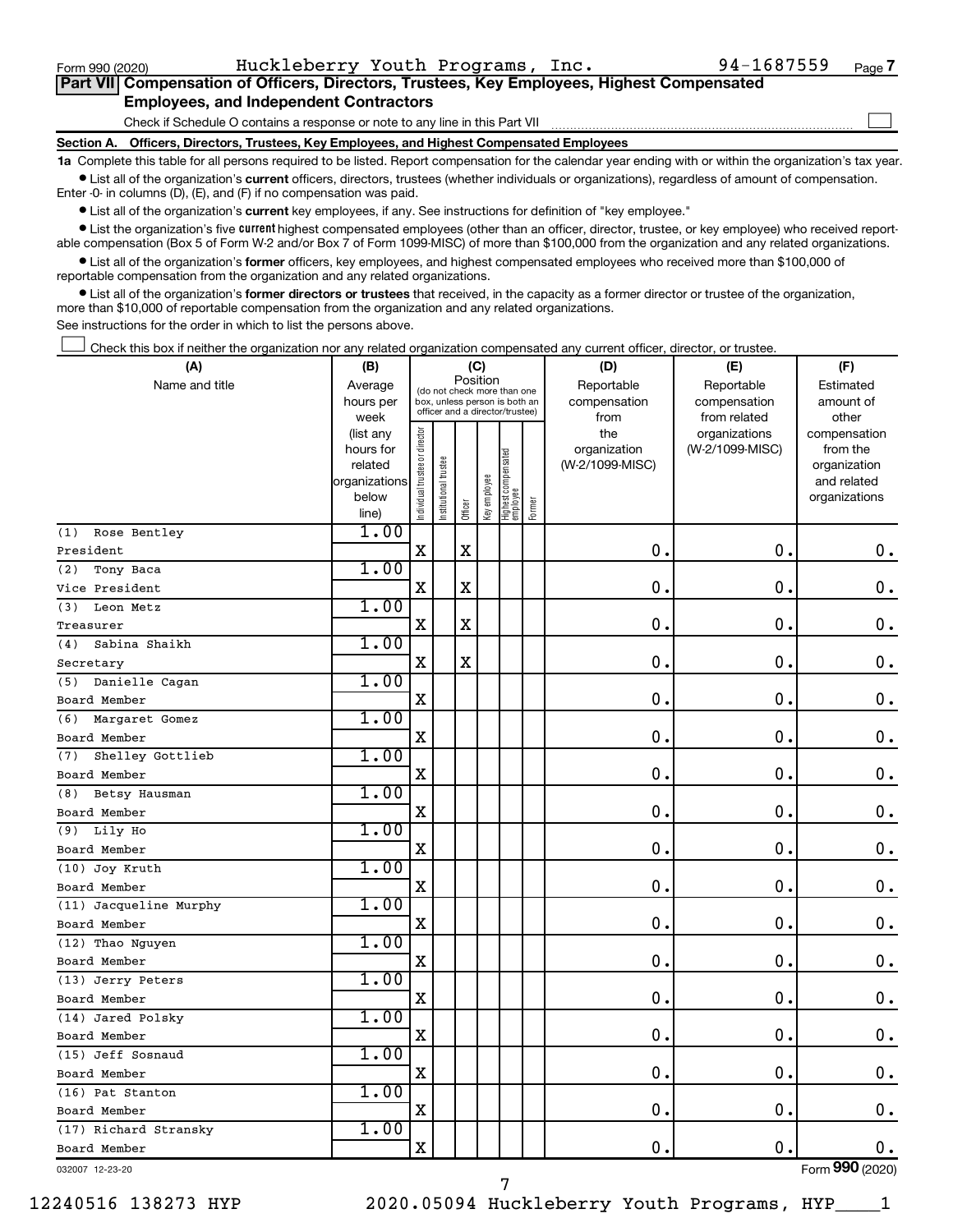| 94-1687559<br>Huckleberry Youth Programs, Inc.<br>Form 990 (2020) |                                                                                                                                                                                                                                                        |                                                                      |                                                                                                                    |                      |         |              |                                 |                                           |                                                   |                                  | Page 8                               |                                        |                                         |               |
|-------------------------------------------------------------------|--------------------------------------------------------------------------------------------------------------------------------------------------------------------------------------------------------------------------------------------------------|----------------------------------------------------------------------|--------------------------------------------------------------------------------------------------------------------|----------------------|---------|--------------|---------------------------------|-------------------------------------------|---------------------------------------------------|----------------------------------|--------------------------------------|----------------------------------------|-----------------------------------------|---------------|
|                                                                   | Part VII Section A. Officers, Directors, Trustees, Key Employees, and Highest Compensated Employees (continued)                                                                                                                                        |                                                                      |                                                                                                                    |                      |         |              |                                 |                                           |                                                   |                                  |                                      |                                        |                                         |               |
|                                                                   | (A)<br>Name and title                                                                                                                                                                                                                                  | (B)<br>Average<br>hours per<br>week                                  | (C)<br>Position<br>(do not check more than one<br>box, unless person is both an<br>officer and a director/trustee) |                      |         |              |                                 | (D)<br>Reportable<br>compensation<br>from | (E)<br>Reportable<br>compensation<br>from related |                                  |                                      | (F)<br>Estimated<br>amount of<br>other |                                         |               |
|                                                                   |                                                                                                                                                                                                                                                        | (list any<br>hours for<br>related<br>organizations<br>below<br>line) | Individual trustee or director                                                                                     | nstitutional trustee | Officer | key employee | Highest compensated<br>employee | Former                                    | the<br>organization<br>(W-2/1099-MISC)            | organizations<br>(W-2/1099-MISC) |                                      | compensation<br>organizations          | from the<br>organization<br>and related |               |
|                                                                   | (18) Susheela Vasan                                                                                                                                                                                                                                    | 1.00                                                                 | X                                                                                                                  |                      |         |              |                                 |                                           | 0.                                                |                                  | 0.                                   |                                        |                                         | 0.            |
|                                                                   | Board Member<br>(19) Ashur Yoseph                                                                                                                                                                                                                      | 1.00                                                                 |                                                                                                                    |                      |         |              |                                 |                                           |                                                   |                                  |                                      |                                        |                                         |               |
|                                                                   | Board Member                                                                                                                                                                                                                                           |                                                                      | X                                                                                                                  |                      |         |              |                                 |                                           | 0.                                                |                                  | 0.                                   |                                        |                                         | 0.            |
|                                                                   | (20) Douglas Styles                                                                                                                                                                                                                                    | 40.00                                                                |                                                                                                                    |                      |         |              |                                 |                                           |                                                   |                                  |                                      |                                        |                                         |               |
|                                                                   | Executive Director                                                                                                                                                                                                                                     |                                                                      |                                                                                                                    |                      | X       |              |                                 |                                           | 189,634.                                          |                                  | $\mathbf 0$ .                        |                                        |                                         | 22,981.       |
|                                                                   | (21) Norma Elaine Moya                                                                                                                                                                                                                                 | 40.00                                                                |                                                                                                                    |                      |         |              |                                 |                                           |                                                   |                                  |                                      |                                        |                                         |               |
|                                                                   | Finance Director<br>(22) Amy McConnell                                                                                                                                                                                                                 | 40.00                                                                |                                                                                                                    |                      | X       |              |                                 |                                           | 111,921.                                          |                                  | 0.                                   |                                        |                                         | 6,035.        |
|                                                                   | Director of Development                                                                                                                                                                                                                                |                                                                      |                                                                                                                    |                      |         |              | X                               |                                           | 111,446.                                          |                                  | 0.                                   |                                        |                                         | 8,295.        |
|                                                                   | (23) Denise Coleman                                                                                                                                                                                                                                    | 40.00                                                                |                                                                                                                    |                      |         |              |                                 |                                           |                                                   |                                  |                                      |                                        |                                         |               |
|                                                                   | Director of Youth Justice                                                                                                                                                                                                                              |                                                                      |                                                                                                                    |                      |         |              | X                               |                                           | 112,007.                                          |                                  | 0.                                   |                                        |                                         | 855.          |
|                                                                   | (24) Katherine Reisinger                                                                                                                                                                                                                               | 40.00                                                                |                                                                                                                    |                      |         |              |                                 |                                           |                                                   |                                  |                                      |                                        |                                         |               |
|                                                                   | Director of Health & Safety                                                                                                                                                                                                                            |                                                                      |                                                                                                                    |                      |         |              | X                               |                                           | 101,488.                                          |                                  | 0.                                   |                                        |                                         | 8, 234.       |
|                                                                   |                                                                                                                                                                                                                                                        |                                                                      |                                                                                                                    |                      |         |              |                                 |                                           |                                                   |                                  |                                      |                                        |                                         |               |
|                                                                   |                                                                                                                                                                                                                                                        |                                                                      |                                                                                                                    |                      |         |              |                                 |                                           |                                                   |                                  |                                      |                                        |                                         |               |
|                                                                   |                                                                                                                                                                                                                                                        |                                                                      |                                                                                                                    |                      |         |              |                                 |                                           |                                                   |                                  |                                      |                                        |                                         |               |
|                                                                   |                                                                                                                                                                                                                                                        |                                                                      |                                                                                                                    |                      |         |              |                                 |                                           | 626,496.<br>$\overline{0}$ .                      |                                  | $\overline{0}$ .<br>$\overline{0}$ . |                                        |                                         | 46,400.<br>0. |
|                                                                   |                                                                                                                                                                                                                                                        |                                                                      |                                                                                                                    |                      |         |              |                                 |                                           | 626, 496.                                         |                                  | $\overline{0}$ .                     |                                        |                                         | 46,400.       |
| $\mathbf{2}$                                                      | Total number of individuals (including but not limited to those listed above) who received more than \$100,000 of reportable                                                                                                                           |                                                                      |                                                                                                                    |                      |         |              |                                 |                                           |                                                   |                                  |                                      |                                        |                                         |               |
|                                                                   | compensation from the organization $\blacktriangleright$                                                                                                                                                                                               |                                                                      |                                                                                                                    |                      |         |              |                                 |                                           |                                                   |                                  |                                      |                                        |                                         |               |
|                                                                   |                                                                                                                                                                                                                                                        |                                                                      |                                                                                                                    |                      |         |              |                                 |                                           |                                                   |                                  |                                      |                                        | Yes                                     | No            |
| 3                                                                 | Did the organization list any former officer, director, trustee, key employee, or highest compensated employee on                                                                                                                                      |                                                                      |                                                                                                                    |                      |         |              |                                 |                                           |                                                   |                                  |                                      |                                        |                                         |               |
| 4                                                                 | For any individual listed on line 1a, is the sum of reportable compensation and other compensation from the organization                                                                                                                               |                                                                      |                                                                                                                    |                      |         |              |                                 |                                           |                                                   |                                  |                                      | 3                                      |                                         | x             |
|                                                                   |                                                                                                                                                                                                                                                        |                                                                      |                                                                                                                    |                      |         |              |                                 |                                           |                                                   |                                  |                                      | $\overline{\mathbf{4}}$                | X                                       |               |
| 5                                                                 | Did any person listed on line 1a receive or accrue compensation from any unrelated organization or individual for services                                                                                                                             |                                                                      |                                                                                                                    |                      |         |              |                                 |                                           |                                                   |                                  |                                      |                                        |                                         |               |
|                                                                   |                                                                                                                                                                                                                                                        |                                                                      |                                                                                                                    |                      |         |              |                                 |                                           |                                                   |                                  |                                      | 5                                      |                                         | х             |
|                                                                   | <b>Section B. Independent Contractors</b>                                                                                                                                                                                                              |                                                                      |                                                                                                                    |                      |         |              |                                 |                                           |                                                   |                                  |                                      |                                        |                                         |               |
| 1                                                                 | Complete this table for your five highest compensated independent contractors that received more than \$100,000 of compensation from<br>the organization. Report compensation for the calendar year ending with or within the organization's tax year. |                                                                      |                                                                                                                    |                      |         |              |                                 |                                           |                                                   |                                  |                                      |                                        |                                         |               |
|                                                                   | (A)                                                                                                                                                                                                                                                    |                                                                      |                                                                                                                    |                      |         |              |                                 |                                           | (B)                                               |                                  |                                      | (C)                                    |                                         |               |
|                                                                   | Name and business address                                                                                                                                                                                                                              |                                                                      |                                                                                                                    | <b>NONE</b>          |         |              |                                 |                                           | Description of services                           |                                  |                                      | Compensation                           |                                         |               |
|                                                                   |                                                                                                                                                                                                                                                        |                                                                      |                                                                                                                    |                      |         |              |                                 |                                           |                                                   |                                  |                                      |                                        |                                         |               |
|                                                                   |                                                                                                                                                                                                                                                        |                                                                      |                                                                                                                    |                      |         |              |                                 |                                           |                                                   |                                  |                                      |                                        |                                         |               |
|                                                                   |                                                                                                                                                                                                                                                        |                                                                      |                                                                                                                    |                      |         |              |                                 |                                           |                                                   |                                  |                                      |                                        |                                         |               |
|                                                                   |                                                                                                                                                                                                                                                        |                                                                      |                                                                                                                    |                      |         |              |                                 |                                           |                                                   |                                  |                                      |                                        |                                         |               |
|                                                                   |                                                                                                                                                                                                                                                        |                                                                      |                                                                                                                    |                      |         |              |                                 |                                           |                                                   |                                  |                                      |                                        |                                         |               |
|                                                                   |                                                                                                                                                                                                                                                        |                                                                      |                                                                                                                    |                      |         |              |                                 |                                           |                                                   |                                  |                                      |                                        |                                         |               |
|                                                                   |                                                                                                                                                                                                                                                        |                                                                      |                                                                                                                    |                      |         |              |                                 |                                           |                                                   |                                  |                                      |                                        |                                         |               |
|                                                                   |                                                                                                                                                                                                                                                        |                                                                      |                                                                                                                    |                      |         |              |                                 |                                           |                                                   |                                  |                                      |                                        |                                         |               |
| 2                                                                 | Total number of independent contractors (including but not limited to those listed above) who received more than                                                                                                                                       |                                                                      |                                                                                                                    |                      |         |              |                                 |                                           |                                                   |                                  |                                      |                                        |                                         |               |
|                                                                   | \$100,000 of compensation from the organization >                                                                                                                                                                                                      |                                                                      |                                                                                                                    |                      |         |              | U                               |                                           |                                                   |                                  |                                      |                                        |                                         |               |
|                                                                   |                                                                                                                                                                                                                                                        |                                                                      |                                                                                                                    |                      |         |              |                                 |                                           |                                                   |                                  |                                      | Form 990 (2020)                        |                                         |               |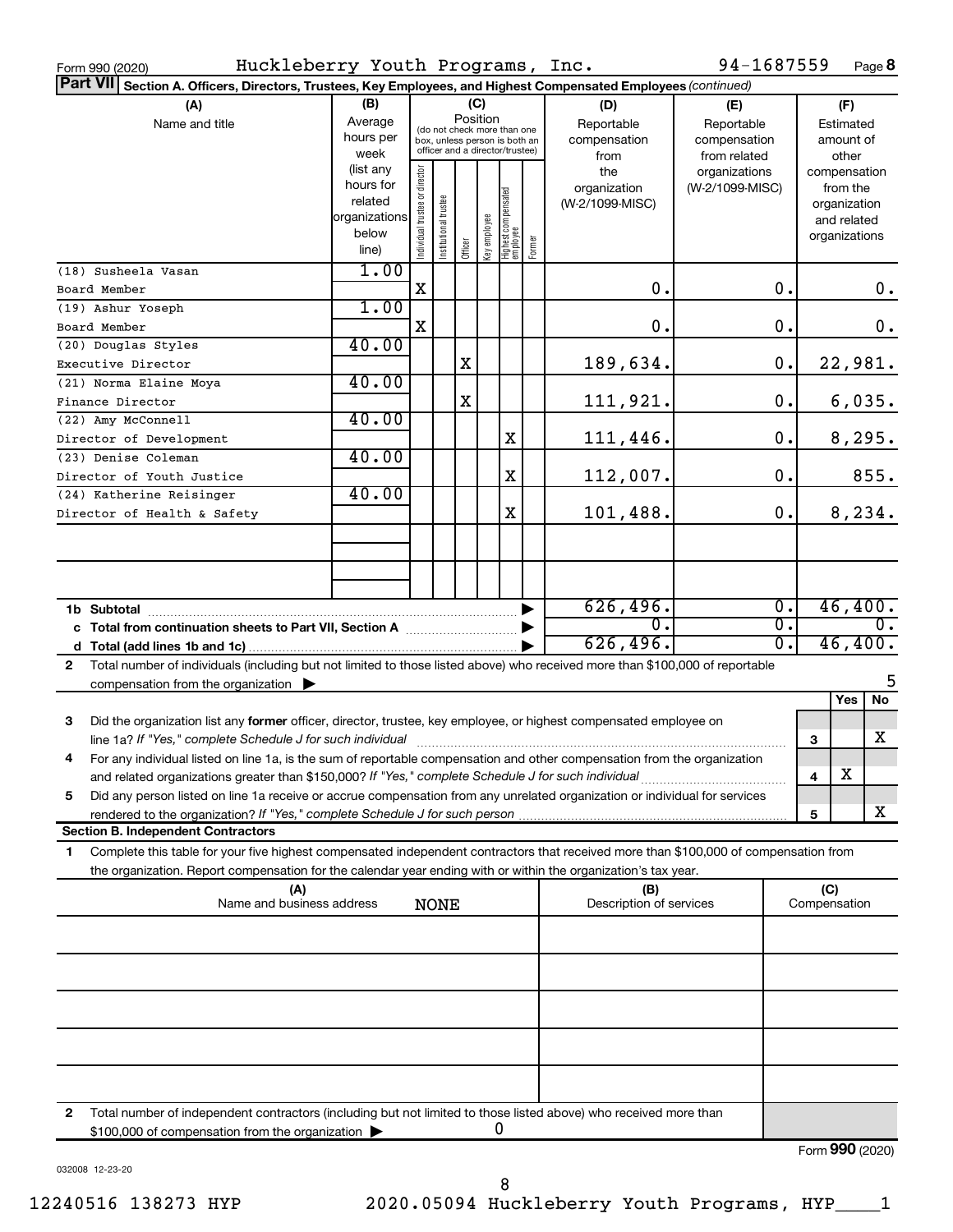|                                                           |                                           |          | Form 990 (2020)                                                                                                           | Huckleberry Youth Programs, Inc.     |                                |                      |                                                               | 94-1687559       | Page 9                                                          |
|-----------------------------------------------------------|-------------------------------------------|----------|---------------------------------------------------------------------------------------------------------------------------|--------------------------------------|--------------------------------|----------------------|---------------------------------------------------------------|------------------|-----------------------------------------------------------------|
| <b>Part VIII</b>                                          |                                           |          | <b>Statement of Revenue</b>                                                                                               |                                      |                                |                      |                                                               |                  |                                                                 |
|                                                           |                                           |          |                                                                                                                           |                                      |                                |                      |                                                               |                  |                                                                 |
|                                                           |                                           |          |                                                                                                                           |                                      |                                | (A)<br>Total revenue | (B)<br>Related or exempt<br>function revenue business revenue | (C)<br>Unrelated | (D)<br>Revenue excluded<br>from tax under<br>sections 512 - 514 |
|                                                           |                                           |          | <b>1 a</b> Federated campaigns                                                                                            | 1a                                   |                                |                      |                                                               |                  |                                                                 |
|                                                           |                                           |          | <b>b</b> Membership dues                                                                                                  | 1 <sub>b</sub>                       |                                |                      |                                                               |                  |                                                                 |
|                                                           |                                           |          | c Fundraising events                                                                                                      | $\overline{1c}$                      | 241,529.                       |                      |                                                               |                  |                                                                 |
|                                                           |                                           |          | d Related organizations                                                                                                   | 1 <sub>d</sub>                       |                                |                      |                                                               |                  |                                                                 |
|                                                           | 1e<br>e Government grants (contributions) |          |                                                                                                                           | 6,322,894.                           |                                |                      |                                                               |                  |                                                                 |
|                                                           |                                           |          | f All other contributions, gifts, grants, and                                                                             |                                      |                                |                      |                                                               |                  |                                                                 |
| Contributions, Gifts, Grants<br>and Other Similar Amounts |                                           |          | similar amounts not included above                                                                                        | 1f                                   | 2, 214, 989.                   |                      |                                                               |                  |                                                                 |
|                                                           |                                           |          | g Noncash contributions included in lines 1a-1f                                                                           | $1g$ \$                              | 36,027.                        |                      |                                                               |                  |                                                                 |
|                                                           |                                           |          |                                                                                                                           |                                      |                                | 8,779,412.           |                                                               |                  |                                                                 |
|                                                           |                                           |          |                                                                                                                           |                                      | <b>Business Code</b>           |                      |                                                               |                  |                                                                 |
| Program Service<br>Revenue                                |                                           | 2 a<br>b |                                                                                                                           |                                      |                                |                      |                                                               |                  |                                                                 |
|                                                           |                                           | C        |                                                                                                                           |                                      |                                |                      |                                                               |                  |                                                                 |
|                                                           |                                           | d        | the control of the control of the control of the control of the control of                                                |                                      |                                |                      |                                                               |                  |                                                                 |
|                                                           |                                           | е        | the control of the control of the control of the control of the control of                                                |                                      |                                |                      |                                                               |                  |                                                                 |
|                                                           |                                           |          |                                                                                                                           |                                      |                                |                      |                                                               |                  |                                                                 |
|                                                           |                                           | a        |                                                                                                                           |                                      |                                |                      |                                                               |                  |                                                                 |
|                                                           | 3                                         |          | Investment income (including dividends, interest, and                                                                     |                                      |                                |                      |                                                               |                  |                                                                 |
|                                                           |                                           |          |                                                                                                                           |                                      |                                | 1,166.               |                                                               |                  | 1,166.                                                          |
|                                                           | 4                                         |          | Income from investment of tax-exempt bond proceeds                                                                        |                                      |                                |                      |                                                               |                  |                                                                 |
|                                                           | 5                                         |          |                                                                                                                           |                                      |                                |                      |                                                               |                  |                                                                 |
|                                                           |                                           |          |                                                                                                                           | (i) Real                             | (ii) Personal                  |                      |                                                               |                  |                                                                 |
|                                                           |                                           |          | <b>6 a</b> Gross rents                                                                                                    | 37,311.<br>l6a l<br>$\overline{0}$ . |                                |                      |                                                               |                  |                                                                 |
|                                                           |                                           |          | <b>b</b> Less: rental expenses $\ldots$<br>Rental income or (loss)                                                        | 6b<br>37,311.<br>6c                  |                                |                      |                                                               |                  |                                                                 |
|                                                           |                                           | c        | d Net rental income or (loss)                                                                                             |                                      |                                | 37,311.              |                                                               |                  | 37,311.                                                         |
|                                                           |                                           |          | 7 a Gross amount from sales of                                                                                            | (i) Securities                       | (ii) Other                     |                      |                                                               |                  |                                                                 |
|                                                           |                                           |          | assets other than inventory                                                                                               | 7a                                   |                                |                      |                                                               |                  |                                                                 |
|                                                           |                                           |          | <b>b</b> Less: cost or other basis                                                                                        |                                      |                                |                      |                                                               |                  |                                                                 |
|                                                           |                                           |          | and sales expenses                                                                                                        | 7b                                   |                                |                      |                                                               |                  |                                                                 |
| evenue                                                    |                                           |          | c Gain or (loss)                                                                                                          | 7c                                   |                                |                      |                                                               |                  |                                                                 |
|                                                           |                                           |          |                                                                                                                           |                                      |                                |                      |                                                               |                  |                                                                 |
| Other <sub>R</sub>                                        |                                           |          | 8 a Gross income from fundraising events (not                                                                             |                                      |                                |                      |                                                               |                  |                                                                 |
|                                                           |                                           |          | including \$                                                                                                              | $241,529.$ of                        |                                |                      |                                                               |                  |                                                                 |
|                                                           |                                           |          | contributions reported on line 1c). See                                                                                   |                                      | $ _{8a} 24,816$ .              |                      |                                                               |                  |                                                                 |
|                                                           |                                           |          |                                                                                                                           |                                      | 45,768.                        |                      |                                                               |                  |                                                                 |
|                                                           |                                           |          | <b>b</b> Less: direct expenses <b>contained b</b> Less: direct expenses<br>c Net income or (loss) from fundraising events |                                      |                                | $-20,952.$           |                                                               |                  | $-20,952.$                                                      |
|                                                           |                                           |          | 9 a Gross income from gaming activities. See                                                                              |                                      | .                              |                      |                                                               |                  |                                                                 |
|                                                           |                                           |          |                                                                                                                           | 9a                                   |                                |                      |                                                               |                  |                                                                 |
|                                                           |                                           |          |                                                                                                                           | 9 <sub>b</sub>                       |                                |                      |                                                               |                  |                                                                 |
|                                                           |                                           |          | c Net income or (loss) from gaming activities                                                                             |                                      |                                |                      |                                                               |                  |                                                                 |
|                                                           |                                           |          | 10 a Gross sales of inventory, less returns                                                                               |                                      |                                |                      |                                                               |                  |                                                                 |
|                                                           |                                           |          |                                                                                                                           | <b>10a</b>                           |                                |                      |                                                               |                  |                                                                 |
|                                                           |                                           |          | <b>b</b> Less: cost of goods sold                                                                                         | l10bl                                |                                |                      |                                                               |                  |                                                                 |
|                                                           |                                           |          | c Net income or (loss) from sales of inventory                                                                            |                                      |                                |                      |                                                               |                  |                                                                 |
|                                                           |                                           |          | Insurance claim                                                                                                           |                                      | <b>Business Code</b><br>524298 | 24,699.              | 24,699.                                                       |                  |                                                                 |
|                                                           | 11 a                                      |          | Miscellaneous income                                                                                                      |                                      | 900099                         | 16, 157.             | 16, 157.                                                      |                  |                                                                 |
|                                                           |                                           | c        |                                                                                                                           |                                      |                                |                      |                                                               |                  |                                                                 |
| Miscellaneous<br>Revenue                                  |                                           |          |                                                                                                                           |                                      |                                |                      |                                                               |                  |                                                                 |
|                                                           |                                           |          |                                                                                                                           |                                      |                                | 40,856.              |                                                               |                  |                                                                 |
|                                                           | 12                                        |          | <b>Total revenue.</b> See instructions                                                                                    |                                      |                                | 8, 837, 793.         | 40,856.                                                       | 0.               | 17,525.                                                         |
| 032009 12-23-20                                           |                                           |          |                                                                                                                           |                                      |                                |                      |                                                               |                  | Form 990 (2020)                                                 |

12240516 138273 HYP 2020.05094 Huckleberry Youth Programs, HYP\_\_\_\_1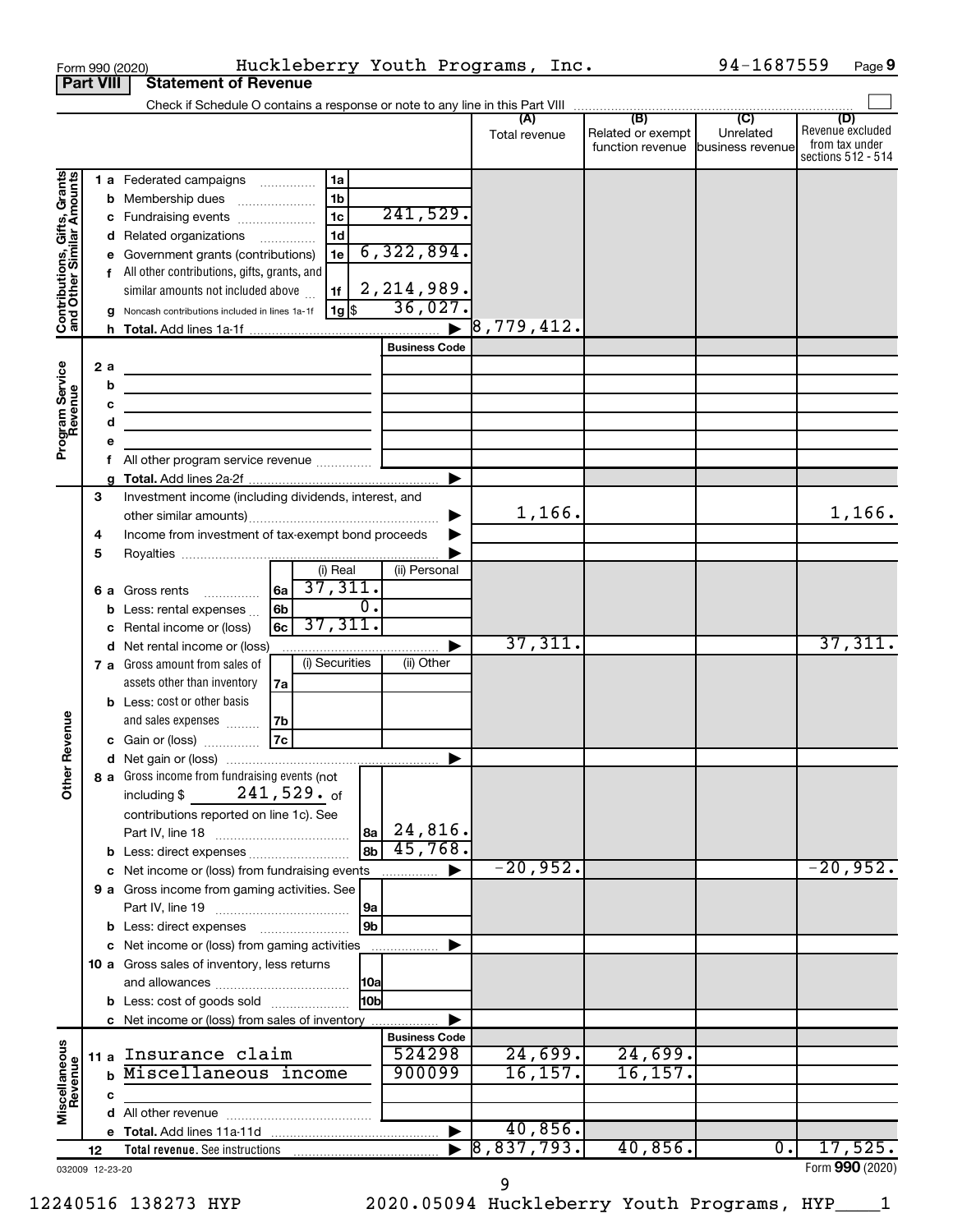Form 990 (2020) Huckleberry Youth Programs, Inc. 94-1687559 <sub>Page</sub> **Part IX Statement of Functional Expenses**

94-1687559 Page 10

|          | Section 501(c)(3) and 501(c)(4) organizations must complete all columns. All other organizations must complete column (A).                                                                                 |                       |                                    |                                           |                                |
|----------|------------------------------------------------------------------------------------------------------------------------------------------------------------------------------------------------------------|-----------------------|------------------------------------|-------------------------------------------|--------------------------------|
|          | Check if Schedule O contains a response or note to any line in this Part IX                                                                                                                                |                       |                                    |                                           |                                |
|          | Do not include amounts reported on lines 6b,<br>7b, 8b, 9b, and 10b of Part VIII.                                                                                                                          | (A)<br>Total expenses | (B)<br>Program service<br>expenses | (C)<br>Management and<br>general expenses | (D)<br>Fundraising<br>expenses |
| 1.       | Grants and other assistance to domestic organizations                                                                                                                                                      |                       |                                    |                                           |                                |
|          | and domestic governments. See Part IV, line 21                                                                                                                                                             | 363,531.              | 363,531.                           |                                           |                                |
| 2        | Grants and other assistance to domestic                                                                                                                                                                    |                       |                                    |                                           |                                |
|          | individuals. See Part IV, line 22                                                                                                                                                                          | 308,030.              | 308,030.                           |                                           |                                |
| 3        | Grants and other assistance to foreign                                                                                                                                                                     |                       |                                    |                                           |                                |
|          | organizations, foreign governments, and foreign                                                                                                                                                            |                       |                                    |                                           |                                |
|          | individuals. See Part IV, lines 15 and 16                                                                                                                                                                  |                       |                                    |                                           |                                |
| 4        | Benefits paid to or for members                                                                                                                                                                            |                       |                                    |                                           |                                |
| 5        | Compensation of current officers, directors,                                                                                                                                                               |                       |                                    |                                           |                                |
|          | trustees, and key employees                                                                                                                                                                                | 317,689.              | 87,765.                            | 170,958.                                  | 58,966.                        |
| 6        | Compensation not included above to disqualified                                                                                                                                                            |                       |                                    |                                           |                                |
|          | persons (as defined under section 4958(f)(1)) and                                                                                                                                                          |                       |                                    |                                           |                                |
|          | persons described in section 4958(c)(3)(B)                                                                                                                                                                 |                       |                                    |                                           | 335,807.                       |
| 7        |                                                                                                                                                                                                            | 4,428,515.            | 3,688,945.                         | 403,763.                                  |                                |
| 8        | Pension plan accruals and contributions (include                                                                                                                                                           |                       |                                    |                                           |                                |
|          | section 401(k) and 403(b) employer contributions)                                                                                                                                                          | 704,804.              | 521, 633.                          | 124,958                                   | 58, 213.                       |
| 9        |                                                                                                                                                                                                            | 319,465.              | 276,052.                           | 19,287.                                   | 24, 126.                       |
| 10       |                                                                                                                                                                                                            |                       |                                    |                                           |                                |
| 11       | Fees for services (nonemployees):                                                                                                                                                                          |                       |                                    |                                           |                                |
|          |                                                                                                                                                                                                            | 3,000.                |                                    | 3,000.                                    |                                |
| b        |                                                                                                                                                                                                            | 108,476.              |                                    | 108,476.                                  |                                |
|          |                                                                                                                                                                                                            |                       |                                    |                                           |                                |
|          |                                                                                                                                                                                                            |                       |                                    |                                           |                                |
| е        | Professional fundraising services. See Part IV, line 17                                                                                                                                                    |                       |                                    |                                           |                                |
| f        | Investment management fees                                                                                                                                                                                 |                       |                                    |                                           |                                |
|          | g Other. (If line 11g amount exceeds 10% of line 25,                                                                                                                                                       | 130,907.              | 66,636.                            | 51,815.                                   |                                |
|          | column (A) amount, list line 11g expenses on Sch O.)                                                                                                                                                       | 3,691.                | 1,313.                             | 745.                                      | $\frac{12,456}{1,633}$         |
| 12       |                                                                                                                                                                                                            | 101, 563.             | 73,974.                            | 8,251.                                    | 19,338.                        |
| 13<br>14 |                                                                                                                                                                                                            | 45,895.               | 31,779.                            | 14, 116.                                  |                                |
| 15       |                                                                                                                                                                                                            |                       |                                    |                                           |                                |
| 16       |                                                                                                                                                                                                            | 734,104.              | 644,547.                           | 47,261                                    | 42,296.                        |
| 17       |                                                                                                                                                                                                            | 24,050.               | 21,870.                            | 1,608.                                    | 572.                           |
| 18       | Payments of travel or entertainment expenses                                                                                                                                                               |                       |                                    |                                           |                                |
|          | for any federal, state, or local public officials                                                                                                                                                          |                       |                                    |                                           |                                |
| 19       | Conferences, conventions, and meetings                                                                                                                                                                     | 28,198.               | 20,549.                            | 7,365.                                    | 284.                           |
| 20       | Interest                                                                                                                                                                                                   | 8,805.                |                                    | 8,805.                                    |                                |
| 21       |                                                                                                                                                                                                            |                       |                                    |                                           |                                |
| 22       | Depreciation, depletion, and amortization                                                                                                                                                                  | 38,995.               | 32,963.                            | 3,709.                                    | 2,323.                         |
| 23       | Insurance                                                                                                                                                                                                  | 31,898.               | 15,655.                            | 16, 243                                   |                                |
| 24       | Other expenses. Itemize expenses not covered<br>above (List miscellaneous expenses on line 24e. If<br>line 24e amount exceeds 10% of line 25, column (A)<br>amount, list line 24e expenses on Schedule O.) |                       |                                    |                                           |                                |
|          | a Stipends                                                                                                                                                                                                 | 69,300.               | 69,300.                            |                                           |                                |
| b        | Subscriptions and licen                                                                                                                                                                                    | 49,938.               | 20,821.                            | 16,161.                                   | 12,956.                        |
| C.       | Special fundraising                                                                                                                                                                                        | 37,250.               | 1,958.                             | 6,454.                                    | 28,838.                        |
| d        | Miscellaneous                                                                                                                                                                                              | 23,900.               | $-14,062$ .                        | 35, 129.                                  | 2,833.                         |
|          | e All other expenses                                                                                                                                                                                       | $-45,768.$            |                                    |                                           | $-45,768.$                     |
| 25       | Total functional expenses. Add lines 1 through 24e                                                                                                                                                         | 7,836,236.            | 6, 233, 259.                       | 1,048,104.                                | 554,873.                       |
| 26       | <b>Joint costs.</b> Complete this line only if the organization                                                                                                                                            |                       |                                    |                                           |                                |
|          | reported in column (B) joint costs from a combined                                                                                                                                                         |                       |                                    |                                           |                                |
|          | educational campaign and fundraising solicitation.                                                                                                                                                         |                       |                                    |                                           |                                |
|          | Check here $\blacktriangleright$<br>if following SOP 98-2 (ASC 958-720)                                                                                                                                    |                       |                                    |                                           |                                |

032010 12-23-20

Form (2020) **990**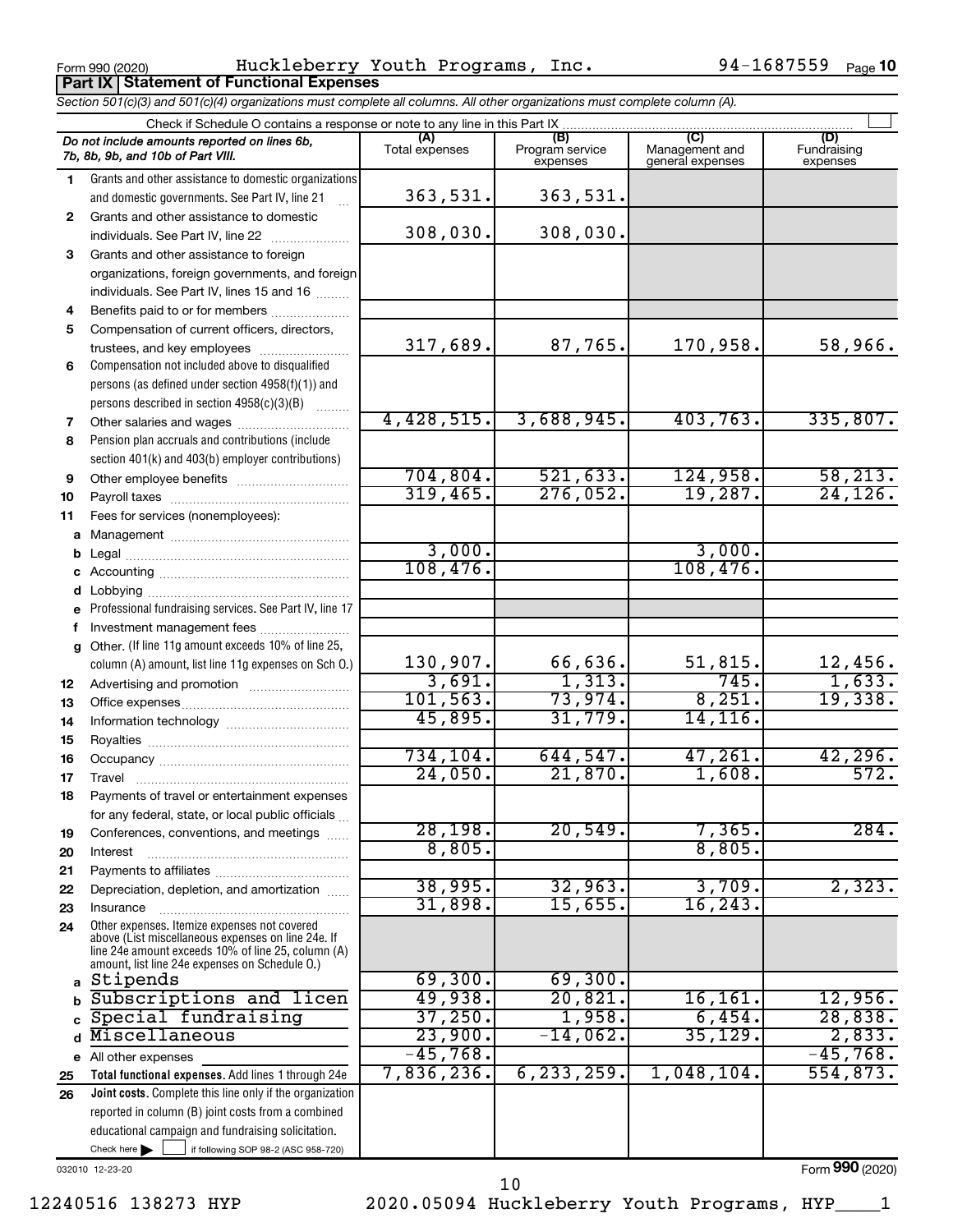**Net Assets or Fund Balances**

Net Assets or Fund Balances

**6 7 8 9 10 a** Land, buildings, and equipment: cost or other **11 12** Investments - other securities. See Part IV, line 11 ~~~~~~~~~~~~~~ **13** Investments - program-related. See Part IV, line 11 ~~~~~~~~~~~~~ **14** Intangible assets ~~~~~~~~~~~~~~~~~~~~~~~~~~~~~~ **15 16 17 18 19 20 21 22 23 24 25 26 27 28 5 6 7 8 9 10c 11 12 13 14 15 16 17 18 19 20 21 22 23 24 25 26 b** Less: accumulated depreciation  $\ldots$  [10b basis. Complete Part VI of Schedule D  $\frac{1}{10}$  10a **Total assets.**  Add lines 1 through 15 (must equal line 33) **Total liabilities.**  Add lines 17 through 25 Organizations that follow FASB ASC 958, check here  $\blacktriangleright \boxed{\text{X}}$ **and complete lines 27, 28, 32, and 33. 27 28** controlled entity or family member of any of these persons ~~~~~~~~~ Loans and other receivables from other disqualified persons (as defined under section 4958(f)(1)), and persons described in section  $4958(c)(3)(B)$  ...... Notes and loans receivable, net ~~~~~~~~~~~~~~~~~~~~~~~ Inventories for sale or use ~~~~~~~~~~~~~~~~~~~~~~~~~~ Prepaid expenses and deferred charges ~~~~~~~~~~~~~~~~~~ Investments - publicly traded securities ~~~~~~~~~~~~~~~~~~~ Other assets. See Part IV, line 11 ~~~~~~~~~~~~~~~~~~~~~~ Accounts payable and accrued expenses ~~~~~~~~~~~~~~~~~~ Grants payable ~~~~~~~~~~~~~~~~~~~~~~~~~~~~~~~ Deferred revenue ~~~~~~~~~~~~~~~~~~~~~~~~~~~~~~ Tax-exempt bond liabilities ~~~~~~~~~~~~~~~~~~~~~~~~~ Escrow or custodial account liability. Complete Part IV of Schedule D ........... Loans and other payables to any current or former officer, director, trustee, key employee, creator or founder, substantial contributor, or 35% controlled entity or family member of any of these persons ~~~~~~~~~ Secured mortgages and notes payable to unrelated third parties Unsecured notes and loans payable to unrelated third parties ~~~~~~~~ Other liabilities (including federal income tax, payables to related third parties, and other liabilities not included on lines 17-24). Complete Part X of Schedule D ~~~~~~~~~~~~~~~~~~~~~~~~~~~~~~~ Net assets without donor restrictions ~~~~~~~~~~~~~~~~~~~~ Net assets with donor restrictions ~~~~~~~~~~~~~~~~~~~~~~ 90,077. 158,818. 1,318,456.  $1,077,483.$  225,674.  $10c$  240,973.  $4,269,123.$   $16$   $4,558,315.$  $644,000$ .  $17$  860, 219. 19,584.  $940, 462.$   $25$   $28, 262.$ 1,604,046. 888,481.  $1,568,122.$   $27 \mid 2,771,838.$  $1,096,955.$  28 897,996.

 $_{\rm Form}$   $_{990}$  (2020) <code>Huckleberry</code> Youth Programs, Inc.  $94\text{--}1687559$   $_{\rm Page}$ **Part X** | Balance Sheet

**3** Pledges and grants receivable, net ~~~~~~~~~~~~~~~~~~~~~ **4** Accounts receivable, net ~~~~~~~~~~~~~~~~~~~~~~~~~~ **5** Loans and other receivables from any current or former officer, director,

trustee, key employee, creator or founder, substantial contributor, or 35%

Cash - non-interest-bearing ~~~~~~~~~~~~~~~~~~~~~~~~~ Savings and temporary cash investments ~~~~~~~~~~~~~~~~~~

Check if Schedule O contains a response or note to any line in this Part X

**Organizations that do not follow FASB ASC 958, check here** | †

Capital stock or trust principal, or current funds ~~~~~~~~~~~~~~~ Paid-in or capital surplus, or land, building, or equipment fund ....................... Retained earnings, endowment, accumulated income, or other funds ............ Total net assets or fund balances ~~~~~~~~~~~~~~~~~~~~~~

**and complete lines 29 through 33.**

Total liabilities and net assets/fund balances ...

 $2,665,077$ .  $32$  | 3,669,834.  $4,269,123.$   $33$  |  $4,558,315.$ 

Form (2020) **990**

 $\perp$ 

**(A) (B)**

Beginning of year | | End of year

 $434,770.$  1 272,563. 411,467. 2 387,531.  $\overline{515,000.}$  3  $\overline{350,000.}$  $2,592,135.$  4 3,148,430.

|  | Form 990 (2020) |
|--|-----------------|
|  |                 |

**1 2**

**Assets**

**Liabilities**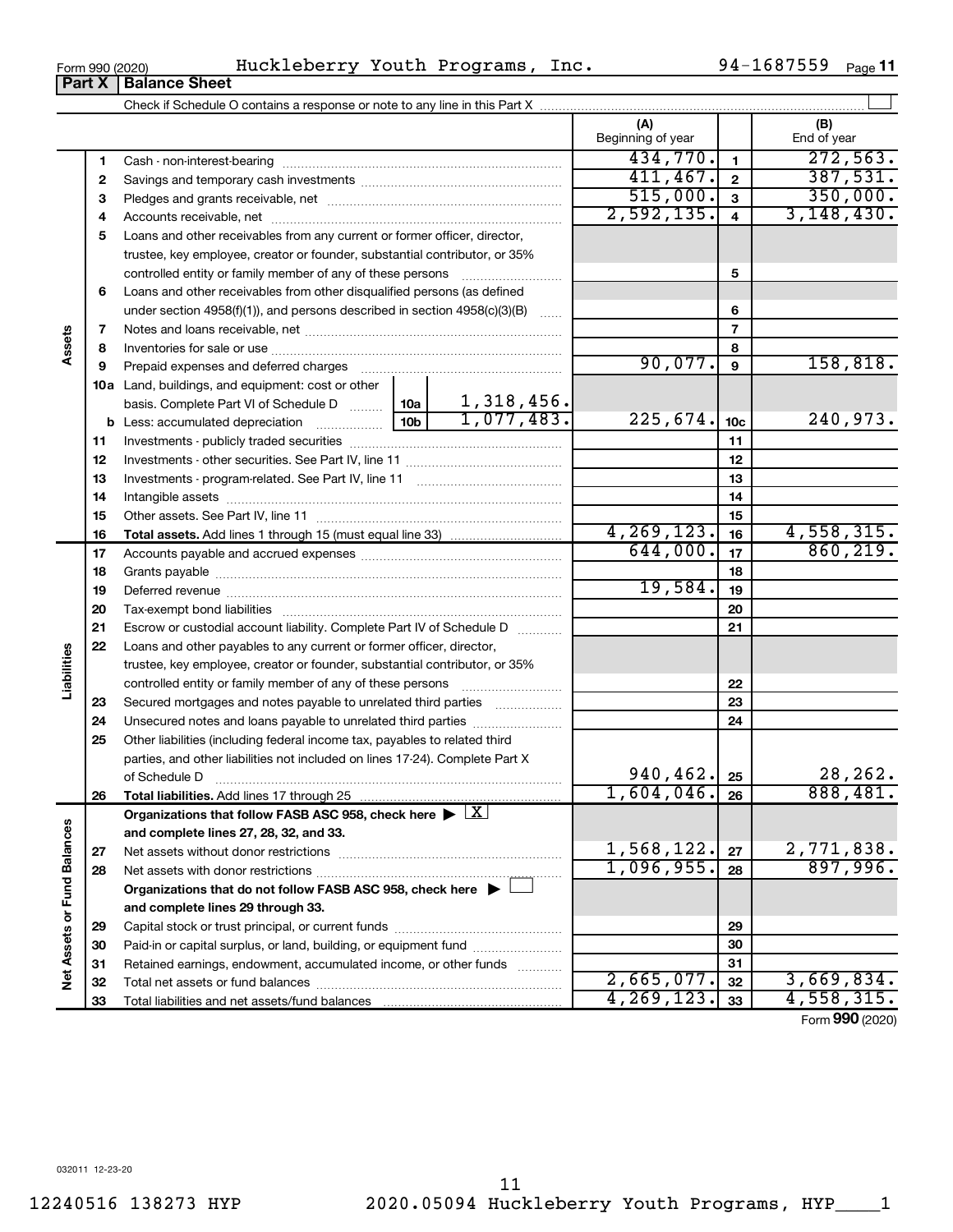|    | Huckleberry Youth Programs, Inc.<br>Form 990 (2020)                                                                                                                                                                           |                         | 94-1687559     |           | Page 12 |
|----|-------------------------------------------------------------------------------------------------------------------------------------------------------------------------------------------------------------------------------|-------------------------|----------------|-----------|---------|
|    | Part XI Reconciliation of Net Assets                                                                                                                                                                                          |                         |                |           |         |
|    |                                                                                                                                                                                                                               |                         |                |           |         |
|    |                                                                                                                                                                                                                               |                         |                |           |         |
| 1  |                                                                                                                                                                                                                               | $\mathbf{1}$            | 8,837,793.     |           |         |
| 2  |                                                                                                                                                                                                                               | $\mathbf{2}$            | 7,836,236.     |           |         |
| 3  | Revenue less expenses. Subtract line 2 from line 1                                                                                                                                                                            | 3                       | 1,001,557.     |           |         |
| 4  |                                                                                                                                                                                                                               | $\overline{\mathbf{4}}$ | 2,665,077.     |           |         |
| 5  |                                                                                                                                                                                                                               | 5                       |                |           |         |
| 6  | Donated services and use of facilities [[111][12] matter is a series and service in the services and use of facilities [[11][12] matter is a service of facilities [[11] matter is a service of the service of the service of | 6                       |                |           |         |
| 7  | Investment expenses www.communication.com/www.communication.com/www.communication.com/www.com                                                                                                                                 | $\overline{7}$          |                |           |         |
| 8  |                                                                                                                                                                                                                               | 8                       |                |           | 3,200.  |
| 9  | Other changes in net assets or fund balances (explain on Schedule O)                                                                                                                                                          | 9                       |                |           | σ.      |
| 10 | Net assets or fund balances at end of year. Combine lines 3 through 9 (must equal Part X, line 32,                                                                                                                            |                         |                |           |         |
|    |                                                                                                                                                                                                                               | 10                      | 3,669,834.     |           |         |
|    | Part XII Financial Statements and Reporting                                                                                                                                                                                   |                         |                |           |         |
|    |                                                                                                                                                                                                                               |                         |                |           |         |
|    |                                                                                                                                                                                                                               |                         |                | Yes       | No      |
| 1  | Accounting method used to prepare the Form 990: $\Box$ Cash $\Box X$ Accrual<br>$\Box$ Other                                                                                                                                  |                         |                |           |         |
|    | If the organization changed its method of accounting from a prior year or checked "Other," explain in Schedule O.                                                                                                             |                         |                |           |         |
|    |                                                                                                                                                                                                                               |                         | 2a             |           | x       |
|    | If "Yes," check a box below to indicate whether the financial statements for the year were compiled or reviewed on a                                                                                                          |                         |                |           |         |
|    | separate basis, consolidated basis, or both:                                                                                                                                                                                  |                         |                |           |         |
|    | Both consolidated and separate basis<br>Separate basis<br>Consolidated basis                                                                                                                                                  |                         |                |           |         |
|    |                                                                                                                                                                                                                               |                         | 2 <sub>b</sub> | x         |         |
|    | If "Yes," check a box below to indicate whether the financial statements for the year were audited on a separate basis,                                                                                                       |                         |                |           |         |
|    | consolidated basis, or both:                                                                                                                                                                                                  |                         |                |           |         |
|    | $ \mathbf{X} $ Separate basis<br><b>Consolidated basis</b><br>Both consolidated and separate basis                                                                                                                            |                         |                |           |         |
|    | c If "Yes" to line 2a or 2b, does the organization have a committee that assumes responsibility for oversight of the audit,                                                                                                   |                         |                |           |         |
|    |                                                                                                                                                                                                                               |                         | 2c             | X         |         |
|    | If the organization changed either its oversight process or selection process during the tax year, explain on Schedule O.                                                                                                     |                         |                |           |         |
|    | 3a As a result of a federal award, was the organization required to undergo an audit or audits as set forth in the Single Audit                                                                                               |                         |                |           |         |
|    |                                                                                                                                                                                                                               |                         | 3a             | х         |         |
|    | <b>b</b> If "Yes," did the organization undergo the required audit or audits? If the organization did not undergo the required audit                                                                                          |                         |                |           |         |
|    |                                                                                                                                                                                                                               |                         | 3b             | х<br>nn n |         |

Form (2020) **990**

032012 12-23-20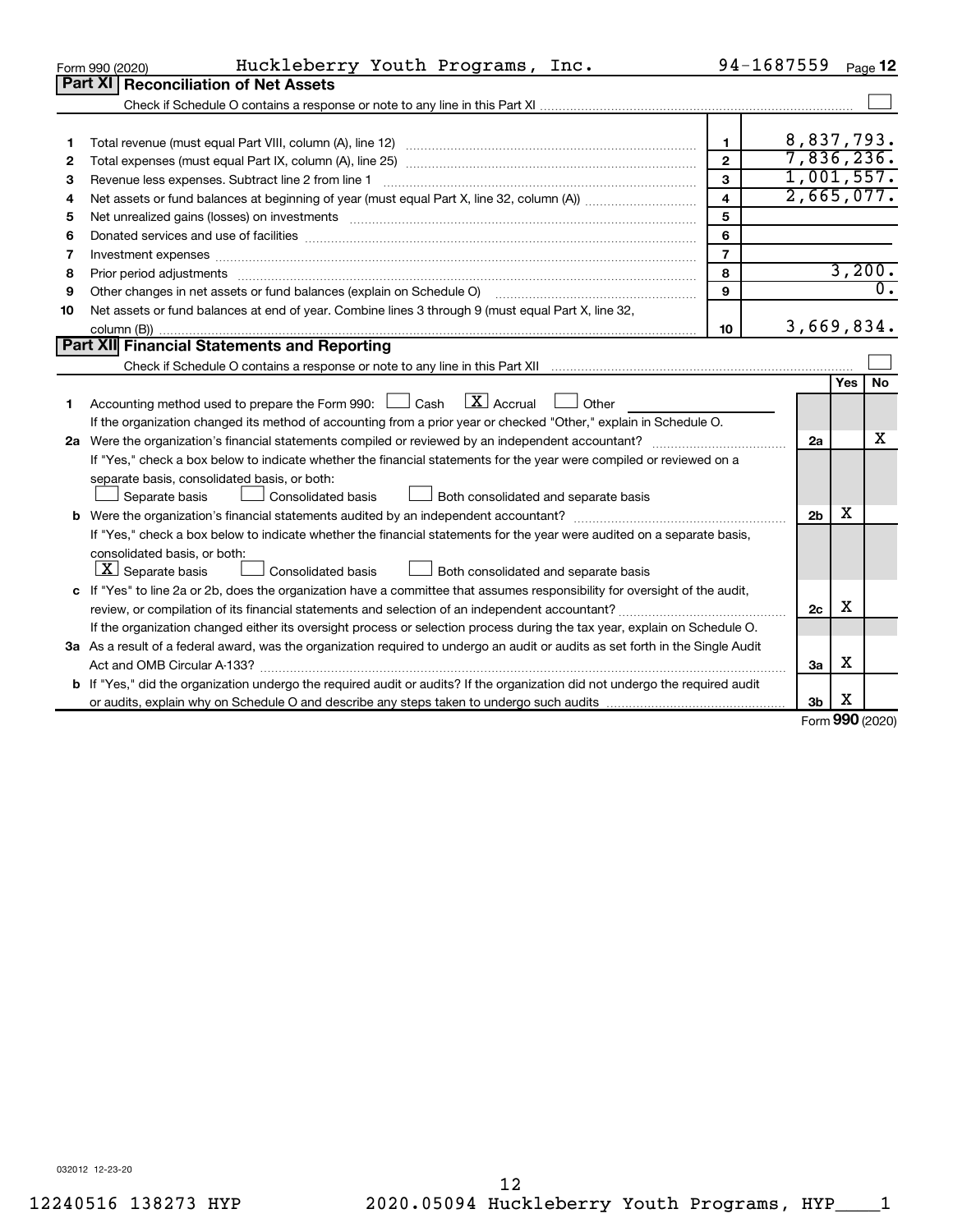| <b>SCHEDULE A</b> |  |
|-------------------|--|
|-------------------|--|

Department of the Treasury

|  |  | (Form 990 or 990-EZ) |
|--|--|----------------------|
|--|--|----------------------|

Form 990 or 990-EZ) **Public Charity Status and Public Support**<br>
Complete if the organization is a section 501(c)(3) organization or a section<br> **2020 4947(a)(1) nonexempt charitable trust.**

**| Attach to Form 990 or Form 990-EZ.** 

| OMB No 1545-0047                    |  |  |  |  |  |  |
|-------------------------------------|--|--|--|--|--|--|
| 020                                 |  |  |  |  |  |  |
| <b>Open to Public</b><br>Inspection |  |  |  |  |  |  |
|                                     |  |  |  |  |  |  |

ן

Ш

|                |                     | Internal Revenue Service                                                                                                                                                   |  |                                                                        | Go to www.irs.gov/Form990 for instructions and the latest information.                                                                       |     | Inspection                                                     |                            |  |                                       |
|----------------|---------------------|----------------------------------------------------------------------------------------------------------------------------------------------------------------------------|--|------------------------------------------------------------------------|----------------------------------------------------------------------------------------------------------------------------------------------|-----|----------------------------------------------------------------|----------------------------|--|---------------------------------------|
|                |                     | Name of the organization                                                                                                                                                   |  |                                                                        |                                                                                                                                              |     |                                                                |                            |  | <b>Employer identification number</b> |
|                |                     |                                                                                                                                                                            |  |                                                                        | Huckleberry Youth Programs, Inc.                                                                                                             |     |                                                                |                            |  | 94-1687559                            |
|                | Part I              |                                                                                                                                                                            |  |                                                                        | Reason for Public Charity Status. (All organizations must complete this part.) See instructions.                                             |     |                                                                |                            |  |                                       |
|                |                     |                                                                                                                                                                            |  |                                                                        | The organization is not a private foundation because it is: (For lines 1 through 12, check only one box.)                                    |     |                                                                |                            |  |                                       |
| 1.             |                     |                                                                                                                                                                            |  |                                                                        | A church, convention of churches, or association of churches described in section 170(b)(1)(A)(i).                                           |     |                                                                |                            |  |                                       |
| 2              |                     |                                                                                                                                                                            |  |                                                                        | A school described in section 170(b)(1)(A)(ii). (Attach Schedule E (Form 990 or 990-EZ).)                                                    |     |                                                                |                            |  |                                       |
| з              |                     |                                                                                                                                                                            |  |                                                                        | A hospital or a cooperative hospital service organization described in section 170(b)(1)(A)(iii).                                            |     |                                                                |                            |  |                                       |
| 4              |                     |                                                                                                                                                                            |  |                                                                        | A medical research organization operated in conjunction with a hospital described in section 170(b)(1)(A)(iii). Enter the hospital's name,   |     |                                                                |                            |  |                                       |
|                |                     | city, and state:                                                                                                                                                           |  |                                                                        |                                                                                                                                              |     |                                                                |                            |  |                                       |
| 5              |                     | An organization operated for the benefit of a college or university owned or operated by a governmental unit described in<br>section 170(b)(1)(A)(iv). (Complete Part II.) |  |                                                                        |                                                                                                                                              |     |                                                                |                            |  |                                       |
| 6              |                     |                                                                                                                                                                            |  |                                                                        | A federal, state, or local government or governmental unit described in section 170(b)(1)(A)(v).                                             |     |                                                                |                            |  |                                       |
| $\overline{7}$ | $\lfloor x \rfloor$ | An organization that normally receives a substantial part of its support from a governmental unit or from the general public described in                                  |  |                                                                        |                                                                                                                                              |     |                                                                |                            |  |                                       |
|                |                     |                                                                                                                                                                            |  | section 170(b)(1)(A)(vi). (Complete Part II.)                          |                                                                                                                                              |     |                                                                |                            |  |                                       |
| 8              |                     |                                                                                                                                                                            |  |                                                                        | A community trust described in section 170(b)(1)(A)(vi). (Complete Part II.)                                                                 |     |                                                                |                            |  |                                       |
| 9              |                     |                                                                                                                                                                            |  |                                                                        | An agricultural research organization described in section 170(b)(1)(A)(ix) operated in conjunction with a land-grant college                |     |                                                                |                            |  |                                       |
|                |                     |                                                                                                                                                                            |  |                                                                        | or university or a non-land-grant college of agriculture (see instructions). Enter the name, city, and state of the college or               |     |                                                                |                            |  |                                       |
|                |                     | university:                                                                                                                                                                |  |                                                                        |                                                                                                                                              |     |                                                                |                            |  |                                       |
| 10             |                     |                                                                                                                                                                            |  |                                                                        | An organization that normally receives (1) more than 33 1/3% of its support from contributions, membership fees, and gross receipts from     |     |                                                                |                            |  |                                       |
|                |                     |                                                                                                                                                                            |  |                                                                        | activities related to its exempt functions, subject to certain exceptions; and (2) no more than 33 1/3% of its support from gross investment |     |                                                                |                            |  |                                       |
|                |                     |                                                                                                                                                                            |  |                                                                        | income and unrelated business taxable income (less section 511 tax) from businesses acquired by the organization after June 30, 1975.        |     |                                                                |                            |  |                                       |
|                |                     |                                                                                                                                                                            |  | See section 509(a)(2). (Complete Part III.)                            |                                                                                                                                              |     |                                                                |                            |  |                                       |
| 11             |                     |                                                                                                                                                                            |  |                                                                        | An organization organized and operated exclusively to test for public safety. See section 509(a)(4).                                         |     |                                                                |                            |  |                                       |
| 12             |                     |                                                                                                                                                                            |  |                                                                        | An organization organized and operated exclusively for the benefit of, to perform the functions of, or to carry out the purposes of one or   |     |                                                                |                            |  |                                       |
|                |                     |                                                                                                                                                                            |  |                                                                        | more publicly supported organizations described in section 509(a)(1) or section 509(a)(2). See section 509(a)(3). Check the box in           |     |                                                                |                            |  |                                       |
|                |                     |                                                                                                                                                                            |  |                                                                        | lines 12a through 12d that describes the type of supporting organization and complete lines 12e, 12f, and 12g.                               |     |                                                                |                            |  |                                       |
| а              |                     |                                                                                                                                                                            |  |                                                                        | Type I. A supporting organization operated, supervised, or controlled by its supported organization(s), typically by giving                  |     |                                                                |                            |  |                                       |
|                |                     |                                                                                                                                                                            |  |                                                                        | the supported organization(s) the power to regularly appoint or elect a majority of the directors or trustees of the supporting              |     |                                                                |                            |  |                                       |
|                |                     |                                                                                                                                                                            |  | organization. You must complete Part IV, Sections A and B.             |                                                                                                                                              |     |                                                                |                            |  |                                       |
| b              |                     |                                                                                                                                                                            |  |                                                                        | Type II. A supporting organization supervised or controlled in connection with its supported organization(s), by having                      |     |                                                                |                            |  |                                       |
|                |                     |                                                                                                                                                                            |  |                                                                        | control or management of the supporting organization vested in the same persons that control or manage the supported                         |     |                                                                |                            |  |                                       |
|                |                     |                                                                                                                                                                            |  |                                                                        | organization(s). You must complete Part IV, Sections A and C.                                                                                |     |                                                                |                            |  |                                       |
| с              |                     |                                                                                                                                                                            |  |                                                                        | Type III functionally integrated. A supporting organization operated in connection with, and functionally integrated with,                   |     |                                                                |                            |  |                                       |
|                |                     |                                                                                                                                                                            |  |                                                                        | its supported organization(s) (see instructions). You must complete Part IV, Sections A, D, and E.                                           |     |                                                                |                            |  |                                       |
| d              |                     |                                                                                                                                                                            |  |                                                                        | Type III non-functionally integrated. A supporting organization operated in connection with its supported organization(s)                    |     |                                                                |                            |  |                                       |
|                |                     |                                                                                                                                                                            |  |                                                                        | that is not functionally integrated. The organization generally must satisfy a distribution requirement and an attentiveness                 |     |                                                                |                            |  |                                       |
|                |                     |                                                                                                                                                                            |  |                                                                        | requirement (see instructions). You must complete Part IV, Sections A and D, and Part V.                                                     |     |                                                                |                            |  |                                       |
| е              |                     |                                                                                                                                                                            |  |                                                                        | Check this box if the organization received a written determination from the IRS that it is a Type I, Type II, Type III                      |     |                                                                |                            |  |                                       |
|                |                     |                                                                                                                                                                            |  |                                                                        | functionally integrated, or Type III non-functionally integrated supporting organization.                                                    |     |                                                                |                            |  |                                       |
|                |                     | f Enter the number of supported organizations                                                                                                                              |  |                                                                        |                                                                                                                                              |     |                                                                |                            |  |                                       |
|                |                     |                                                                                                                                                                            |  | Provide the following information about the supported organization(s). |                                                                                                                                              |     |                                                                |                            |  |                                       |
|                |                     | (i) Name of supported                                                                                                                                                      |  | (ii) EIN                                                               | (iii) Type of organization<br>(described on lines 1-10                                                                                       |     | (iv) Is the organization listed<br>in your governing document? | (v) Amount of monetary     |  | (vi) Amount of other                  |
|                |                     | organization                                                                                                                                                               |  |                                                                        | above (see instructions))                                                                                                                    | Yes | No                                                             | support (see instructions) |  | support (see instructions)            |
|                |                     |                                                                                                                                                                            |  |                                                                        |                                                                                                                                              |     |                                                                |                            |  |                                       |
|                |                     |                                                                                                                                                                            |  |                                                                        |                                                                                                                                              |     |                                                                |                            |  |                                       |
|                |                     |                                                                                                                                                                            |  |                                                                        |                                                                                                                                              |     |                                                                |                            |  |                                       |
|                |                     |                                                                                                                                                                            |  |                                                                        |                                                                                                                                              |     |                                                                |                            |  |                                       |
|                |                     |                                                                                                                                                                            |  |                                                                        |                                                                                                                                              |     |                                                                |                            |  |                                       |
|                |                     |                                                                                                                                                                            |  |                                                                        |                                                                                                                                              |     |                                                                |                            |  |                                       |
|                |                     |                                                                                                                                                                            |  |                                                                        |                                                                                                                                              |     |                                                                |                            |  |                                       |
| Total          |                     |                                                                                                                                                                            |  |                                                                        |                                                                                                                                              |     |                                                                |                            |  |                                       |

LHA For Paperwork Reduction Act Notice, see the Instructions for Form 990 or 990-EZ. 032021 01-25-21 Schedule A (Form 990 or 990-EZ) 2020 13

12240516 138273 HYP 2020.05094 Huckleberry Youth Programs, HYP\_\_\_\_1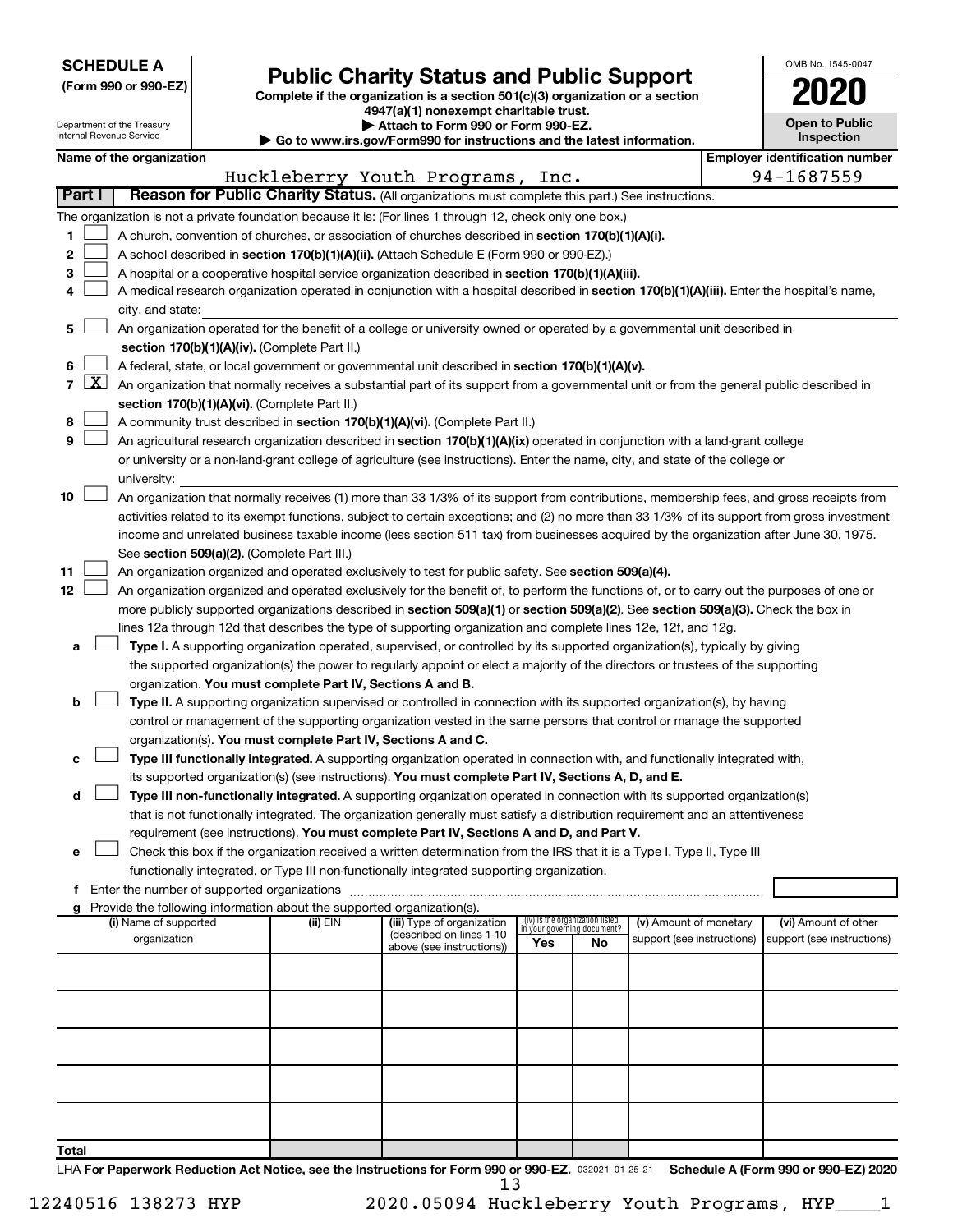#### Schedule A (Form 990 or 990-EZ) 2020  $\rm{Huckleberry}$   $\rm{Youth}$   $\rm{Programs}$  ,  $\rm{Inc}$  .  $\rm{94-1687559}$   $\rm{Page}$

**Part II Support Schedule for Organizations Described in Sections 170(b)(1)(A)(iv) and 170(b)(1)(A)(vi)**

(Complete only if you checked the box on line 5, 7, or 8 of Part I or if the organization failed to qualify under Part III. If the organization fails to qualify under the tests listed below, please complete Part III.)

|    | <b>Section A. Public Support</b>                                                                                                                                                                                                         |            |            |            |            |                                      |                                    |
|----|------------------------------------------------------------------------------------------------------------------------------------------------------------------------------------------------------------------------------------------|------------|------------|------------|------------|--------------------------------------|------------------------------------|
|    | Calendar year (or fiscal year beginning in)                                                                                                                                                                                              | (a) 2016   | (b) 2017   | $(c)$ 2018 | $(d)$ 2019 | (e) 2020                             | (f) Total                          |
|    | 1 Gifts, grants, contributions, and                                                                                                                                                                                                      |            |            |            |            |                                      |                                    |
|    | membership fees received. (Do not                                                                                                                                                                                                        |            |            |            |            |                                      |                                    |
|    | include any "unusual grants.")                                                                                                                                                                                                           | 5,902,824. | 6,717,554. | 6,035,740. | 8,031,572. | 8,779,412.                           | 35, 467, 102.                      |
|    | 2 Tax revenues levied for the organ-                                                                                                                                                                                                     |            |            |            |            |                                      |                                    |
|    | ization's benefit and either paid to                                                                                                                                                                                                     |            |            |            |            |                                      |                                    |
|    | or expended on its behalf                                                                                                                                                                                                                |            |            |            |            |                                      |                                    |
|    | 3 The value of services or facilities                                                                                                                                                                                                    |            |            |            |            |                                      |                                    |
|    | furnished by a governmental unit to                                                                                                                                                                                                      |            |            |            |            |                                      |                                    |
|    | the organization without charge                                                                                                                                                                                                          |            |            |            |            |                                      |                                    |
|    | 4 Total. Add lines 1 through 3                                                                                                                                                                                                           | 5,902,824. | 6,717,554. | 6,035,740  | 8,031,572  | 8,779,412.                           | 35, 467, 102.                      |
|    | 5 The portion of total contributions                                                                                                                                                                                                     |            |            |            |            |                                      |                                    |
|    | by each person (other than a                                                                                                                                                                                                             |            |            |            |            |                                      |                                    |
|    | governmental unit or publicly                                                                                                                                                                                                            |            |            |            |            |                                      |                                    |
|    | supported organization) included                                                                                                                                                                                                         |            |            |            |            |                                      |                                    |
|    | on line 1 that exceeds 2% of the                                                                                                                                                                                                         |            |            |            |            |                                      |                                    |
|    | amount shown on line 11,                                                                                                                                                                                                                 |            |            |            |            |                                      |                                    |
|    | column (f)                                                                                                                                                                                                                               |            |            |            |            |                                      |                                    |
|    | 6 Public support. Subtract line 5 from line 4.                                                                                                                                                                                           |            |            |            |            |                                      | 35,467,102.                        |
|    | <b>Section B. Total Support</b>                                                                                                                                                                                                          |            |            |            |            |                                      |                                    |
|    | Calendar year (or fiscal year beginning in)                                                                                                                                                                                              | (a) 2016   | (b) 2017   | $(c)$ 2018 | $(d)$ 2019 | (e) 2020                             | (f) Total                          |
|    | <b>7</b> Amounts from line 4                                                                                                                                                                                                             | 5,902,824  | 6,717,554. | 6,035,740  | 8,031,572  | 8,779,412                            | 35, 467, 102.                      |
|    | 8 Gross income from interest,                                                                                                                                                                                                            |            |            |            |            |                                      |                                    |
|    | dividends, payments received on                                                                                                                                                                                                          |            |            |            |            |                                      |                                    |
|    | securities loans, rents, royalties,                                                                                                                                                                                                      |            |            |            |            |                                      |                                    |
|    | and income from similar sources                                                                                                                                                                                                          | 17.        | 12, 280.   | 39,819.    | 33,043.    | 38,477.                              | 123,636.                           |
|    | 9 Net income from unrelated business                                                                                                                                                                                                     |            |            |            |            |                                      |                                    |
|    | activities, whether or not the                                                                                                                                                                                                           |            |            |            |            |                                      |                                    |
|    | business is regularly carried on                                                                                                                                                                                                         |            |            |            |            |                                      |                                    |
|    | 10 Other income. Do not include gain                                                                                                                                                                                                     |            |            |            |            |                                      |                                    |
|    | or loss from the sale of capital                                                                                                                                                                                                         |            |            |            |            |                                      |                                    |
|    | assets (Explain in Part VI.)                                                                                                                                                                                                             |            |            |            |            |                                      |                                    |
|    | 11 Total support. Add lines 7 through 10                                                                                                                                                                                                 |            |            |            |            |                                      | 35,590,738.                        |
|    | <b>12</b> Gross receipts from related activities, etc. (see instructions)                                                                                                                                                                |            |            |            |            | 12                                   |                                    |
|    | 13 First 5 years. If the Form 990 is for the organization's first, second, third, fourth, or fifth tax year as a section 501(c)(3)                                                                                                       |            |            |            |            |                                      |                                    |
|    | organization, check this box and stop here <b>contractly contractly contractly and stress</b> or contract the box and stop here <b>contractly and the contractly contractly contractly contractly and stop here</b> contractly contractl |            |            |            |            |                                      |                                    |
|    | <b>Section C. Computation of Public Support Percentage</b>                                                                                                                                                                               |            |            |            |            |                                      |                                    |
|    |                                                                                                                                                                                                                                          |            |            |            |            | 14                                   | 99.65<br>%                         |
|    |                                                                                                                                                                                                                                          |            |            |            |            | 15                                   | 98.92<br>%                         |
|    | 16a 33 1/3% support test - 2020. If the organization did not check the box on line 13, and line 14 is 33 1/3% or more, check this box and                                                                                                |            |            |            |            |                                      |                                    |
|    | stop here. The organization qualifies as a publicly supported organization manufaction manufacture or the organization                                                                                                                   |            |            |            |            |                                      | $\blacktriangleright$ $\mathbf{X}$ |
|    | b 33 1/3% support test - 2019. If the organization did not check a box on line 13 or 16a, and line 15 is 33 1/3% or more, check this box                                                                                                 |            |            |            |            |                                      |                                    |
|    |                                                                                                                                                                                                                                          |            |            |            |            |                                      |                                    |
|    | 17a 10% -facts-and-circumstances test - 2020. If the organization did not check a box on line 13, 16a, or 16b, and line 14 is 10% or more,                                                                                               |            |            |            |            |                                      |                                    |
|    | and if the organization meets the facts-and-circumstances test, check this box and stop here. Explain in Part VI how the organization                                                                                                    |            |            |            |            |                                      |                                    |
|    | meets the facts-and-circumstances test. The organization qualifies as a publicly supported organization                                                                                                                                  |            |            |            |            |                                      |                                    |
|    | <b>b 10%</b> -facts-and-circumstances test - 2019. If the organization did not check a box on line 13, 16a, 16b, or 17a, and line 15 is 10% or                                                                                           |            |            |            |            |                                      |                                    |
|    | more, and if the organization meets the facts-and-circumstances test, check this box and stop here. Explain in Part VI how the                                                                                                           |            |            |            |            |                                      |                                    |
|    | organization meets the facts-and-circumstances test. The organization qualifies as a publicly supported organization                                                                                                                     |            |            |            |            |                                      |                                    |
| 18 | Private foundation. If the organization did not check a box on line 13, 16a, 16b, 17a, or 17b, check this box and see instructions                                                                                                       |            |            |            |            |                                      |                                    |
|    |                                                                                                                                                                                                                                          |            |            |            |            | Schedule A (Form 990 or 990-EZ) 2020 |                                    |

**Schedule A (Form 990 or 990-EZ) 2020**

032022 01-25-21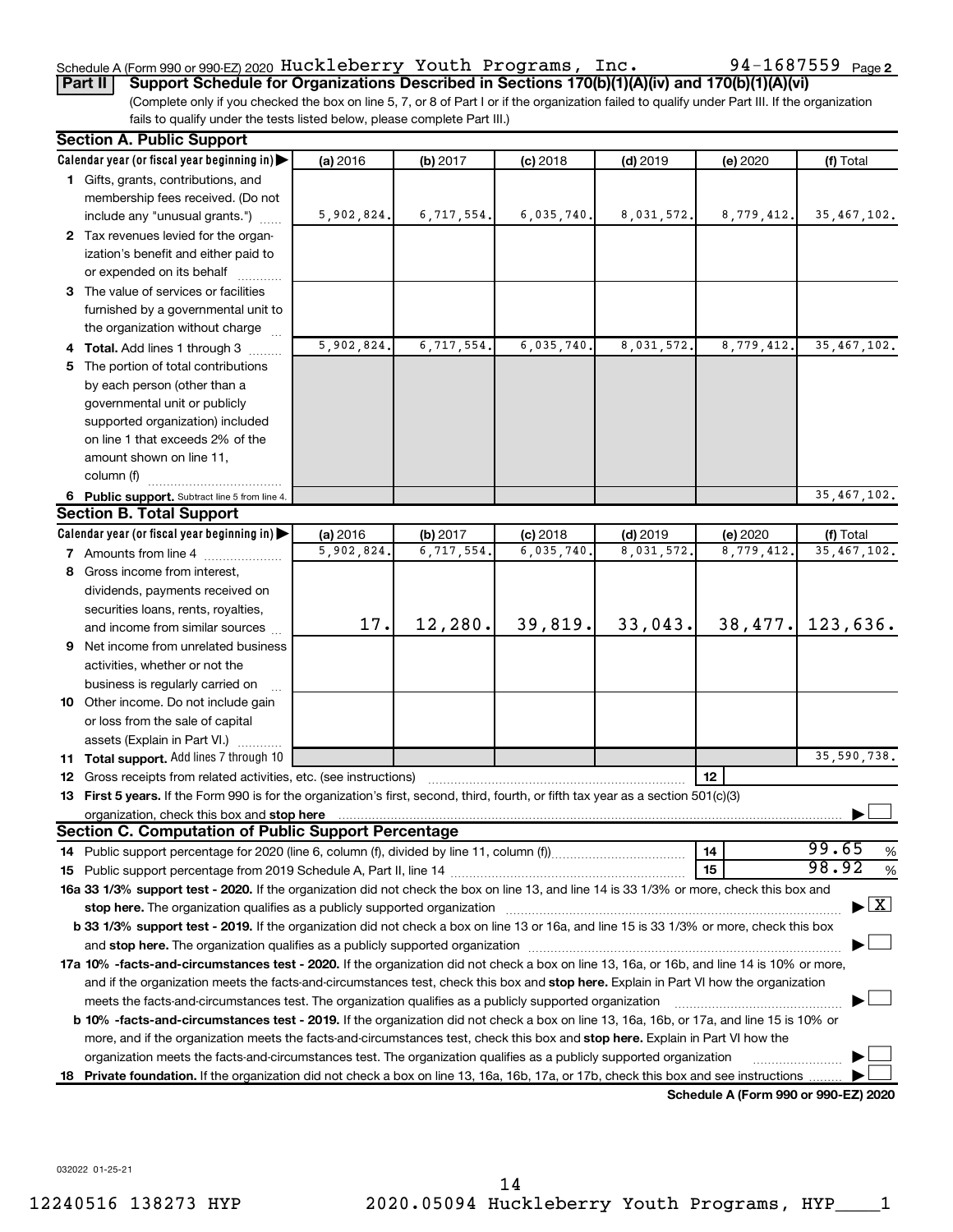#### Schedule A (Form 990 or 990-EZ) 2020  $\rm{Huckleberry}$   $\rm{Youth}$   $\rm{Programs}$  ,  $\rm{Inc}$  .  $\rm{94-1687559}$   $\rm{Page}$ **Part III Support Schedule for Organizations Described in Section 509(a)(2)**

(Complete only if you checked the box on line 10 of Part I or if the organization failed to qualify under Part II. If the organization fails to qualify under the tests listed below, please complete Part II.)

|              | Calendar year (or fiscal year beginning in)                                                                                                                                                                                    | (a) 2016 | (b) 2017                                   | $(c)$ 2018 | $(d)$ 2019 |    | (e) 2020 | (f) Total                            |   |
|--------------|--------------------------------------------------------------------------------------------------------------------------------------------------------------------------------------------------------------------------------|----------|--------------------------------------------|------------|------------|----|----------|--------------------------------------|---|
|              | 1 Gifts, grants, contributions, and                                                                                                                                                                                            |          |                                            |            |            |    |          |                                      |   |
|              | membership fees received. (Do not                                                                                                                                                                                              |          |                                            |            |            |    |          |                                      |   |
|              | include any "unusual grants.")                                                                                                                                                                                                 |          |                                            |            |            |    |          |                                      |   |
| $\mathbf{2}$ | Gross receipts from admissions,<br>merchandise sold or services per-<br>formed, or facilities furnished in<br>any activity that is related to the                                                                              |          |                                            |            |            |    |          |                                      |   |
|              | organization's tax-exempt purpose                                                                                                                                                                                              |          |                                            |            |            |    |          |                                      |   |
| 3.           | Gross receipts from activities that                                                                                                                                                                                            |          |                                            |            |            |    |          |                                      |   |
|              | are not an unrelated trade or bus-                                                                                                                                                                                             |          |                                            |            |            |    |          |                                      |   |
|              | iness under section 513                                                                                                                                                                                                        |          |                                            |            |            |    |          |                                      |   |
| 4            | Tax revenues levied for the organ-                                                                                                                                                                                             |          |                                            |            |            |    |          |                                      |   |
|              | ization's benefit and either paid to<br>or expended on its behalf<br>.                                                                                                                                                         |          |                                            |            |            |    |          |                                      |   |
| 5            | The value of services or facilities                                                                                                                                                                                            |          |                                            |            |            |    |          |                                      |   |
|              | furnished by a governmental unit to                                                                                                                                                                                            |          |                                            |            |            |    |          |                                      |   |
|              | the organization without charge                                                                                                                                                                                                |          |                                            |            |            |    |          |                                      |   |
| 6            | Total. Add lines 1 through 5                                                                                                                                                                                                   |          |                                            |            |            |    |          |                                      |   |
|              | 7a Amounts included on lines 1, 2, and                                                                                                                                                                                         |          |                                            |            |            |    |          |                                      |   |
|              | 3 received from disqualified persons                                                                                                                                                                                           |          |                                            |            |            |    |          |                                      |   |
|              | <b>b</b> Amounts included on lines 2 and 3 received<br>from other than disqualified persons that<br>exceed the greater of \$5,000 or 1% of the<br>amount on line 13 for the year                                               |          |                                            |            |            |    |          |                                      |   |
|              | c Add lines 7a and 7b                                                                                                                                                                                                          |          |                                            |            |            |    |          |                                      |   |
|              | 8 Public support. (Subtract line 7c from line 6.)                                                                                                                                                                              |          |                                            |            |            |    |          |                                      |   |
|              | <b>Section B. Total Support</b>                                                                                                                                                                                                |          |                                            |            |            |    |          |                                      |   |
|              | Calendar year (or fiscal year beginning in)                                                                                                                                                                                    | (a) 2016 | (b) 2017                                   | $(c)$ 2018 | $(d)$ 2019 |    | (e) 2020 | (f) Total                            |   |
|              | 9 Amounts from line 6                                                                                                                                                                                                          |          |                                            |            |            |    |          |                                      |   |
|              | <b>10a</b> Gross income from interest,<br>dividends, payments received on<br>securities loans, rents, royalties,<br>and income from similar sources                                                                            |          |                                            |            |            |    |          |                                      |   |
|              | <b>b</b> Unrelated business taxable income                                                                                                                                                                                     |          |                                            |            |            |    |          |                                      |   |
|              | (less section 511 taxes) from businesses<br>acquired after June 30, 1975                                                                                                                                                       |          |                                            |            |            |    |          |                                      |   |
|              | c Add lines 10a and 10b                                                                                                                                                                                                        |          |                                            |            |            |    |          |                                      |   |
| 11           | Net income from unrelated business<br>activities not included in line 10b.<br>whether or not the business is<br>regularly carried on                                                                                           |          |                                            |            |            |    |          |                                      |   |
|              | <b>12</b> Other income. Do not include gain<br>or loss from the sale of capital<br>assets (Explain in Part VI.)                                                                                                                |          |                                            |            |            |    |          |                                      |   |
|              | <b>13</b> Total support. (Add lines 9, 10c, 11, and 12.)                                                                                                                                                                       |          |                                            |            |            |    |          |                                      |   |
|              | 14 First 5 years. If the Form 990 is for the organization's first, second, third, fourth, or fifth tax year as a section 501(c)(3) organization,                                                                               |          |                                            |            |            |    |          |                                      |   |
|              | check this box and stop here measurement content to the state of the state of the state of the state of the state of the state of the state of the state of the state of the state of the state of the state of the state of t |          |                                            |            |            |    |          |                                      |   |
|              | <b>Section C. Computation of Public Support Percentage</b>                                                                                                                                                                     |          |                                            |            |            |    |          |                                      |   |
|              |                                                                                                                                                                                                                                |          |                                            |            |            | 15 |          |                                      | % |
|              |                                                                                                                                                                                                                                |          |                                            |            |            | 16 |          |                                      | % |
|              | Section D. Computation of Investment Income Percentage                                                                                                                                                                         |          |                                            |            |            |    |          |                                      |   |
|              |                                                                                                                                                                                                                                |          |                                            |            |            | 17 |          |                                      | % |
|              |                                                                                                                                                                                                                                |          |                                            |            |            | 18 |          |                                      | % |
|              | 19a 33 1/3% support tests - 2020. If the organization did not check the box on line 14, and line 15 is more than 33 1/3%, and line 17 is not                                                                                   |          |                                            |            |            |    |          |                                      |   |
|              |                                                                                                                                                                                                                                |          |                                            |            |            |    |          |                                      |   |
|              | more than 33 1/3%, check this box and stop here. The organization qualifies as a publicly supported organization                                                                                                               |          |                                            |            |            |    |          |                                      |   |
|              | <b>b 33 1/3% support tests - 2019.</b> If the organization did not check a box on line 14 or line 19a, and line 16 is more than 33 1/3%, and                                                                                   |          |                                            |            |            |    |          |                                      |   |
|              | line 18 is not more than 33 1/3%, check this box and stop here. The organization qualifies as a publicly supported organization                                                                                                |          |                                            |            |            |    |          |                                      |   |
|              |                                                                                                                                                                                                                                |          |                                            |            |            |    |          |                                      |   |
|              | 032023 01-25-21                                                                                                                                                                                                                |          |                                            | 15         |            |    |          | Schedule A (Form 990 or 990-EZ) 2020 |   |
|              |                                                                                                                                                                                                                                |          |                                            |            |            |    |          |                                      |   |
|              | 12240516 138273 HYP                                                                                                                                                                                                            |          | 2020.05094 Huckleberry Youth Programs, HYP |            |            |    |          |                                      |   |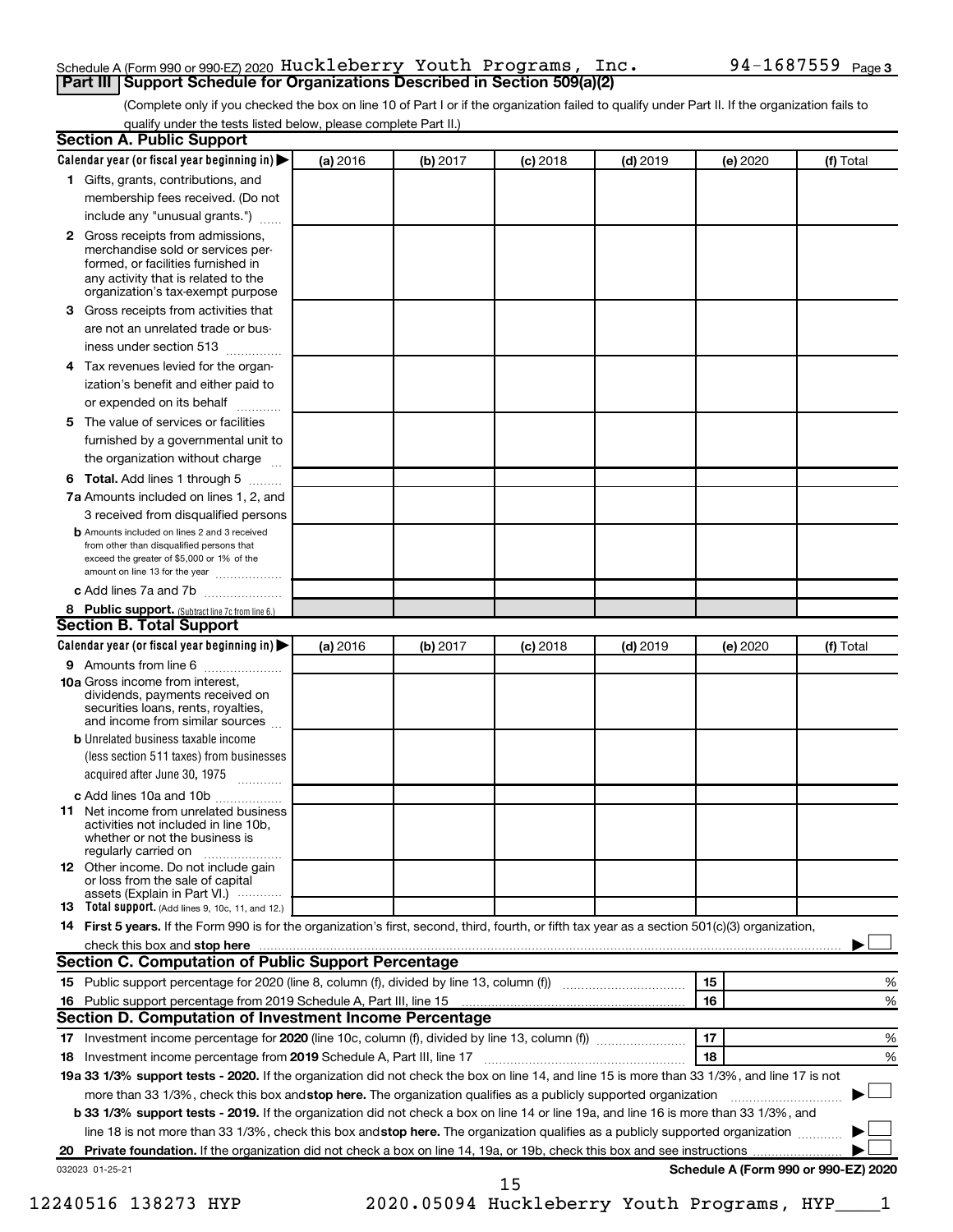#### Schedule A (Form 990 or 990-EZ) 2020  $\rm{Huckleberry}$   $\rm{Youth}$   $\rm{Programs}$  ,  $\rm{Inc}$  .  $\rm{94-1687559}$   $\rm{Page}$

**1**

**2**

**3a**

**3b**

**3c**

**4a**

**4b**

**4c**

**5a**

**5b 5c**

**6**

**7**

**8**

**9a**

**9b**

**9c**

**10a**

**10b**

**Schedule A (Form 990 or 990-EZ) 2020**

**Yes No**

#### **Part IV Supporting Organizations**

(Complete only if you checked a box in line 12 on Part I. If you checked box 12a, Part I, complete Sections A and B. If you checked box 12b, Part I, complete Sections A and C. If you checked box 12c, Part I, complete Sections A, D, and E. If you checked box 12d, Part I, complete Sections A and D, and complete Part V.)

#### **Section A. All Supporting Organizations**

- **1** Are all of the organization's supported organizations listed by name in the organization's governing documents? If "No," describe in Part VI how the supported organizations are designated. If designated by *class or purpose, describe the designation. If historic and continuing relationship, explain.*
- **2** Did the organization have any supported organization that does not have an IRS determination of status under section 509(a)(1) or (2)? If "Yes," explain in Part **VI** how the organization determined that the supported *organization was described in section 509(a)(1) or (2).*
- **3a** Did the organization have a supported organization described in section 501(c)(4), (5), or (6)? If "Yes," answer *lines 3b and 3c below.*
- **b** Did the organization confirm that each supported organization qualified under section 501(c)(4), (5), or (6) and satisfied the public support tests under section 509(a)(2)? If "Yes," describe in Part VI when and how the *organization made the determination.*
- **c** Did the organization ensure that all support to such organizations was used exclusively for section 170(c)(2)(B) purposes? If "Yes," explain in Part VI what controls the organization put in place to ensure such use.
- **4 a** *If* Was any supported organization not organized in the United States ("foreign supported organization")? *"Yes," and if you checked box 12a or 12b in Part I, answer lines 4b and 4c below.*
- **b** Did the organization have ultimate control and discretion in deciding whether to make grants to the foreign supported organization? If "Yes," describe in Part VI how the organization had such control and discretion *despite being controlled or supervised by or in connection with its supported organizations.*
- **c** Did the organization support any foreign supported organization that does not have an IRS determination under sections 501(c)(3) and 509(a)(1) or (2)? If "Yes," explain in Part VI what controls the organization used *to ensure that all support to the foreign supported organization was used exclusively for section 170(c)(2)(B) purposes.*
- **5a** Did the organization add, substitute, or remove any supported organizations during the tax year? If "Yes," answer lines 5b and 5c below (if applicable). Also, provide detail in **Part VI,** including (i) the names and EIN *numbers of the supported organizations added, substituted, or removed; (ii) the reasons for each such action; (iii) the authority under the organization's organizing document authorizing such action; and (iv) how the action was accomplished (such as by amendment to the organizing document).*
- **b Type I or Type II only.** Was any added or substituted supported organization part of a class already designated in the organization's organizing document?
- **c Substitutions only.**  Was the substitution the result of an event beyond the organization's control?
- **6** Did the organization provide support (whether in the form of grants or the provision of services or facilities) to **Part VI.** support or benefit one or more of the filing organization's supported organizations? If "Yes," provide detail in anyone other than (i) its supported organizations, (ii) individuals that are part of the charitable class benefited by one or more of its supported organizations, or (iii) other supporting organizations that also
- **7** Did the organization provide a grant, loan, compensation, or other similar payment to a substantial contributor regard to a substantial contributor? If "Yes," complete Part I of Schedule L (Form 990 or 990-EZ). (as defined in section 4958(c)(3)(C)), a family member of a substantial contributor, or a 35% controlled entity with
- **8** Did the organization make a loan to a disqualified person (as defined in section 4958) not described in line 7? *If "Yes," complete Part I of Schedule L (Form 990 or 990-EZ).*
- **9 a** Was the organization controlled directly or indirectly at any time during the tax year by one or more in section 509(a)(1) or (2))? If "Yes," provide detail in **Part VI.** disqualified persons, as defined in section 4946 (other than foundation managers and organizations described
- **b** Did one or more disqualified persons (as defined in line 9a) hold a controlling interest in any entity in which the supporting organization had an interest? If "Yes," provide detail in Part VI.
- **c** Did a disqualified person (as defined in line 9a) have an ownership interest in, or derive any personal benefit from, assets in which the supporting organization also had an interest? If "Yes," provide detail in Part VI.
- **10 a** Was the organization subject to the excess business holdings rules of section 4943 because of section supporting organizations)? If "Yes," answer line 10b below. 4943(f) (regarding certain Type II supporting organizations, and all Type III non-functionally integrated
	- **b** Did the organization have any excess business holdings in the tax year? (Use Schedule C, Form 4720, to *determine whether the organization had excess business holdings.)*

032024 01-25-21

12240516 138273 HYP 2020.05094 Huckleberry Youth Programs, HYP\_\_\_\_1

16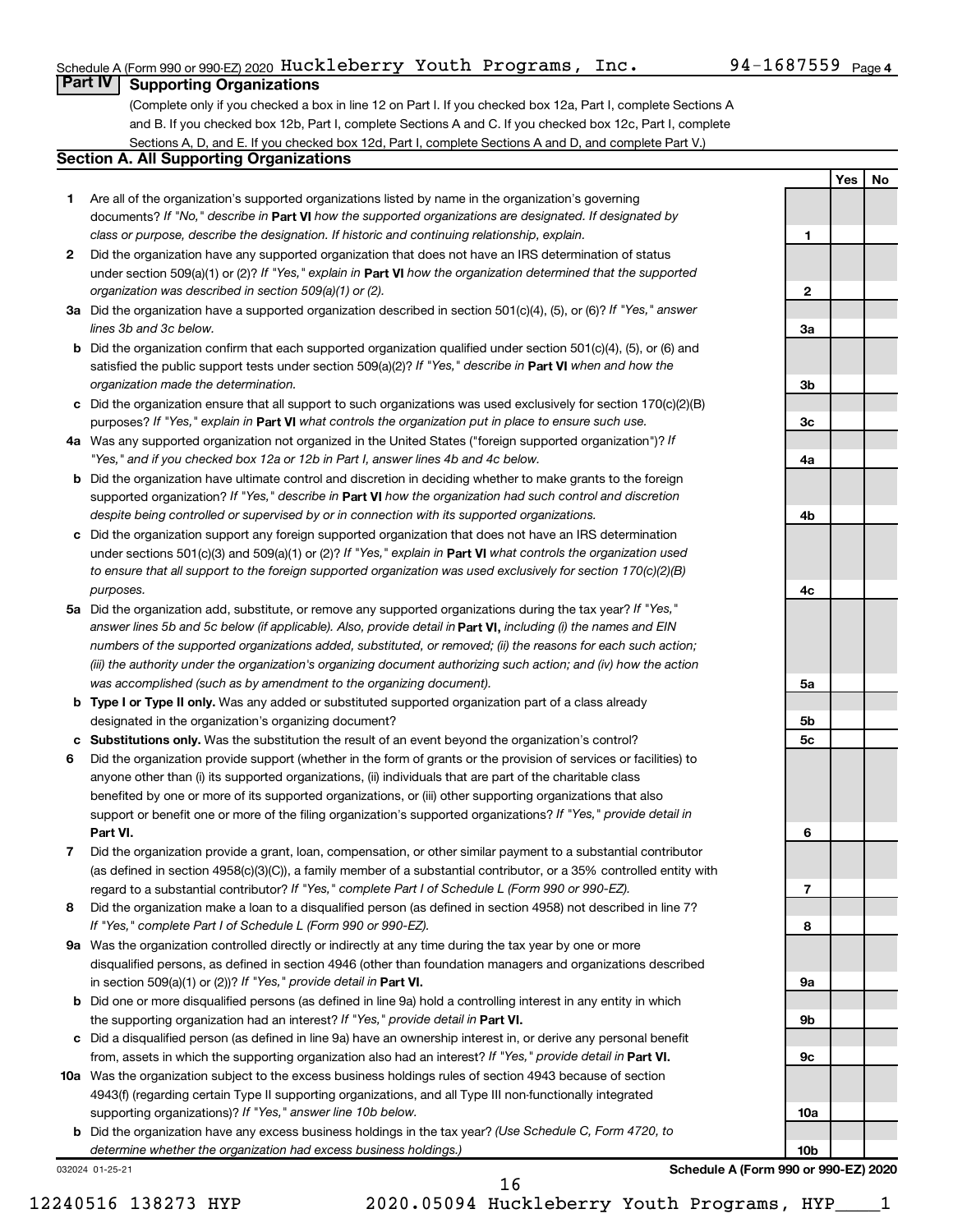#### Schedule A (Form 990 or 990-EZ) 2020 <code>Huckleberry Youth Programs, Inc. 94-1687559</code> <code>Page 5</code> **Part IV | Supporting Organizations** *(continued)*

|                  |                                                                                                                                                                                                                                                                                                                                                                                                                                                                                                                                                                                                                                                                                                                                                                          |     | Yes | No |
|------------------|--------------------------------------------------------------------------------------------------------------------------------------------------------------------------------------------------------------------------------------------------------------------------------------------------------------------------------------------------------------------------------------------------------------------------------------------------------------------------------------------------------------------------------------------------------------------------------------------------------------------------------------------------------------------------------------------------------------------------------------------------------------------------|-----|-----|----|
| 11               | Has the organization accepted a gift or contribution from any of the following persons?                                                                                                                                                                                                                                                                                                                                                                                                                                                                                                                                                                                                                                                                                  |     |     |    |
|                  | a A person who directly or indirectly controls, either alone or together with persons described in lines 11b and                                                                                                                                                                                                                                                                                                                                                                                                                                                                                                                                                                                                                                                         |     |     |    |
|                  | 11c below, the governing body of a supported organization?                                                                                                                                                                                                                                                                                                                                                                                                                                                                                                                                                                                                                                                                                                               | 11a |     |    |
|                  | <b>b</b> A family member of a person described in line 11a above?                                                                                                                                                                                                                                                                                                                                                                                                                                                                                                                                                                                                                                                                                                        | 11b |     |    |
|                  | c A 35% controlled entity of a person described in line 11a or 11b above? If "Yes" to line 11a, 11b, or 11c, provide                                                                                                                                                                                                                                                                                                                                                                                                                                                                                                                                                                                                                                                     |     |     |    |
|                  | detail in Part VI.                                                                                                                                                                                                                                                                                                                                                                                                                                                                                                                                                                                                                                                                                                                                                       | 11c |     |    |
|                  | <b>Section B. Type I Supporting Organizations</b>                                                                                                                                                                                                                                                                                                                                                                                                                                                                                                                                                                                                                                                                                                                        |     |     |    |
|                  |                                                                                                                                                                                                                                                                                                                                                                                                                                                                                                                                                                                                                                                                                                                                                                          |     | Yes | No |
| 1                | Did the governing body, members of the governing body, officers acting in their official capacity, or membership of one or<br>more supported organizations have the power to regularly appoint or elect at least a majority of the organization's officers,<br>directors, or trustees at all times during the tax year? If "No," describe in Part VI how the supported organization(s)<br>effectively operated, supervised, or controlled the organization's activities. If the organization had more than one supported<br>organization, describe how the powers to appoint and/or remove officers, directors, or trustees were allocated among the<br>supported organizations and what conditions or restrictions, if any, applied to such powers during the tax year. | 1   |     |    |
| 2                | Did the organization operate for the benefit of any supported organization other than the supported                                                                                                                                                                                                                                                                                                                                                                                                                                                                                                                                                                                                                                                                      |     |     |    |
|                  | organization(s) that operated, supervised, or controlled the supporting organization? If "Yes," explain in                                                                                                                                                                                                                                                                                                                                                                                                                                                                                                                                                                                                                                                               |     |     |    |
|                  | Part VI how providing such benefit carried out the purposes of the supported organization(s) that operated,                                                                                                                                                                                                                                                                                                                                                                                                                                                                                                                                                                                                                                                              |     |     |    |
|                  | supervised, or controlled the supporting organization.                                                                                                                                                                                                                                                                                                                                                                                                                                                                                                                                                                                                                                                                                                                   | 2   |     |    |
|                  | Section C. Type II Supporting Organizations                                                                                                                                                                                                                                                                                                                                                                                                                                                                                                                                                                                                                                                                                                                              |     |     |    |
|                  |                                                                                                                                                                                                                                                                                                                                                                                                                                                                                                                                                                                                                                                                                                                                                                          |     | Yes | No |
| 1                | Were a majority of the organization's directors or trustees during the tax year also a majority of the directors<br>or trustees of each of the organization's supported organization(s)? If "No," describe in Part VI how control<br>or management of the supporting organization was vested in the same persons that controlled or managed<br>the supported organization(s).                                                                                                                                                                                                                                                                                                                                                                                            | 1   |     |    |
|                  | <b>Section D. All Type III Supporting Organizations</b>                                                                                                                                                                                                                                                                                                                                                                                                                                                                                                                                                                                                                                                                                                                  |     |     |    |
|                  |                                                                                                                                                                                                                                                                                                                                                                                                                                                                                                                                                                                                                                                                                                                                                                          |     | Yes | No |
| 1                | Did the organization provide to each of its supported organizations, by the last day of the fifth month of the<br>organization's tax year, (i) a written notice describing the type and amount of support provided during the prior tax<br>year, (ii) a copy of the Form 990 that was most recently filed as of the date of notification, and (iii) copies of the                                                                                                                                                                                                                                                                                                                                                                                                        |     |     |    |
|                  | organization's governing documents in effect on the date of notification, to the extent not previously provided?                                                                                                                                                                                                                                                                                                                                                                                                                                                                                                                                                                                                                                                         | 1   |     |    |
| 2                | Were any of the organization's officers, directors, or trustees either (i) appointed or elected by the supported                                                                                                                                                                                                                                                                                                                                                                                                                                                                                                                                                                                                                                                         |     |     |    |
|                  | organization(s) or (ii) serving on the governing body of a supported organization? If "No," explain in Part VI how                                                                                                                                                                                                                                                                                                                                                                                                                                                                                                                                                                                                                                                       |     |     |    |
|                  | the organization maintained a close and continuous working relationship with the supported organization(s).                                                                                                                                                                                                                                                                                                                                                                                                                                                                                                                                                                                                                                                              | 2   |     |    |
| 3                | By reason of the relationship described in line 2, above, did the organization's supported organizations have a                                                                                                                                                                                                                                                                                                                                                                                                                                                                                                                                                                                                                                                          |     |     |    |
|                  | significant voice in the organization's investment policies and in directing the use of the organization's                                                                                                                                                                                                                                                                                                                                                                                                                                                                                                                                                                                                                                                               |     |     |    |
|                  | income or assets at all times during the tax year? If "Yes," describe in Part VI the role the organization's                                                                                                                                                                                                                                                                                                                                                                                                                                                                                                                                                                                                                                                             |     |     |    |
|                  | supported organizations played in this regard.<br>Section E. Type III Functionally Integrated Supporting Organizations                                                                                                                                                                                                                                                                                                                                                                                                                                                                                                                                                                                                                                                   | 3   |     |    |
|                  |                                                                                                                                                                                                                                                                                                                                                                                                                                                                                                                                                                                                                                                                                                                                                                          |     |     |    |
| 1<br>а<br>b<br>c | Check the box next to the method that the organization used to satisfy the Integral Part Test during the yealsee instructions).<br>The organization satisfied the Activities Test. Complete line 2 below.<br>The organization is the parent of each of its supported organizations. Complete line 3 below.<br>The organization supported a governmental entity. Describe in Part VI how you supported a governmental entity (see instructions).                                                                                                                                                                                                                                                                                                                          |     |     |    |
| 2                | Activities Test. Answer lines 2a and 2b below.                                                                                                                                                                                                                                                                                                                                                                                                                                                                                                                                                                                                                                                                                                                           |     | Yes | No |
| а                | Did substantially all of the organization's activities during the tax year directly further the exempt purposes of<br>the supported organization(s) to which the organization was responsive? If "Yes," then in Part VI identify<br>those supported organizations and explain how these activities directly furthered their exempt purposes,                                                                                                                                                                                                                                                                                                                                                                                                                             |     |     |    |
|                  | how the organization was responsive to those supported organizations, and how the organization determined                                                                                                                                                                                                                                                                                                                                                                                                                                                                                                                                                                                                                                                                |     |     |    |
|                  | that these activities constituted substantially all of its activities.                                                                                                                                                                                                                                                                                                                                                                                                                                                                                                                                                                                                                                                                                                   | 2a  |     |    |
| b                | Did the activities described in line 2a, above, constitute activities that, but for the organization's involvement,                                                                                                                                                                                                                                                                                                                                                                                                                                                                                                                                                                                                                                                      |     |     |    |
|                  | one or more of the organization's supported organization(s) would have been engaged in? If "Yes," explain in<br><b>Part VI</b> the reasons for the organization's position that its supported organization(s) would have engaged in                                                                                                                                                                                                                                                                                                                                                                                                                                                                                                                                      |     |     |    |
|                  | these activities but for the organization's involvement.                                                                                                                                                                                                                                                                                                                                                                                                                                                                                                                                                                                                                                                                                                                 | 2b  |     |    |
| з                | Parent of Supported Organizations. Answer lines 3a and 3b below.                                                                                                                                                                                                                                                                                                                                                                                                                                                                                                                                                                                                                                                                                                         |     |     |    |
| а                | Did the organization have the power to regularly appoint or elect a majority of the officers, directors, or                                                                                                                                                                                                                                                                                                                                                                                                                                                                                                                                                                                                                                                              |     |     |    |
|                  | trustees of each of the supported organizations? If "Yes" or "No" provide details in Part VI.                                                                                                                                                                                                                                                                                                                                                                                                                                                                                                                                                                                                                                                                            | За  |     |    |
|                  | <b>b</b> Did the organization exercise a substantial degree of direction over the policies, programs, and activities of each                                                                                                                                                                                                                                                                                                                                                                                                                                                                                                                                                                                                                                             |     |     |    |
|                  | of its supported organizations? If "Yes," describe in Part VI the role played by the organization in this regard.                                                                                                                                                                                                                                                                                                                                                                                                                                                                                                                                                                                                                                                        | 3b  |     |    |
|                  | Schedule A (Form 990 or 990-EZ) 2020<br>032025 01-25-21                                                                                                                                                                                                                                                                                                                                                                                                                                                                                                                                                                                                                                                                                                                  |     |     |    |
|                  | 17                                                                                                                                                                                                                                                                                                                                                                                                                                                                                                                                                                                                                                                                                                                                                                       |     |     |    |

12240516 138273 HYP 2020.05094 Huckleberry Youth Programs, HYP\_\_\_\_1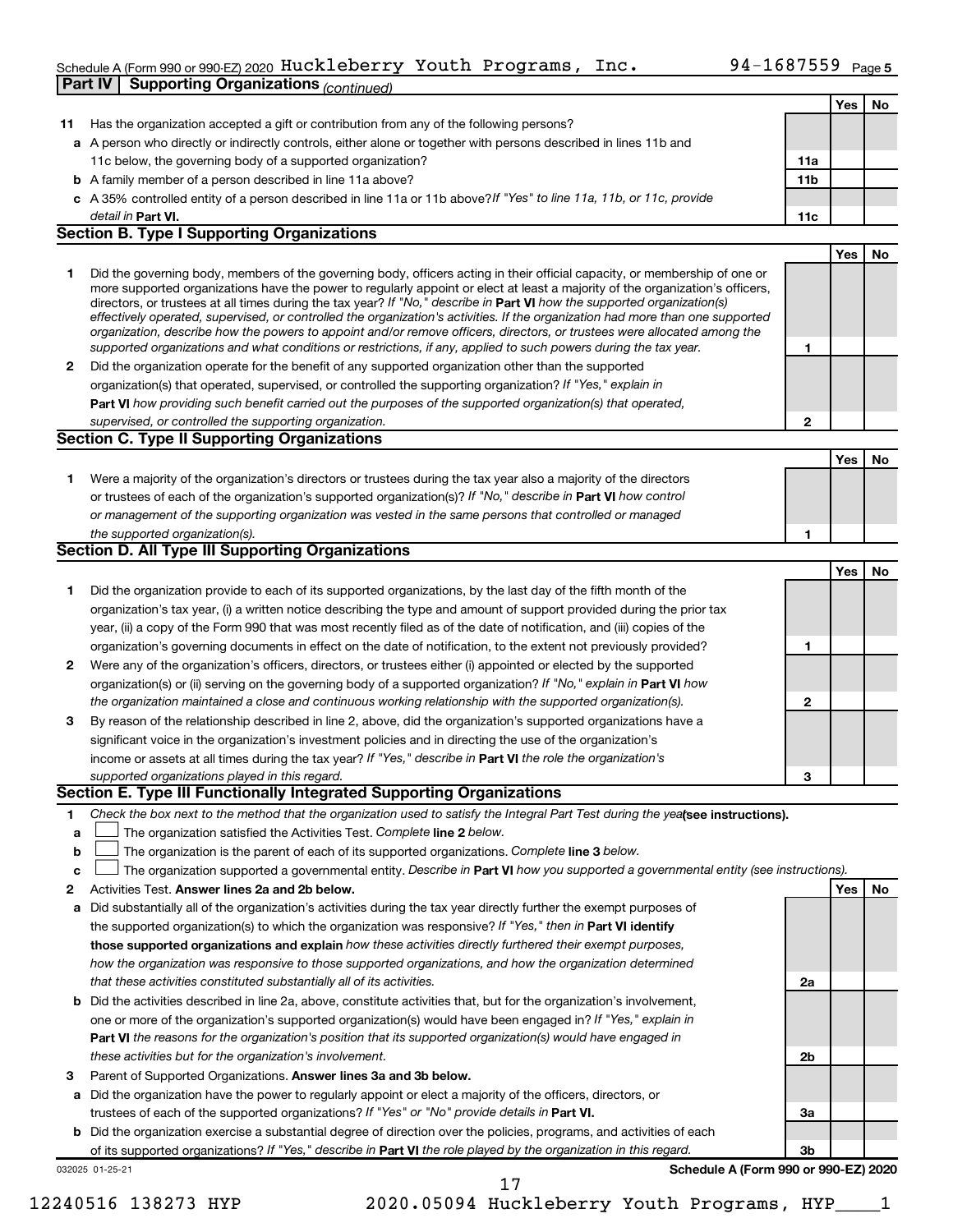|  | Schedule A (Form 990 or 990-EZ) 2020 Huckleberry Youth Programs, $Inc.$               | $94 - 1687559$ $_{\text{Page 6}}$ |  |
|--|---------------------------------------------------------------------------------------|-----------------------------------|--|
|  | <b>Part V</b> Type III Non-Functionally Integrated 509(a)(3) Supporting Organizations |                                   |  |

1 **Letter See instructions.** Check here if the organization satisfied the Integral Part Test as a qualifying trust on Nov. 20, 1970 (*explain in* Part **VI**). See instructions. All other Type III non-functionally integrated supporting organizations must complete Sections A through E.

|              | Section A - Adjusted Net Income                                             | (A) Prior Year | (B) Current Year<br>(optional) |                                |
|--------------|-----------------------------------------------------------------------------|----------------|--------------------------------|--------------------------------|
| 1            | Net short-term capital gain                                                 | 1              |                                |                                |
| $\mathbf{2}$ | Recoveries of prior-year distributions                                      | $\mathbf{2}$   |                                |                                |
| 3            | Other gross income (see instructions)                                       | 3              |                                |                                |
| 4            | Add lines 1 through 3.                                                      | 4              |                                |                                |
| 5            | Depreciation and depletion                                                  | 5              |                                |                                |
| 6            | Portion of operating expenses paid or incurred for production or            |                |                                |                                |
|              | collection of gross income or for management, conservation, or              |                |                                |                                |
|              | maintenance of property held for production of income (see instructions)    | 6              |                                |                                |
| 7            | Other expenses (see instructions)                                           | $\overline{7}$ |                                |                                |
| 8            | Adjusted Net Income (subtract lines 5, 6, and 7 from line 4)                | 8              |                                |                                |
|              | <b>Section B - Minimum Asset Amount</b>                                     |                | (A) Prior Year                 | (B) Current Year<br>(optional) |
| 1.           | Aggregate fair market value of all non-exempt-use assets (see               |                |                                |                                |
|              | instructions for short tax year or assets held for part of year):           |                |                                |                                |
|              | a Average monthly value of securities                                       | 1a             |                                |                                |
|              | <b>b</b> Average monthly cash balances                                      | 1b             |                                |                                |
|              | c Fair market value of other non-exempt-use assets                          | 1c             |                                |                                |
|              | d Total (add lines 1a, 1b, and 1c)                                          | 1d             |                                |                                |
|              | e Discount claimed for blockage or other factors                            |                |                                |                                |
|              | (explain in detail in <b>Part VI</b> ):                                     |                |                                |                                |
| $\mathbf{2}$ | Acquisition indebtedness applicable to non-exempt-use assets                | $\mathbf{2}$   |                                |                                |
| 3            | Subtract line 2 from line 1d.                                               | 3              |                                |                                |
| 4            | Cash deemed held for exempt use. Enter 0.015 of line 3 (for greater amount, |                |                                |                                |
|              | see instructions).                                                          | 4              |                                |                                |
| 5            | Net value of non-exempt-use assets (subtract line 4 from line 3)            | 5              |                                |                                |
| 6            | Multiply line 5 by 0.035.                                                   | 6              |                                |                                |
| 7            | Recoveries of prior-year distributions                                      | $\overline{7}$ |                                |                                |
| 8            | <b>Minimum Asset Amount (add line 7 to line 6)</b>                          | 8              |                                |                                |
|              | <b>Section C - Distributable Amount</b>                                     |                |                                | <b>Current Year</b>            |
| 1            | Adjusted net income for prior year (from Section A, line 8, column A)       | 1              |                                |                                |
| $\mathbf{2}$ | Enter 0.85 of line 1.                                                       | $\mathbf{2}$   |                                |                                |
| 3            | Minimum asset amount for prior year (from Section B, line 8, column A)      | 3              |                                |                                |
| 4            | Enter greater of line 2 or line 3.                                          | 4              |                                |                                |
| 5            | Income tax imposed in prior year                                            | 5              |                                |                                |
| 6            | Distributable Amount. Subtract line 5 from line 4, unless subject to        |                |                                |                                |
|              | emergency temporary reduction (see instructions).                           | 6              |                                |                                |
|              |                                                                             |                |                                |                                |

**7** Check here if the current year is the organization's first as a non-functionally integrated Type III supporting organization (see † instructions).

**Schedule A (Form 990 or 990-EZ) 2020**

032026 01-25-21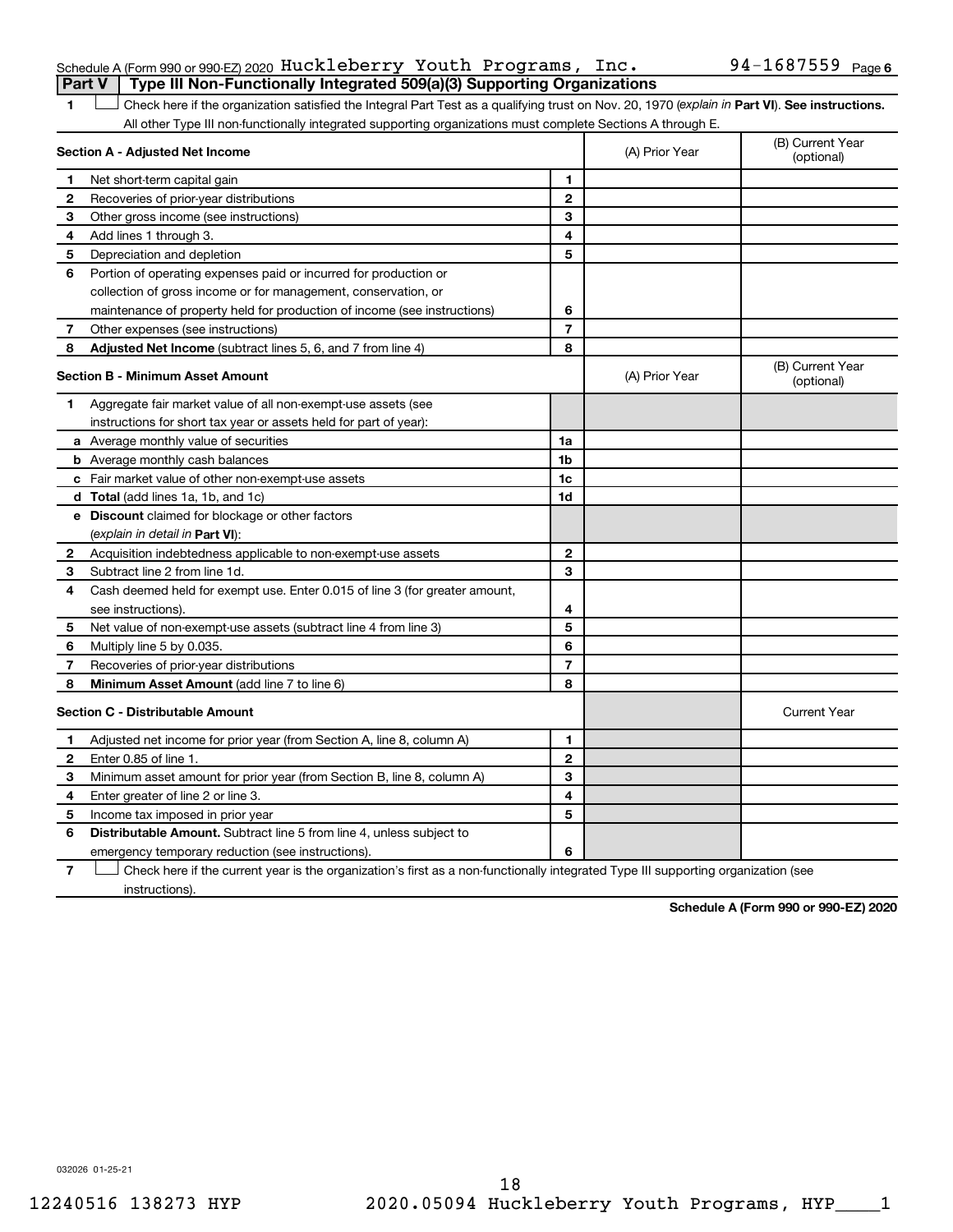#### Schedule A (Form 990 or 990-EZ) 2020 <code>Huckleberry</code> Youth Programs, Inc.  $94-168$  / 559  $^{\circ}$  Page Huckleberry Youth Programs, Inc. 94-1687559

|    | Type III Non-Functionally Integrated 509(a)(3) Supporting Organizations (continued)<br><b>Part V</b> |                                    |                                                |    |                                                  |  |  |
|----|------------------------------------------------------------------------------------------------------|------------------------------------|------------------------------------------------|----|--------------------------------------------------|--|--|
|    | <b>Current Year</b><br><b>Section D - Distributions</b>                                              |                                    |                                                |    |                                                  |  |  |
| 1  | Amounts paid to supported organizations to accomplish exempt purposes                                |                                    |                                                | 1  |                                                  |  |  |
| 2  | Amounts paid to perform activity that directly furthers exempt purposes of supported                 |                                    |                                                |    |                                                  |  |  |
|    | organizations, in excess of income from activity                                                     |                                    |                                                | 2  |                                                  |  |  |
| 3  | Administrative expenses paid to accomplish exempt purposes of supported organizations                |                                    |                                                | 3  |                                                  |  |  |
| 4  | Amounts paid to acquire exempt-use assets                                                            |                                    |                                                | 4  |                                                  |  |  |
| 5  | Qualified set-aside amounts (prior IRS approval required - provide details in Part VI)               |                                    |                                                | 5  |                                                  |  |  |
| 6  | Other distributions ( <i>describe in Part VI</i> ). See instructions.                                |                                    |                                                | 6  |                                                  |  |  |
| 7  | Total annual distributions. Add lines 1 through 6.                                                   |                                    |                                                | 7  |                                                  |  |  |
| 8  | Distributions to attentive supported organizations to which the organization is responsive           |                                    |                                                |    |                                                  |  |  |
|    | (provide details in Part VI). See instructions.                                                      |                                    |                                                | 8  |                                                  |  |  |
| 9  | Distributable amount for 2020 from Section C, line 6                                                 |                                    |                                                | 9  |                                                  |  |  |
| 10 | Line 8 amount divided by line 9 amount                                                               |                                    |                                                | 10 |                                                  |  |  |
|    | <b>Section E - Distribution Allocations (see instructions)</b>                                       | (i)<br><b>Excess Distributions</b> | (iii)<br><b>Underdistributions</b><br>Pre-2020 |    | (iii)<br><b>Distributable</b><br>Amount for 2020 |  |  |
| 1  | Distributable amount for 2020 from Section C, line 6                                                 |                                    |                                                |    |                                                  |  |  |
| 2  | Underdistributions, if any, for years prior to 2020 (reason-                                         |                                    |                                                |    |                                                  |  |  |
|    | able cause required - explain in Part VI). See instructions.                                         |                                    |                                                |    |                                                  |  |  |
| 3  | Excess distributions carryover, if any, to 2020                                                      |                                    |                                                |    |                                                  |  |  |
|    | a From 2015                                                                                          |                                    |                                                |    |                                                  |  |  |
|    | <b>b</b> From 2016                                                                                   |                                    |                                                |    |                                                  |  |  |
|    | c From 2017                                                                                          |                                    |                                                |    |                                                  |  |  |
|    | <b>d</b> From 2018                                                                                   |                                    |                                                |    |                                                  |  |  |
|    | e From 2019                                                                                          |                                    |                                                |    |                                                  |  |  |
|    | f Total of lines 3a through 3e                                                                       |                                    |                                                |    |                                                  |  |  |
|    | g Applied to underdistributions of prior years                                                       |                                    |                                                |    |                                                  |  |  |
|    | <b>h</b> Applied to 2020 distributable amount                                                        |                                    |                                                |    |                                                  |  |  |
| Ť. | Carryover from 2015 not applied (see instructions)                                                   |                                    |                                                |    |                                                  |  |  |
|    | Remainder. Subtract lines 3g, 3h, and 3i from line 3f.                                               |                                    |                                                |    |                                                  |  |  |
| 4  | Distributions for 2020 from Section D,                                                               |                                    |                                                |    |                                                  |  |  |
|    | line $7:$                                                                                            |                                    |                                                |    |                                                  |  |  |
|    | a Applied to underdistributions of prior years                                                       |                                    |                                                |    |                                                  |  |  |
|    | <b>b</b> Applied to 2020 distributable amount                                                        |                                    |                                                |    |                                                  |  |  |
|    | <b>c</b> Remainder. Subtract lines 4a and 4b from line 4.                                            |                                    |                                                |    |                                                  |  |  |
| 5  | Remaining underdistributions for years prior to 2020, if                                             |                                    |                                                |    |                                                  |  |  |
|    | any. Subtract lines 3g and 4a from line 2. For result greater                                        |                                    |                                                |    |                                                  |  |  |
|    | than zero, explain in Part VI. See instructions.                                                     |                                    |                                                |    |                                                  |  |  |
| 6  | Remaining underdistributions for 2020. Subtract lines 3h                                             |                                    |                                                |    |                                                  |  |  |
|    | and 4b from line 1. For result greater than zero, explain in                                         |                                    |                                                |    |                                                  |  |  |
|    | <b>Part VI.</b> See instructions.                                                                    |                                    |                                                |    |                                                  |  |  |
| 7  | Excess distributions carryover to 2021. Add lines 3j                                                 |                                    |                                                |    |                                                  |  |  |
|    | and 4c.                                                                                              |                                    |                                                |    |                                                  |  |  |
| 8  | Breakdown of line 7:                                                                                 |                                    |                                                |    |                                                  |  |  |
|    | a Excess from 2016                                                                                   |                                    |                                                |    |                                                  |  |  |
|    | <b>b</b> Excess from 2017                                                                            |                                    |                                                |    |                                                  |  |  |
|    | c Excess from 2018                                                                                   |                                    |                                                |    |                                                  |  |  |
|    | d Excess from 2019                                                                                   |                                    |                                                |    |                                                  |  |  |
|    | e Excess from 2020                                                                                   |                                    |                                                |    |                                                  |  |  |

**Schedule A (Form 990 or 990-EZ) 2020**

032027 01-25-21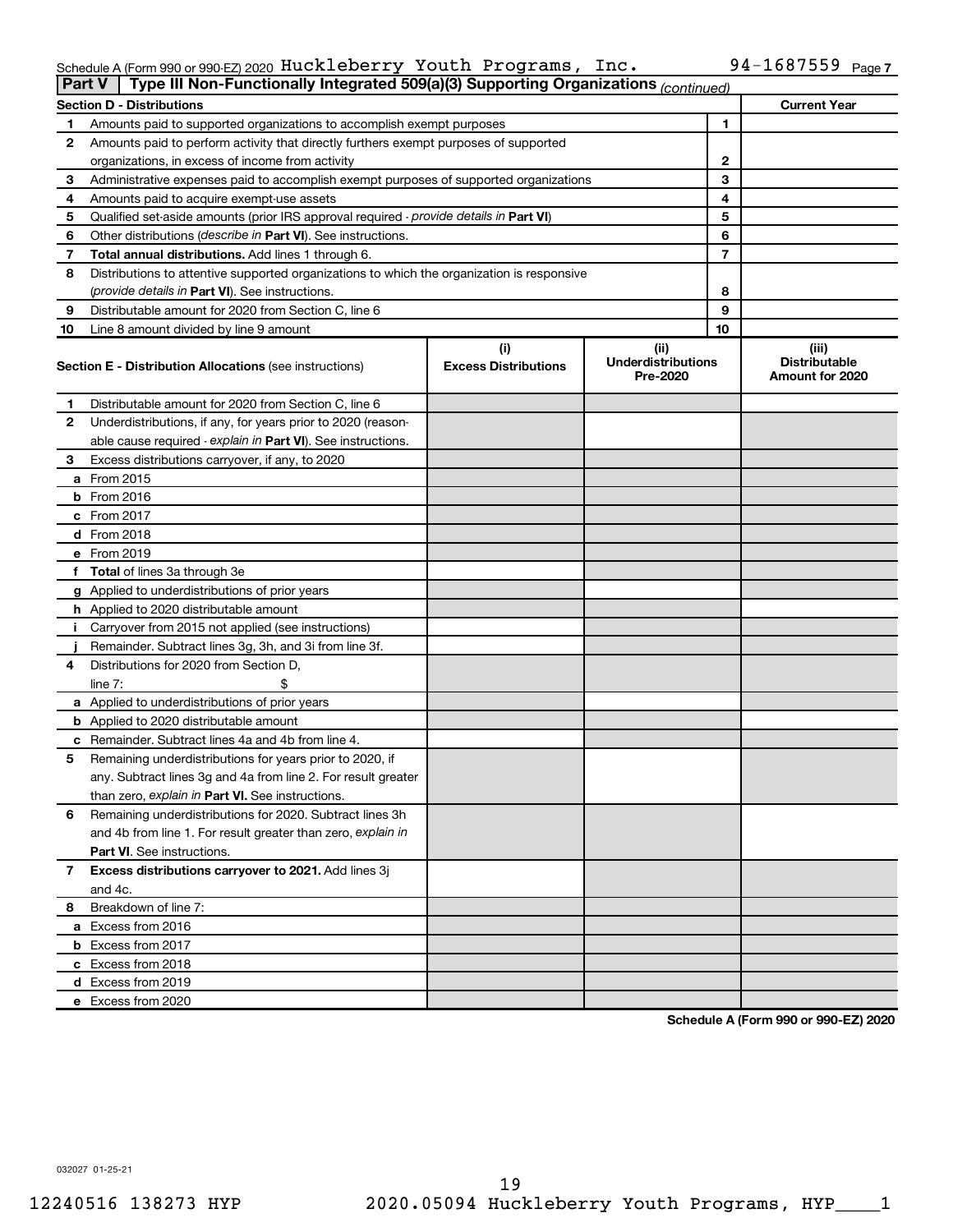|                | Schedule A (Form 990 or 990-EZ) 2020 Huckleberry Youth Programs, Inc.                                                                                                                                                                                                                   |  |  | 94-1687559 Page 8                                                                                                                                                                                                                                                                                |
|----------------|-----------------------------------------------------------------------------------------------------------------------------------------------------------------------------------------------------------------------------------------------------------------------------------------|--|--|--------------------------------------------------------------------------------------------------------------------------------------------------------------------------------------------------------------------------------------------------------------------------------------------------|
| <b>Part VI</b> | Supplemental Information. Provide the explanations required by Part II, line 10; Part II, line 17a or 17b; Part III, line 12;<br>Section D, lines 5, 6, and 8; and Part V, Section E, lines 2, 5, and 6. Also complete this part for any additional information.<br>(See instructions.) |  |  | Part IV, Section A, lines 1, 2, 3b, 3c, 4b, 4c, 5a, 6, 9a, 9b, 9c, 11a, 11b, and 11c; Part IV, Section B, lines 1 and 2; Part IV, Section C,<br>line 1; Part IV, Section D, lines 2 and 3; Part IV, Section E, lines 1c, 2a, 2b, 3a, and 3b; Part V, line 1; Part V, Section B, line 1e; Part V, |
|                |                                                                                                                                                                                                                                                                                         |  |  |                                                                                                                                                                                                                                                                                                  |
|                |                                                                                                                                                                                                                                                                                         |  |  |                                                                                                                                                                                                                                                                                                  |
|                |                                                                                                                                                                                                                                                                                         |  |  |                                                                                                                                                                                                                                                                                                  |
|                |                                                                                                                                                                                                                                                                                         |  |  |                                                                                                                                                                                                                                                                                                  |
|                |                                                                                                                                                                                                                                                                                         |  |  |                                                                                                                                                                                                                                                                                                  |
|                |                                                                                                                                                                                                                                                                                         |  |  |                                                                                                                                                                                                                                                                                                  |
|                |                                                                                                                                                                                                                                                                                         |  |  |                                                                                                                                                                                                                                                                                                  |
|                |                                                                                                                                                                                                                                                                                         |  |  |                                                                                                                                                                                                                                                                                                  |
|                |                                                                                                                                                                                                                                                                                         |  |  |                                                                                                                                                                                                                                                                                                  |
|                |                                                                                                                                                                                                                                                                                         |  |  |                                                                                                                                                                                                                                                                                                  |
|                |                                                                                                                                                                                                                                                                                         |  |  |                                                                                                                                                                                                                                                                                                  |
|                |                                                                                                                                                                                                                                                                                         |  |  |                                                                                                                                                                                                                                                                                                  |
|                |                                                                                                                                                                                                                                                                                         |  |  |                                                                                                                                                                                                                                                                                                  |
|                |                                                                                                                                                                                                                                                                                         |  |  |                                                                                                                                                                                                                                                                                                  |
|                |                                                                                                                                                                                                                                                                                         |  |  |                                                                                                                                                                                                                                                                                                  |
|                |                                                                                                                                                                                                                                                                                         |  |  |                                                                                                                                                                                                                                                                                                  |
|                |                                                                                                                                                                                                                                                                                         |  |  |                                                                                                                                                                                                                                                                                                  |
|                |                                                                                                                                                                                                                                                                                         |  |  |                                                                                                                                                                                                                                                                                                  |
|                |                                                                                                                                                                                                                                                                                         |  |  |                                                                                                                                                                                                                                                                                                  |
|                |                                                                                                                                                                                                                                                                                         |  |  |                                                                                                                                                                                                                                                                                                  |
|                |                                                                                                                                                                                                                                                                                         |  |  |                                                                                                                                                                                                                                                                                                  |
|                |                                                                                                                                                                                                                                                                                         |  |  |                                                                                                                                                                                                                                                                                                  |
|                |                                                                                                                                                                                                                                                                                         |  |  |                                                                                                                                                                                                                                                                                                  |
|                |                                                                                                                                                                                                                                                                                         |  |  |                                                                                                                                                                                                                                                                                                  |
|                |                                                                                                                                                                                                                                                                                         |  |  |                                                                                                                                                                                                                                                                                                  |
|                |                                                                                                                                                                                                                                                                                         |  |  |                                                                                                                                                                                                                                                                                                  |
|                |                                                                                                                                                                                                                                                                                         |  |  |                                                                                                                                                                                                                                                                                                  |
|                |                                                                                                                                                                                                                                                                                         |  |  |                                                                                                                                                                                                                                                                                                  |
|                |                                                                                                                                                                                                                                                                                         |  |  |                                                                                                                                                                                                                                                                                                  |
|                |                                                                                                                                                                                                                                                                                         |  |  |                                                                                                                                                                                                                                                                                                  |
|                |                                                                                                                                                                                                                                                                                         |  |  |                                                                                                                                                                                                                                                                                                  |
|                |                                                                                                                                                                                                                                                                                         |  |  |                                                                                                                                                                                                                                                                                                  |
|                |                                                                                                                                                                                                                                                                                         |  |  |                                                                                                                                                                                                                                                                                                  |
|                |                                                                                                                                                                                                                                                                                         |  |  |                                                                                                                                                                                                                                                                                                  |
|                |                                                                                                                                                                                                                                                                                         |  |  |                                                                                                                                                                                                                                                                                                  |
|                |                                                                                                                                                                                                                                                                                         |  |  |                                                                                                                                                                                                                                                                                                  |
|                |                                                                                                                                                                                                                                                                                         |  |  |                                                                                                                                                                                                                                                                                                  |
|                |                                                                                                                                                                                                                                                                                         |  |  |                                                                                                                                                                                                                                                                                                  |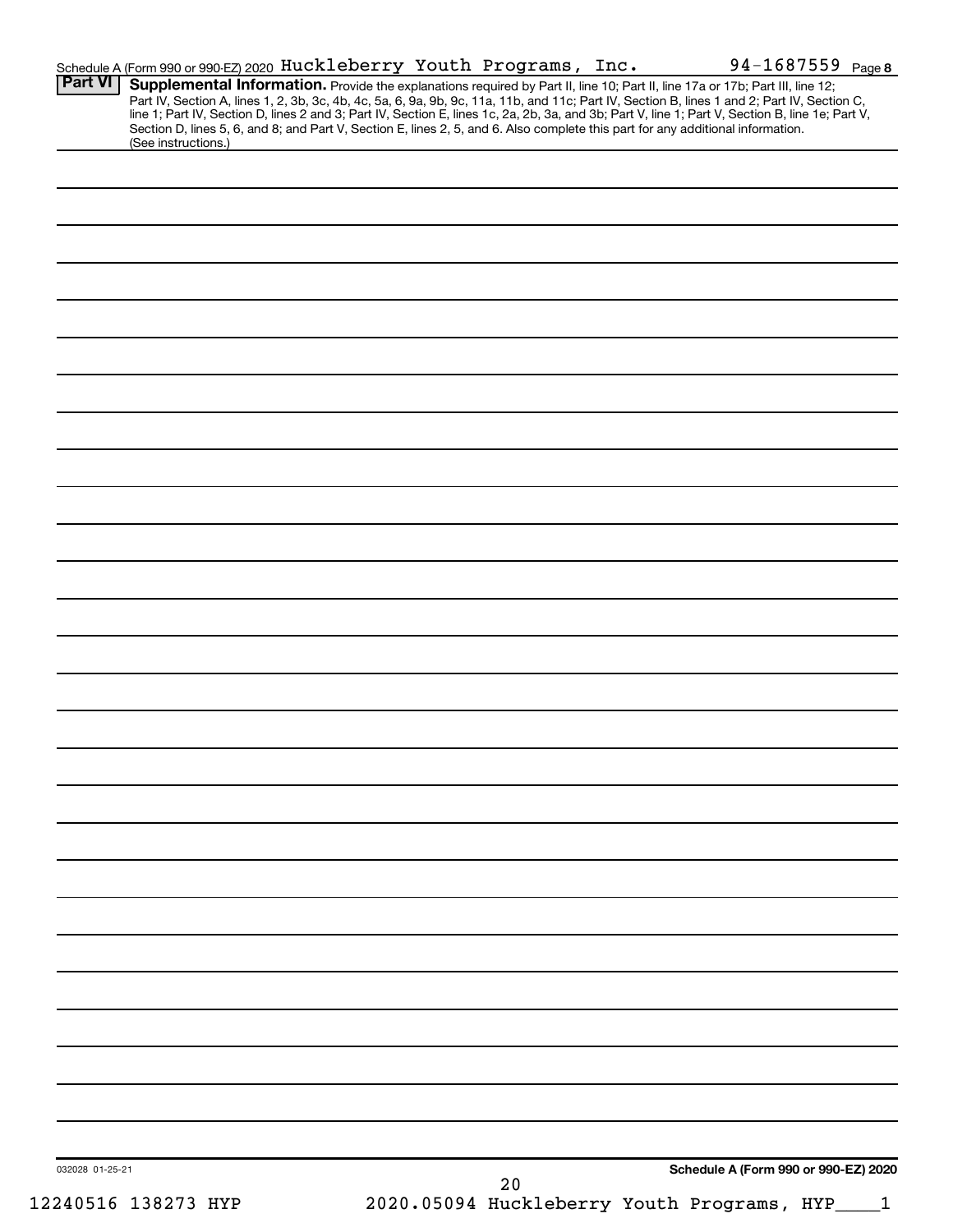| OMB No. 1545-0047<br><b>Political Campaign and Lobbying Activities</b><br><b>SCHEDULE C</b>                                                    |  |                                                                                                                                                                                                                                                                                                                                                                                                                                                                                                                                                                                                                                                                                                                                                                                                                                                                                                                                                                                                                                                                 |           |                                                                             |                          |                                                                                                                                                             |  |
|------------------------------------------------------------------------------------------------------------------------------------------------|--|-----------------------------------------------------------------------------------------------------------------------------------------------------------------------------------------------------------------------------------------------------------------------------------------------------------------------------------------------------------------------------------------------------------------------------------------------------------------------------------------------------------------------------------------------------------------------------------------------------------------------------------------------------------------------------------------------------------------------------------------------------------------------------------------------------------------------------------------------------------------------------------------------------------------------------------------------------------------------------------------------------------------------------------------------------------------|-----------|-----------------------------------------------------------------------------|--------------------------|-------------------------------------------------------------------------------------------------------------------------------------------------------------|--|
| (Form 990 or 990-EZ)                                                                                                                           |  |                                                                                                                                                                                                                                                                                                                                                                                                                                                                                                                                                                                                                                                                                                                                                                                                                                                                                                                                                                                                                                                                 |           |                                                                             |                          |                                                                                                                                                             |  |
|                                                                                                                                                |  | For Organizations Exempt From Income Tax Under section 501(c) and section 527<br>Complete if the organization is described below. > Attach to Form 990 or Form 990-EZ.                                                                                                                                                                                                                                                                                                                                                                                                                                                                                                                                                                                                                                                                                                                                                                                                                                                                                          |           |                                                                             |                          | <b>Open to Public</b>                                                                                                                                       |  |
| Department of the Treasury<br>Inspection<br>Go to www.irs.gov/Form990 for instructions and the latest information.<br>Internal Revenue Service |  |                                                                                                                                                                                                                                                                                                                                                                                                                                                                                                                                                                                                                                                                                                                                                                                                                                                                                                                                                                                                                                                                 |           |                                                                             |                          |                                                                                                                                                             |  |
| • Section 527 organizations: Complete Part I-A only.<br>Tax) (See separate instructions), then<br>Name of organization                         |  | If the organization answered "Yes," on Form 990, Part IV, line 3, or Form 990-EZ, Part V, line 46 (Political Campaign Activities), then<br>• Section 501(c)(3) organizations: Complete Parts I-A and B. Do not complete Part I-C.<br>● Section 501(c) (other than section 501(c)(3)) organizations: Complete Parts I-A and C below. Do not complete Part I-B.<br>If the organization answered "Yes," on Form 990, Part IV, line 4, or Form 990-EZ, Part VI, line 47 (Lobbying Activities), then<br>• Section 501(c)(3) organizations that have filed Form 5768 (election under section 501(h)): Complete Part II-A. Do not complete Part II-B.<br>• Section 501(c)(3) organizations that have NOT filed Form 5768 (election under section 501(h)): Complete Part II-B. Do not complete Part II-A.<br>If the organization answered "Yes," on Form 990, Part IV, line 5 (Proxy Tax) (See separate instructions) or Form 990-EZ, Part V, line 35c (Proxy<br>• Section 501(c)(4), (5), or (6) organizations: Complete Part III.<br>Huckleberry Youth Programs, Inc. |           |                                                                             |                          | <b>Employer identification number</b><br>94-1687559                                                                                                         |  |
| Part I-A                                                                                                                                       |  | Complete if the organization is exempt under section 501(c) or is a section 527 organization.                                                                                                                                                                                                                                                                                                                                                                                                                                                                                                                                                                                                                                                                                                                                                                                                                                                                                                                                                                   |           |                                                                             |                          |                                                                                                                                                             |  |
| 2<br>Volunteer hours for political campaign activities<br>з                                                                                    |  | 1 Provide a description of the organization's direct and indirect political campaign activities in Part IV.                                                                                                                                                                                                                                                                                                                                                                                                                                                                                                                                                                                                                                                                                                                                                                                                                                                                                                                                                     |           |                                                                             | $\triangleright$ \$      |                                                                                                                                                             |  |
| Part I-B                                                                                                                                       |  | Complete if the organization is exempt under section 501(c)(3).                                                                                                                                                                                                                                                                                                                                                                                                                                                                                                                                                                                                                                                                                                                                                                                                                                                                                                                                                                                                 |           |                                                                             |                          |                                                                                                                                                             |  |
|                                                                                                                                                |  |                                                                                                                                                                                                                                                                                                                                                                                                                                                                                                                                                                                                                                                                                                                                                                                                                                                                                                                                                                                                                                                                 |           |                                                                             | >                        |                                                                                                                                                             |  |
| 2                                                                                                                                              |  |                                                                                                                                                                                                                                                                                                                                                                                                                                                                                                                                                                                                                                                                                                                                                                                                                                                                                                                                                                                                                                                                 |           |                                                                             |                          |                                                                                                                                                             |  |
| з                                                                                                                                              |  |                                                                                                                                                                                                                                                                                                                                                                                                                                                                                                                                                                                                                                                                                                                                                                                                                                                                                                                                                                                                                                                                 |           |                                                                             |                          | Yes<br><b>No</b>                                                                                                                                            |  |
|                                                                                                                                                |  |                                                                                                                                                                                                                                                                                                                                                                                                                                                                                                                                                                                                                                                                                                                                                                                                                                                                                                                                                                                                                                                                 |           |                                                                             |                          | Yes<br>No                                                                                                                                                   |  |
| <b>b</b> If "Yes," describe in Part IV.                                                                                                        |  |                                                                                                                                                                                                                                                                                                                                                                                                                                                                                                                                                                                                                                                                                                                                                                                                                                                                                                                                                                                                                                                                 |           |                                                                             |                          |                                                                                                                                                             |  |
|                                                                                                                                                |  | Part I-C Complete if the organization is exempt under section $501(c)$ , except section $501(c)(3)$ .                                                                                                                                                                                                                                                                                                                                                                                                                                                                                                                                                                                                                                                                                                                                                                                                                                                                                                                                                           |           |                                                                             |                          |                                                                                                                                                             |  |
|                                                                                                                                                |  | 1 Enter the amount directly expended by the filing organization for section 527 exempt function activities                                                                                                                                                                                                                                                                                                                                                                                                                                                                                                                                                                                                                                                                                                                                                                                                                                                                                                                                                      |           |                                                                             | $\blacktriangleright$ \$ |                                                                                                                                                             |  |
| 2                                                                                                                                              |  | Enter the amount of the filing organization's funds contributed to other organizations for section 527                                                                                                                                                                                                                                                                                                                                                                                                                                                                                                                                                                                                                                                                                                                                                                                                                                                                                                                                                          |           |                                                                             | ▶ \$                     |                                                                                                                                                             |  |
| 3.                                                                                                                                             |  | Total exempt function expenditures. Add lines 1 and 2. Enter here and on Form 1120-POL,                                                                                                                                                                                                                                                                                                                                                                                                                                                                                                                                                                                                                                                                                                                                                                                                                                                                                                                                                                         |           |                                                                             |                          |                                                                                                                                                             |  |
|                                                                                                                                                |  |                                                                                                                                                                                                                                                                                                                                                                                                                                                                                                                                                                                                                                                                                                                                                                                                                                                                                                                                                                                                                                                                 |           |                                                                             | $\triangleright$ \$      |                                                                                                                                                             |  |
| 4                                                                                                                                              |  | Did the filing organization file Form 1120-POL for this year?                                                                                                                                                                                                                                                                                                                                                                                                                                                                                                                                                                                                                                                                                                                                                                                                                                                                                                                                                                                                   |           |                                                                             |                          | <b>No</b><br>Yes                                                                                                                                            |  |
| 5                                                                                                                                              |  | Enter the names, addresses and employer identification number (EIN) of all section 527 political organizations to which the filing organization                                                                                                                                                                                                                                                                                                                                                                                                                                                                                                                                                                                                                                                                                                                                                                                                                                                                                                                 |           |                                                                             |                          |                                                                                                                                                             |  |
|                                                                                                                                                |  | made payments. For each organization listed, enter the amount paid from the filing organization's funds. Also enter the amount of political                                                                                                                                                                                                                                                                                                                                                                                                                                                                                                                                                                                                                                                                                                                                                                                                                                                                                                                     |           |                                                                             |                          |                                                                                                                                                             |  |
|                                                                                                                                                |  | contributions received that were promptly and directly delivered to a separate political organization, such as a separate segregated fund or a                                                                                                                                                                                                                                                                                                                                                                                                                                                                                                                                                                                                                                                                                                                                                                                                                                                                                                                  |           |                                                                             |                          |                                                                                                                                                             |  |
|                                                                                                                                                |  | political action committee (PAC). If additional space is needed, provide information in Part IV.                                                                                                                                                                                                                                                                                                                                                                                                                                                                                                                                                                                                                                                                                                                                                                                                                                                                                                                                                                |           |                                                                             |                          |                                                                                                                                                             |  |
| (a) Name                                                                                                                                       |  | (b) Address                                                                                                                                                                                                                                                                                                                                                                                                                                                                                                                                                                                                                                                                                                                                                                                                                                                                                                                                                                                                                                                     | $(c)$ EIN | (d) Amount paid from<br>filing organization's<br>funds. If none, enter -0-. |                          | (e) Amount of political<br>contributions received and<br>promptly and directly<br>delivered to a separate<br>political organization.<br>If none, enter -0-. |  |
|                                                                                                                                                |  |                                                                                                                                                                                                                                                                                                                                                                                                                                                                                                                                                                                                                                                                                                                                                                                                                                                                                                                                                                                                                                                                 |           |                                                                             |                          |                                                                                                                                                             |  |
|                                                                                                                                                |  |                                                                                                                                                                                                                                                                                                                                                                                                                                                                                                                                                                                                                                                                                                                                                                                                                                                                                                                                                                                                                                                                 |           |                                                                             |                          |                                                                                                                                                             |  |
|                                                                                                                                                |  |                                                                                                                                                                                                                                                                                                                                                                                                                                                                                                                                                                                                                                                                                                                                                                                                                                                                                                                                                                                                                                                                 |           |                                                                             |                          |                                                                                                                                                             |  |
|                                                                                                                                                |  |                                                                                                                                                                                                                                                                                                                                                                                                                                                                                                                                                                                                                                                                                                                                                                                                                                                                                                                                                                                                                                                                 |           |                                                                             |                          |                                                                                                                                                             |  |
|                                                                                                                                                |  |                                                                                                                                                                                                                                                                                                                                                                                                                                                                                                                                                                                                                                                                                                                                                                                                                                                                                                                                                                                                                                                                 |           |                                                                             |                          |                                                                                                                                                             |  |
|                                                                                                                                                |  |                                                                                                                                                                                                                                                                                                                                                                                                                                                                                                                                                                                                                                                                                                                                                                                                                                                                                                                                                                                                                                                                 |           |                                                                             |                          |                                                                                                                                                             |  |
|                                                                                                                                                |  |                                                                                                                                                                                                                                                                                                                                                                                                                                                                                                                                                                                                                                                                                                                                                                                                                                                                                                                                                                                                                                                                 |           |                                                                             |                          |                                                                                                                                                             |  |
|                                                                                                                                                |  |                                                                                                                                                                                                                                                                                                                                                                                                                                                                                                                                                                                                                                                                                                                                                                                                                                                                                                                                                                                                                                                                 |           |                                                                             |                          |                                                                                                                                                             |  |
|                                                                                                                                                |  |                                                                                                                                                                                                                                                                                                                                                                                                                                                                                                                                                                                                                                                                                                                                                                                                                                                                                                                                                                                                                                                                 |           |                                                                             |                          |                                                                                                                                                             |  |
|                                                                                                                                                |  |                                                                                                                                                                                                                                                                                                                                                                                                                                                                                                                                                                                                                                                                                                                                                                                                                                                                                                                                                                                                                                                                 |           |                                                                             |                          |                                                                                                                                                             |  |
|                                                                                                                                                |  | For Deparwork Reduction Act Notice, see the Instructions for Form 000 or 000-F7                                                                                                                                                                                                                                                                                                                                                                                                                                                                                                                                                                                                                                                                                                                                                                                                                                                                                                                                                                                 |           |                                                                             |                          | Schedule C (Form 990 or 990-F7) 2020                                                                                                                        |  |

**For Paperwork Reduction Act Notice, see the Instructions for Form 990 or 990-EZ. Schedule C (Form 990 or 990-EZ) 2020** LHA

032041 12-02-20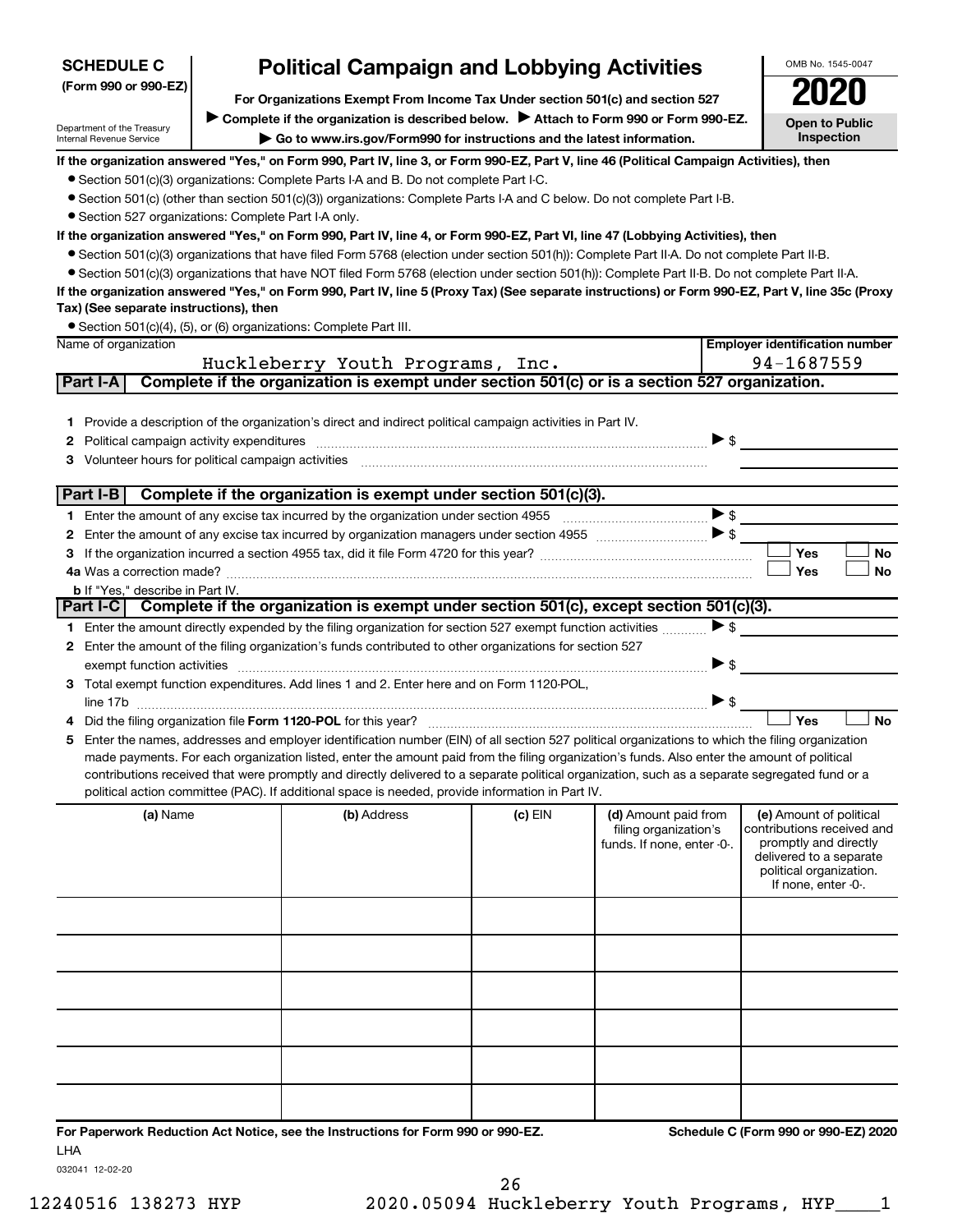| Schedule C (Form 990 or 990-EZ) 2020 Huckleberry Youth Programs, Inc.                                           |  |                                        |                                                                                                         |                                                                                                                                   |                                        | 94-1687559 Page 2              |  |  |
|-----------------------------------------------------------------------------------------------------------------|--|----------------------------------------|---------------------------------------------------------------------------------------------------------|-----------------------------------------------------------------------------------------------------------------------------------|----------------------------------------|--------------------------------|--|--|
| Complete if the organization is exempt under section 501(c)(3) and filed Form 5768 (election under<br>Part II-A |  |                                        |                                                                                                         |                                                                                                                                   |                                        |                                |  |  |
| section 501(h)).                                                                                                |  |                                        |                                                                                                         |                                                                                                                                   |                                        |                                |  |  |
| A Check $\blacktriangleright$                                                                                   |  |                                        |                                                                                                         | if the filing organization belongs to an affiliated group (and list in Part IV each affiliated group member's name, address, EIN, |                                        |                                |  |  |
| expenses, and share of excess lobbying expenditures).                                                           |  |                                        |                                                                                                         |                                                                                                                                   |                                        |                                |  |  |
| <b>B</b> Check $\blacktriangleright$                                                                            |  |                                        | if the filing organization checked box A and "limited control" provisions apply.                        |                                                                                                                                   |                                        |                                |  |  |
|                                                                                                                 |  | <b>Limits on Lobbying Expenditures</b> | (The term "expenditures" means amounts paid or incurred.)                                               |                                                                                                                                   | (a) Filing<br>organization's<br>totals | (b) Affiliated group<br>totals |  |  |
| 1a Total lobbying expenditures to influence public opinion (grassroots lobbying)                                |  |                                        |                                                                                                         |                                                                                                                                   |                                        |                                |  |  |
| <b>b</b> Total lobbying expenditures to influence a legislative body (direct lobbying) <i>manumanomous</i>      |  |                                        |                                                                                                         |                                                                                                                                   |                                        |                                |  |  |
| с                                                                                                               |  |                                        |                                                                                                         |                                                                                                                                   | 0.                                     |                                |  |  |
| d Other exempt purpose expenditures                                                                             |  |                                        |                                                                                                         |                                                                                                                                   | 7,882,004.                             |                                |  |  |
|                                                                                                                 |  |                                        |                                                                                                         |                                                                                                                                   | 7,882,004.                             |                                |  |  |
| f Lobbying nontaxable amount. Enter the amount from the following table in both columns.                        |  |                                        |                                                                                                         |                                                                                                                                   | 544, 100.                              |                                |  |  |
| If the amount on line 1e, column $(a)$ or $(b)$ is:                                                             |  |                                        | The lobbying nontaxable amount is:                                                                      |                                                                                                                                   |                                        |                                |  |  |
| Not over \$500,000                                                                                              |  |                                        | 20% of the amount on line 1e.                                                                           |                                                                                                                                   |                                        |                                |  |  |
| Over \$500,000 but not over \$1,000,000                                                                         |  |                                        | \$100,000 plus 15% of the excess over \$500,000.                                                        |                                                                                                                                   |                                        |                                |  |  |
| Over \$1,000,000 but not over \$1,500,000                                                                       |  |                                        | \$175,000 plus 10% of the excess over \$1,000,000                                                       |                                                                                                                                   |                                        |                                |  |  |
| Over \$1,500,000 but not over \$17,000,000                                                                      |  |                                        | \$225,000 plus 5% of the excess over \$1,500,000.                                                       |                                                                                                                                   |                                        |                                |  |  |
| Over \$17,000,000                                                                                               |  | \$1,000,000.                           |                                                                                                         |                                                                                                                                   |                                        |                                |  |  |
|                                                                                                                 |  |                                        |                                                                                                         |                                                                                                                                   |                                        |                                |  |  |
| g Grassroots nontaxable amount (enter 25% of line 1f)                                                           |  |                                        |                                                                                                         |                                                                                                                                   | 136,025.                               |                                |  |  |
| h Subtract line 1g from line 1a. If zero or less, enter -0-                                                     |  |                                        |                                                                                                         |                                                                                                                                   | 0.                                     |                                |  |  |
| i Subtract line 1f from line 1c. If zero or less, enter -0-                                                     |  |                                        |                                                                                                         |                                                                                                                                   | 0.                                     |                                |  |  |
| If there is an amount other than zero on either line 1h or line 1i, did the organization file Form 4720         |  |                                        |                                                                                                         |                                                                                                                                   |                                        |                                |  |  |
| reporting section 4911 tax for this year?                                                                       |  |                                        |                                                                                                         |                                                                                                                                   |                                        | Yes<br>No                      |  |  |
| (Some organizations that made a section 501(h) election do not have to complete all of the five columns below.  |  |                                        | 4-Year Averaging Period Under Section 501(h)<br>See the separate instructions for lines 2a through 2f.) |                                                                                                                                   |                                        |                                |  |  |
|                                                                                                                 |  |                                        | Lobbying Expenditures During 4-Year Averaging Period                                                    |                                                                                                                                   |                                        |                                |  |  |
| Calendar year<br>(or fiscal year beginning in)                                                                  |  | (a) 2017                               | (b) 2018                                                                                                | $(c)$ 2019                                                                                                                        | $(d)$ 2020                             | (e) Total                      |  |  |
| 2a Lobbying nontaxable amount                                                                                   |  | 474,108.                               | 465,712.                                                                                                | 513,496.                                                                                                                          |                                        | $544, 100$ . 1,997,416.        |  |  |
| <b>b</b> Lobbying ceiling amount<br>(150% of line 2a, column(e))                                                |  |                                        |                                                                                                         |                                                                                                                                   |                                        | 2,996,124.                     |  |  |
| c Total lobbying expenditures                                                                                   |  |                                        |                                                                                                         |                                                                                                                                   |                                        |                                |  |  |
| d Grassroots nontaxable amount                                                                                  |  | 118,527.                               | 116,428.                                                                                                | 128,374.                                                                                                                          | 136,025.                               | 499,354.                       |  |  |
| e Grassroots ceiling amount                                                                                     |  |                                        |                                                                                                         |                                                                                                                                   |                                        |                                |  |  |
| (150% of line 2d, column (e))                                                                                   |  |                                        |                                                                                                         |                                                                                                                                   |                                        | 749,031.                       |  |  |
| f Grassroots lobbying expenditures                                                                              |  |                                        |                                                                                                         |                                                                                                                                   |                                        |                                |  |  |

**Schedule C (Form 990 or 990-EZ) 2020**

032042 12-02-20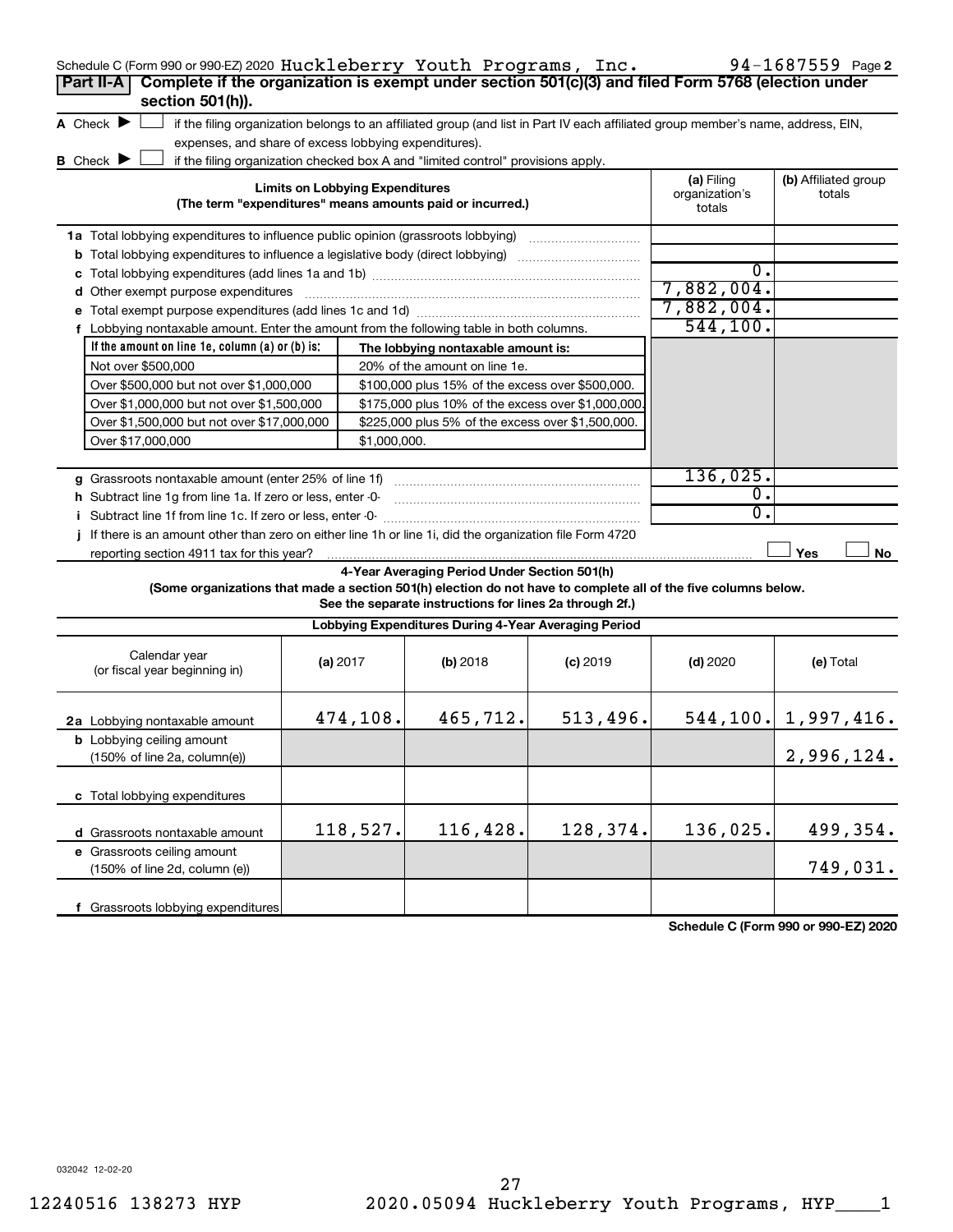#### Schedule C (Form 990 or 990-EZ) 2020  ${\tt Huckleberry}$   ${\tt Youth\ Programs}$  ,  ${\tt Inc.}$  94-1687559 <code>Page</code>

#### **Part II-B Complete if the organization is exempt under section 501(c)(3) and has NOT filed Form 5768 (election under section 501(h)).**

|    | For each "Yes" response on lines 1a through 1i below, provide in Part IV a detailed description                                                                                                                                            | (a) |                | (b)    |    |
|----|--------------------------------------------------------------------------------------------------------------------------------------------------------------------------------------------------------------------------------------------|-----|----------------|--------|----|
|    | of the lobbying activity.                                                                                                                                                                                                                  | Yes | No             | Amount |    |
| 1. | During the year, did the filing organization attempt to influence foreign, national, state, or<br>local legislation, including any attempt to influence public opinion on a legislative matter<br>or referendum, through the use of:       |     |                |        |    |
|    | <b>b</b> Paid staff or management (include compensation in expenses reported on lines 1c through 1i)?                                                                                                                                      |     |                |        |    |
|    |                                                                                                                                                                                                                                            |     |                |        |    |
|    |                                                                                                                                                                                                                                            |     |                |        |    |
|    |                                                                                                                                                                                                                                            |     |                |        |    |
|    | g Direct contact with legislators, their staffs, government officials, or a legislative body?                                                                                                                                              |     |                |        |    |
|    | h Rallies, demonstrations, seminars, conventions, speeches, lectures, or any similar means?                                                                                                                                                |     |                |        |    |
|    | <i>i</i> Other activities?                                                                                                                                                                                                                 |     |                |        |    |
|    |                                                                                                                                                                                                                                            |     |                |        |    |
|    | 2a Did the activities in line 1 cause the organization to be not described in section 501(c)(3)?                                                                                                                                           |     |                |        |    |
|    |                                                                                                                                                                                                                                            |     |                |        |    |
|    | c If "Yes," enter the amount of any tax incurred by organization managers under section 4912                                                                                                                                               |     |                |        |    |
|    | d If the filing organization incurred a section 4912 tax, did it file Form 4720 for this year?                                                                                                                                             |     |                |        |    |
|    | Part III-A Complete if the organization is exempt under section 501(c)(4), section 501(c)(5), or section                                                                                                                                   |     |                |        |    |
|    | $501(c)(6)$ .                                                                                                                                                                                                                              |     |                |        |    |
|    |                                                                                                                                                                                                                                            |     |                | Yes    | No |
| 1  |                                                                                                                                                                                                                                            |     | 1              |        |    |
| 2  |                                                                                                                                                                                                                                            |     | $\overline{2}$ |        |    |
| 3  | Did the organization agree to carry over lobbying and political campaign activity expenditures from the prior year?                                                                                                                        |     | 3              |        |    |
|    | Part III-B Complete if the organization is exempt under section 501(c)(4), section 501(c)(5), or section<br>501(c)(6) and if either (a) BOTH Part III-A, lines 1 and 2, are answered "No" OR (b) Part III-A, line 3, is<br>answered "Yes." |     |                |        |    |
| 1  |                                                                                                                                                                                                                                            |     | 1              |        |    |
| 2  | Section 162(e) nondeductible lobbying and political expenditures (do not include amounts of political                                                                                                                                      |     |                |        |    |
|    | expenses for which the section 527(f) tax was paid).                                                                                                                                                                                       |     |                |        |    |
|    |                                                                                                                                                                                                                                            |     | 2a             |        |    |
|    | b Carryover from last year manufactured and content to content the content of the content of the content of the content of the content of the content of the content of the content of the content of the content of the conte             |     | 2b             |        |    |
|    |                                                                                                                                                                                                                                            |     | 2c             |        |    |
| 3  |                                                                                                                                                                                                                                            |     | 3              |        |    |
| 4  | If notices were sent and the amount on line 2c exceeds the amount on line 3, what portion of the excess                                                                                                                                    |     |                |        |    |
|    | does the organization agree to carryover to the reasonable estimate of nondeductible lobbying and political                                                                                                                                |     |                |        |    |
|    |                                                                                                                                                                                                                                            |     | 4              |        |    |
| 5  |                                                                                                                                                                                                                                            |     | 5              |        |    |
|    | ∣Part IV ⊺<br><b>Supplemental Information</b>                                                                                                                                                                                              |     |                |        |    |
|    | Provide the descriptions required for Part I-A, line 1; Part I-B, line 4; Part I-C, line 5; Part II-A (affiliated group list); Part II-A, lines 1 and 2 (See                                                                               |     |                |        |    |

instructions); and Part II-B, line 1. Also, complete this part for any additional information.

**Schedule C (Form 990 or 990-EZ) 2020**

032043 12-02-20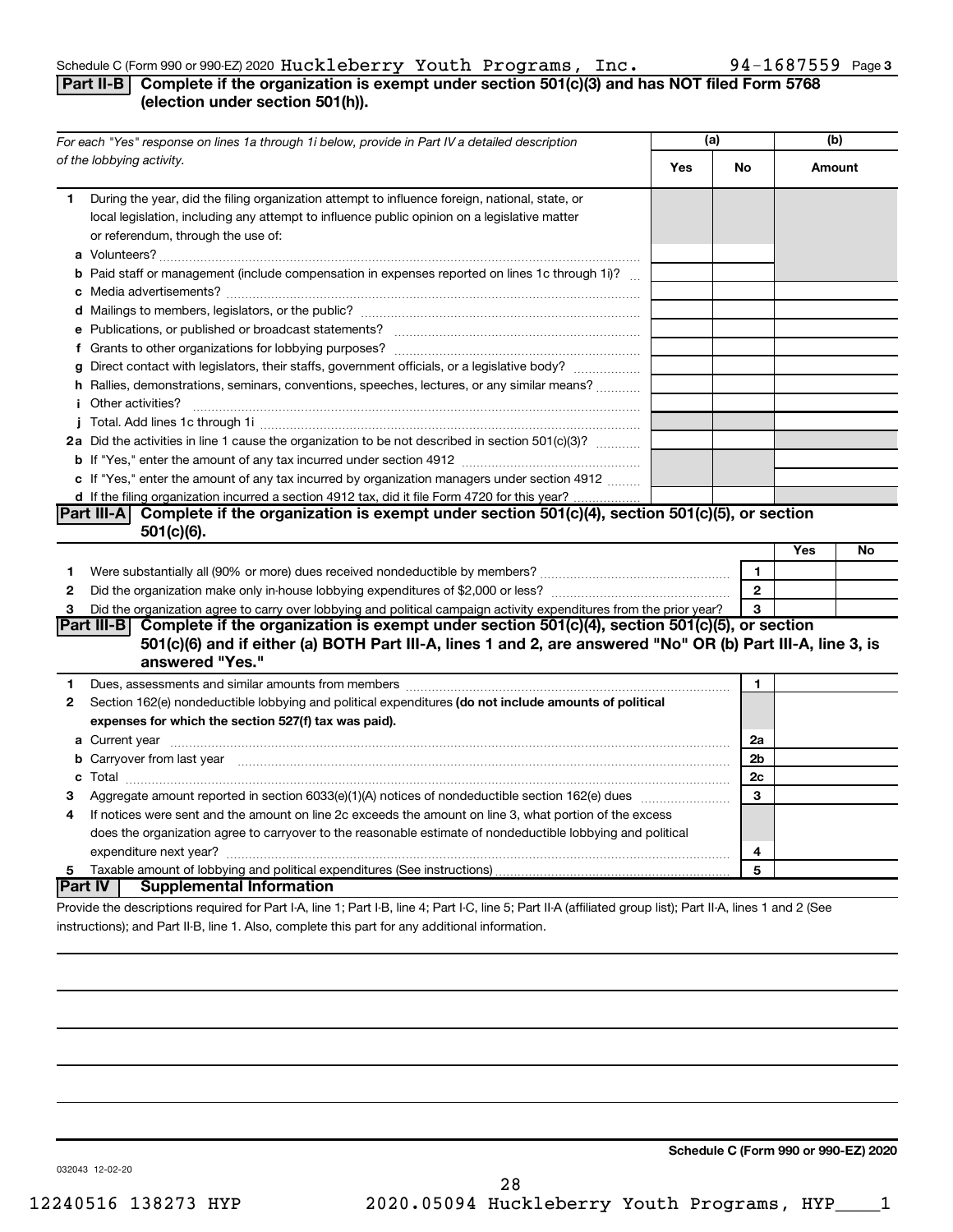| (Form 990) |  |
|------------|--|
|------------|--|

# **SCHEDULE D Supplemental Financial Statements**<br> **Form 990 2020**<br> **Part IV** line 6.7.8.9.10, 11a, 11b, 11d, 11d, 11d, 11d, 11d, 12a, 0r, 12b

**(Form 990) | Complete if the organization answered "Yes" on Form 990, Part IV, line 6, 7, 8, 9, 10, 11a, 11b, 11c, 11d, 11e, 11f, 12a, or 12b.**

**| Attach to Form 990. |Go to www.irs.gov/Form990 for instructions and the latest information.**



Department of the Treasury Internal Revenue Service

Name of the organization<br>**Huckleberry Youth Programs, Inc.** 194-1687559 Huckleberry Youth Programs, Inc.

|         |                                                                                                                                                                                                                               | (a) Donor advised funds | (b) Funds and other accounts                       |
|---------|-------------------------------------------------------------------------------------------------------------------------------------------------------------------------------------------------------------------------------|-------------------------|----------------------------------------------------|
| 1       |                                                                                                                                                                                                                               |                         |                                                    |
| 2       | Aggregate value of contributions to (during year)                                                                                                                                                                             |                         |                                                    |
| З       |                                                                                                                                                                                                                               |                         |                                                    |
| 4       |                                                                                                                                                                                                                               |                         |                                                    |
| 5       | Did the organization inform all donors and donor advisors in writing that the assets held in donor advised funds                                                                                                              |                         |                                                    |
|         |                                                                                                                                                                                                                               |                         | Yes<br>No                                          |
| 6       | Did the organization inform all grantees, donors, and donor advisors in writing that grant funds can be used only                                                                                                             |                         |                                                    |
|         | for charitable purposes and not for the benefit of the donor or donor advisor, or for any other purpose conferring                                                                                                            |                         |                                                    |
|         |                                                                                                                                                                                                                               |                         | Yes<br>No                                          |
| Part II | Conservation Easements. Complete if the organization answered "Yes" on Form 990, Part IV, line 7.                                                                                                                             |                         |                                                    |
| 1.      | Purpose(s) of conservation easements held by the organization (check all that apply).                                                                                                                                         |                         |                                                    |
|         | Preservation of land for public use (for example, recreation or education)                                                                                                                                                    |                         | Preservation of a historically important land area |
|         | Protection of natural habitat                                                                                                                                                                                                 |                         | Preservation of a certified historic structure     |
|         | Preservation of open space                                                                                                                                                                                                    |                         |                                                    |
| 2       | Complete lines 2a through 2d if the organization held a qualified conservation contribution in the form of a conservation easement on the last                                                                                |                         |                                                    |
|         | day of the tax year.                                                                                                                                                                                                          |                         | Held at the End of the Tax Year                    |
| а       |                                                                                                                                                                                                                               |                         | 2a                                                 |
|         |                                                                                                                                                                                                                               |                         | 2 <sub>b</sub>                                     |
|         |                                                                                                                                                                                                                               |                         | 2c                                                 |
| d       | Number of conservation easements included in (c) acquired after 7/25/06, and not on a historic structure                                                                                                                      |                         |                                                    |
|         | listed in the National Register [111] Marshall Register [11] Marshall Register [11] Marshall Register [11] Marshall Register [11] Marshall Register [11] Marshall Register [11] Marshall Register [11] Marshall Register [11] |                         | 2d                                                 |
| 3       | Number of conservation easements modified, transferred, released, extinguished, or terminated by the organization during the tax                                                                                              |                         |                                                    |
|         | year                                                                                                                                                                                                                          |                         |                                                    |
| 4       | Number of states where property subject to conservation easement is located >                                                                                                                                                 |                         |                                                    |
| 5       | Does the organization have a written policy regarding the periodic monitoring, inspection, handling of                                                                                                                        |                         |                                                    |
|         |                                                                                                                                                                                                                               |                         |                                                    |
|         |                                                                                                                                                                                                                               |                         | Yes                                                |
| 6       | Staff and volunteer hours devoted to monitoring, inspecting, handling of violations, and enforcing conservation easements during the year                                                                                     |                         |                                                    |
|         |                                                                                                                                                                                                                               |                         | No                                                 |
| 7       | Amount of expenses incurred in monitoring, inspecting, handling of violations, and enforcing conservation easements during the year                                                                                           |                         |                                                    |
|         | $\blacktriangleright$ \$                                                                                                                                                                                                      |                         |                                                    |
| 8       | Does each conservation easement reported on line 2(d) above satisfy the requirements of section 170(h)(4)(B)(i)                                                                                                               |                         |                                                    |
|         |                                                                                                                                                                                                                               |                         | Yes                                                |
| 9       | In Part XIII, describe how the organization reports conservation easements in its revenue and expense statement and                                                                                                           |                         |                                                    |
|         | balance sheet, and include, if applicable, the text of the footnote to the organization's financial statements that describes the                                                                                             |                         |                                                    |
|         | organization's accounting for conservation easements.                                                                                                                                                                         |                         |                                                    |
|         | Organizations Maintaining Collections of Art, Historical Treasures, or Other Similar Assets.<br>Part III                                                                                                                      |                         |                                                    |
|         | Complete if the organization answered "Yes" on Form 990, Part IV, line 8.                                                                                                                                                     |                         |                                                    |
|         | 1a If the organization elected, as permitted under FASB ASC 958, not to report in its revenue statement and balance sheet works                                                                                               |                         |                                                    |
|         | of art, historical treasures, or other similar assets held for public exhibition, education, or research in furtherance of public                                                                                             |                         |                                                    |
|         | service, provide in Part XIII the text of the footnote to its financial statements that describes these items.                                                                                                                |                         |                                                    |
|         | b If the organization elected, as permitted under FASB ASC 958, to report in its revenue statement and balance sheet works of                                                                                                 |                         |                                                    |
|         | art, historical treasures, or other similar assets held for public exhibition, education, or research in furtherance of public service,                                                                                       |                         |                                                    |
|         | provide the following amounts relating to these items:                                                                                                                                                                        |                         |                                                    |
|         |                                                                                                                                                                                                                               |                         |                                                    |
|         | (ii) Assets included in Form 990, Part X                                                                                                                                                                                      |                         | $\blacktriangleright$ \$                           |
| 2       | If the organization received or held works of art, historical treasures, or other similar assets for financial gain, provide                                                                                                  |                         |                                                    |
|         | the following amounts required to be reported under FASB ASC 958 relating to these items:                                                                                                                                     |                         |                                                    |
| а       |                                                                                                                                                                                                                               |                         | $\blacktriangleright$ \$                           |
|         |                                                                                                                                                                                                                               |                         | $\blacktriangleright$ s                            |
|         | LHA For Paperwork Reduction Act Notice, see the Instructions for Form 990.                                                                                                                                                    |                         | No<br>Schedule D (Form 990) 2020                   |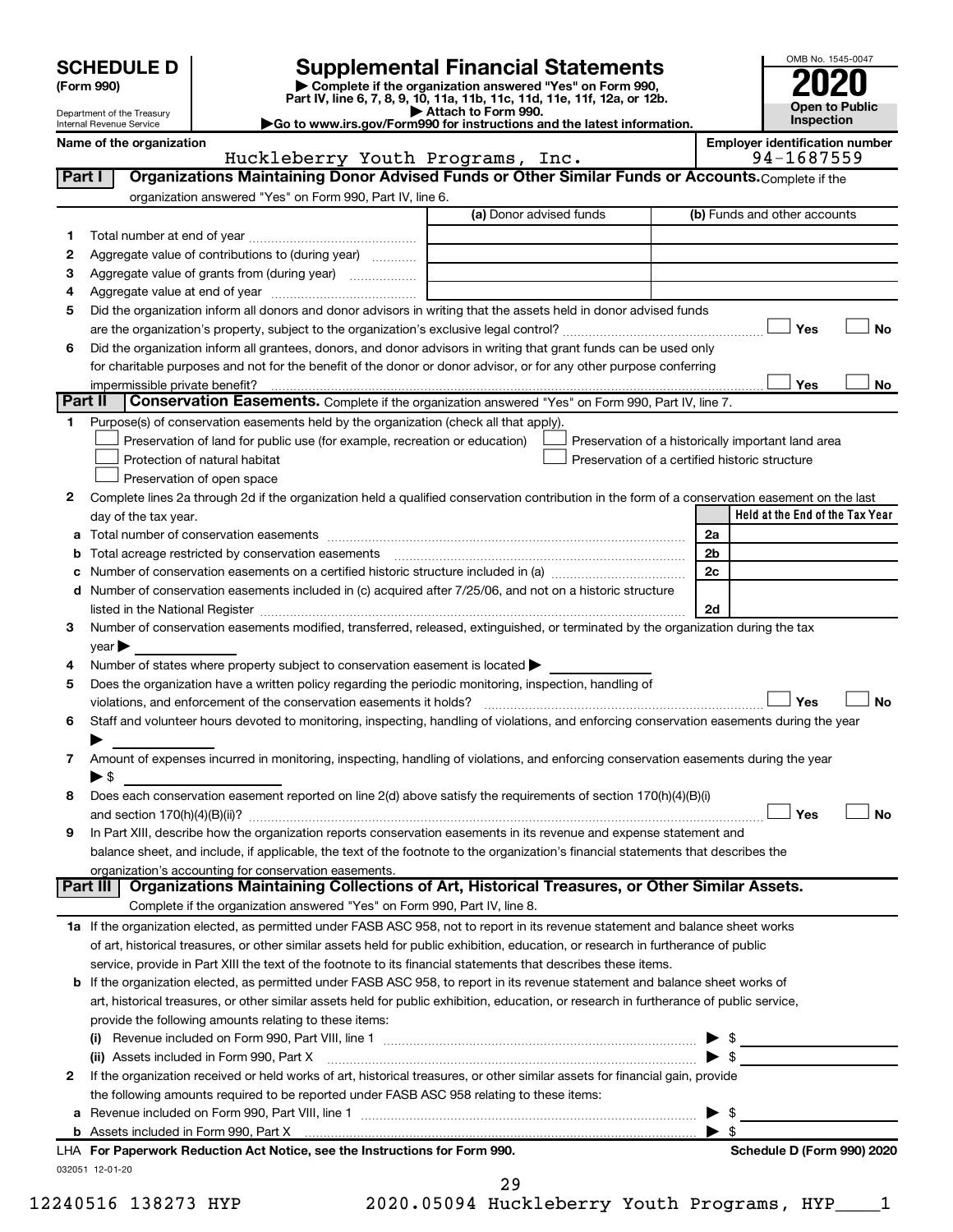| Using the organization's acquisition, accession, and other records, check any of the following that make significant use of its<br>3<br>collection items (check all that apply):<br>Public exhibition<br>Loan or exchange program<br>a<br><u> 1980 - Jan Barbarat, prima prima prima prima prima prima prima prima prima prima prima prima prima prima pri</u><br>Other<br>Scholarly research<br>b<br>Preservation for future generations<br>c<br>Provide a description of the organization's collections and explain how they further the organization's exempt purpose in Part XIII.<br>4<br>During the year, did the organization solicit or receive donations of art, historical treasures, or other similar assets<br>5<br>Yes<br>No<br>Part IV<br><b>Escrow and Custodial Arrangements.</b> Complete if the organization answered "Yes" on Form 990, Part IV, line 9, or<br>reported an amount on Form 990, Part X, line 21.<br>1a Is the organization an agent, trustee, custodian or other intermediary for contributions or other assets not included<br>Yes<br>No<br>b If "Yes," explain the arrangement in Part XIII and complete the following table:<br>Amount<br>c Beginning balance measurements and the contract of the contract of the contract of the contract of the contract of the contract of the contract of the contract of the contract of the contract of the contract of the contr<br>1c<br>1d<br>Distributions during the year manufactured and an account of the year manufactured and the year manufactured and the year manufactured and the year manufactured and the year manufactured and the year manufactured and the y<br>1e<br>е<br>1f<br>f.<br>2a Did the organization include an amount on Form 990, Part X, line 21, for escrow or custodial account liability?<br>Yes<br>No<br>b If "Yes," explain the arrangement in Part XIII. Check here if the explanation has been provided on Part XIII<br>Endowment Funds. Complete if the organization answered "Yes" on Form 990, Part IV, line 10.<br><b>Part V</b><br>(c) Two years back $\vert$ (d) Three years back $\vert$ (e) Four years back<br>(a) Current year<br>(b) Prior year<br><b>1a</b> Beginning of year balance<br>b<br>Net investment earnings, gains, and losses<br>c<br>Grants or scholarships<br>d<br>e Other expenditures for facilities<br>and programs<br>Administrative expenses<br>g<br>Provide the estimated percentage of the current year end balance (line 1g, column (a)) held as:<br>2<br>Board designated or quasi-endowment<br>%<br>а<br>Permanent endowment<br>%<br>b<br>%<br>Term endowment $\blacktriangleright$<br>с<br>The percentages on lines 2a, 2b, and 2c should equal 100%.<br>3a Are there endowment funds not in the possession of the organization that are held and administered for the organization<br>Yes<br>No<br>by:<br>(i)<br>3a(i)<br>3a(ii)<br>3b<br>Describe in Part XIII the intended uses of the organization's endowment funds.<br>4<br><b>Part VI</b><br>Land, Buildings, and Equipment.<br>Complete if the organization answered "Yes" on Form 990, Part IV, line 11a. See Form 990, Part X, line 10.<br>(a) Cost or other<br>(b) Cost or other<br>Description of property<br>(c) Accumulated<br>(d) Book value<br>basis (investment)<br>depreciation<br>basis (other)<br>113,419.<br>113,419.<br>535,506.<br>67,573.<br>467,933.<br>280, 391.<br>301, 348.<br>20,957.<br>242,683.<br>245,671.<br>2,988.<br>d<br>122,512.<br>86,476.<br>36,036.<br>240,973.<br>Total. Add lines 1a through 1e. (Column (d) must equal Form 990, Part X, column (B), line 10c.) | Schedule D (Form 990) 2020<br>Organizations Maintaining Collections of Art, Historical Treasures, or Other Similar Assets (continued)<br>Part III | Huckleberry Youth Programs, Inc. |  |  |  |  |  |  |  | 94-1687559 <sub>Page</sub> 2 |  |
|------------------------------------------------------------------------------------------------------------------------------------------------------------------------------------------------------------------------------------------------------------------------------------------------------------------------------------------------------------------------------------------------------------------------------------------------------------------------------------------------------------------------------------------------------------------------------------------------------------------------------------------------------------------------------------------------------------------------------------------------------------------------------------------------------------------------------------------------------------------------------------------------------------------------------------------------------------------------------------------------------------------------------------------------------------------------------------------------------------------------------------------------------------------------------------------------------------------------------------------------------------------------------------------------------------------------------------------------------------------------------------------------------------------------------------------------------------------------------------------------------------------------------------------------------------------------------------------------------------------------------------------------------------------------------------------------------------------------------------------------------------------------------------------------------------------------------------------------------------------------------------------------------------------------------------------------------------------------------------------------------------------------------------------------------------------------------------------------------------------------------------------------------------------------------------------------------------------------------------------------------------------------------------------------------------------------------------------------------------------------------------------------------------------------------------------------------------------------------------------------------------------------------------------------------------------------------------------------------------------------------------------------------------------------------------------------------------------------------------------------------------------------------------------------------------------------------------------------------------------------------------------------------------------------------------------------------------------------------------------------------------------------------------------------------------------------------------------------------------------------------------------------------------------------------------------------------------------------------------------------------------------------------------------------------------------------------------------------------------------------------------------------------------------------------------------------------------------------------------------------------------------------------------------------------------------------------------------------------------------|---------------------------------------------------------------------------------------------------------------------------------------------------|----------------------------------|--|--|--|--|--|--|--|------------------------------|--|
|                                                                                                                                                                                                                                                                                                                                                                                                                                                                                                                                                                                                                                                                                                                                                                                                                                                                                                                                                                                                                                                                                                                                                                                                                                                                                                                                                                                                                                                                                                                                                                                                                                                                                                                                                                                                                                                                                                                                                                                                                                                                                                                                                                                                                                                                                                                                                                                                                                                                                                                                                                                                                                                                                                                                                                                                                                                                                                                                                                                                                                                                                                                                                                                                                                                                                                                                                                                                                                                                                                                                                                                                                  |                                                                                                                                                   |                                  |  |  |  |  |  |  |  |                              |  |
|                                                                                                                                                                                                                                                                                                                                                                                                                                                                                                                                                                                                                                                                                                                                                                                                                                                                                                                                                                                                                                                                                                                                                                                                                                                                                                                                                                                                                                                                                                                                                                                                                                                                                                                                                                                                                                                                                                                                                                                                                                                                                                                                                                                                                                                                                                                                                                                                                                                                                                                                                                                                                                                                                                                                                                                                                                                                                                                                                                                                                                                                                                                                                                                                                                                                                                                                                                                                                                                                                                                                                                                                                  |                                                                                                                                                   |                                  |  |  |  |  |  |  |  |                              |  |
|                                                                                                                                                                                                                                                                                                                                                                                                                                                                                                                                                                                                                                                                                                                                                                                                                                                                                                                                                                                                                                                                                                                                                                                                                                                                                                                                                                                                                                                                                                                                                                                                                                                                                                                                                                                                                                                                                                                                                                                                                                                                                                                                                                                                                                                                                                                                                                                                                                                                                                                                                                                                                                                                                                                                                                                                                                                                                                                                                                                                                                                                                                                                                                                                                                                                                                                                                                                                                                                                                                                                                                                                                  |                                                                                                                                                   |                                  |  |  |  |  |  |  |  |                              |  |
|                                                                                                                                                                                                                                                                                                                                                                                                                                                                                                                                                                                                                                                                                                                                                                                                                                                                                                                                                                                                                                                                                                                                                                                                                                                                                                                                                                                                                                                                                                                                                                                                                                                                                                                                                                                                                                                                                                                                                                                                                                                                                                                                                                                                                                                                                                                                                                                                                                                                                                                                                                                                                                                                                                                                                                                                                                                                                                                                                                                                                                                                                                                                                                                                                                                                                                                                                                                                                                                                                                                                                                                                                  |                                                                                                                                                   |                                  |  |  |  |  |  |  |  |                              |  |
|                                                                                                                                                                                                                                                                                                                                                                                                                                                                                                                                                                                                                                                                                                                                                                                                                                                                                                                                                                                                                                                                                                                                                                                                                                                                                                                                                                                                                                                                                                                                                                                                                                                                                                                                                                                                                                                                                                                                                                                                                                                                                                                                                                                                                                                                                                                                                                                                                                                                                                                                                                                                                                                                                                                                                                                                                                                                                                                                                                                                                                                                                                                                                                                                                                                                                                                                                                                                                                                                                                                                                                                                                  |                                                                                                                                                   |                                  |  |  |  |  |  |  |  |                              |  |
|                                                                                                                                                                                                                                                                                                                                                                                                                                                                                                                                                                                                                                                                                                                                                                                                                                                                                                                                                                                                                                                                                                                                                                                                                                                                                                                                                                                                                                                                                                                                                                                                                                                                                                                                                                                                                                                                                                                                                                                                                                                                                                                                                                                                                                                                                                                                                                                                                                                                                                                                                                                                                                                                                                                                                                                                                                                                                                                                                                                                                                                                                                                                                                                                                                                                                                                                                                                                                                                                                                                                                                                                                  |                                                                                                                                                   |                                  |  |  |  |  |  |  |  |                              |  |
|                                                                                                                                                                                                                                                                                                                                                                                                                                                                                                                                                                                                                                                                                                                                                                                                                                                                                                                                                                                                                                                                                                                                                                                                                                                                                                                                                                                                                                                                                                                                                                                                                                                                                                                                                                                                                                                                                                                                                                                                                                                                                                                                                                                                                                                                                                                                                                                                                                                                                                                                                                                                                                                                                                                                                                                                                                                                                                                                                                                                                                                                                                                                                                                                                                                                                                                                                                                                                                                                                                                                                                                                                  |                                                                                                                                                   |                                  |  |  |  |  |  |  |  |                              |  |
|                                                                                                                                                                                                                                                                                                                                                                                                                                                                                                                                                                                                                                                                                                                                                                                                                                                                                                                                                                                                                                                                                                                                                                                                                                                                                                                                                                                                                                                                                                                                                                                                                                                                                                                                                                                                                                                                                                                                                                                                                                                                                                                                                                                                                                                                                                                                                                                                                                                                                                                                                                                                                                                                                                                                                                                                                                                                                                                                                                                                                                                                                                                                                                                                                                                                                                                                                                                                                                                                                                                                                                                                                  |                                                                                                                                                   |                                  |  |  |  |  |  |  |  |                              |  |
|                                                                                                                                                                                                                                                                                                                                                                                                                                                                                                                                                                                                                                                                                                                                                                                                                                                                                                                                                                                                                                                                                                                                                                                                                                                                                                                                                                                                                                                                                                                                                                                                                                                                                                                                                                                                                                                                                                                                                                                                                                                                                                                                                                                                                                                                                                                                                                                                                                                                                                                                                                                                                                                                                                                                                                                                                                                                                                                                                                                                                                                                                                                                                                                                                                                                                                                                                                                                                                                                                                                                                                                                                  |                                                                                                                                                   |                                  |  |  |  |  |  |  |  |                              |  |
|                                                                                                                                                                                                                                                                                                                                                                                                                                                                                                                                                                                                                                                                                                                                                                                                                                                                                                                                                                                                                                                                                                                                                                                                                                                                                                                                                                                                                                                                                                                                                                                                                                                                                                                                                                                                                                                                                                                                                                                                                                                                                                                                                                                                                                                                                                                                                                                                                                                                                                                                                                                                                                                                                                                                                                                                                                                                                                                                                                                                                                                                                                                                                                                                                                                                                                                                                                                                                                                                                                                                                                                                                  |                                                                                                                                                   |                                  |  |  |  |  |  |  |  |                              |  |
|                                                                                                                                                                                                                                                                                                                                                                                                                                                                                                                                                                                                                                                                                                                                                                                                                                                                                                                                                                                                                                                                                                                                                                                                                                                                                                                                                                                                                                                                                                                                                                                                                                                                                                                                                                                                                                                                                                                                                                                                                                                                                                                                                                                                                                                                                                                                                                                                                                                                                                                                                                                                                                                                                                                                                                                                                                                                                                                                                                                                                                                                                                                                                                                                                                                                                                                                                                                                                                                                                                                                                                                                                  |                                                                                                                                                   |                                  |  |  |  |  |  |  |  |                              |  |
|                                                                                                                                                                                                                                                                                                                                                                                                                                                                                                                                                                                                                                                                                                                                                                                                                                                                                                                                                                                                                                                                                                                                                                                                                                                                                                                                                                                                                                                                                                                                                                                                                                                                                                                                                                                                                                                                                                                                                                                                                                                                                                                                                                                                                                                                                                                                                                                                                                                                                                                                                                                                                                                                                                                                                                                                                                                                                                                                                                                                                                                                                                                                                                                                                                                                                                                                                                                                                                                                                                                                                                                                                  |                                                                                                                                                   |                                  |  |  |  |  |  |  |  |                              |  |
|                                                                                                                                                                                                                                                                                                                                                                                                                                                                                                                                                                                                                                                                                                                                                                                                                                                                                                                                                                                                                                                                                                                                                                                                                                                                                                                                                                                                                                                                                                                                                                                                                                                                                                                                                                                                                                                                                                                                                                                                                                                                                                                                                                                                                                                                                                                                                                                                                                                                                                                                                                                                                                                                                                                                                                                                                                                                                                                                                                                                                                                                                                                                                                                                                                                                                                                                                                                                                                                                                                                                                                                                                  |                                                                                                                                                   |                                  |  |  |  |  |  |  |  |                              |  |
|                                                                                                                                                                                                                                                                                                                                                                                                                                                                                                                                                                                                                                                                                                                                                                                                                                                                                                                                                                                                                                                                                                                                                                                                                                                                                                                                                                                                                                                                                                                                                                                                                                                                                                                                                                                                                                                                                                                                                                                                                                                                                                                                                                                                                                                                                                                                                                                                                                                                                                                                                                                                                                                                                                                                                                                                                                                                                                                                                                                                                                                                                                                                                                                                                                                                                                                                                                                                                                                                                                                                                                                                                  |                                                                                                                                                   |                                  |  |  |  |  |  |  |  |                              |  |
|                                                                                                                                                                                                                                                                                                                                                                                                                                                                                                                                                                                                                                                                                                                                                                                                                                                                                                                                                                                                                                                                                                                                                                                                                                                                                                                                                                                                                                                                                                                                                                                                                                                                                                                                                                                                                                                                                                                                                                                                                                                                                                                                                                                                                                                                                                                                                                                                                                                                                                                                                                                                                                                                                                                                                                                                                                                                                                                                                                                                                                                                                                                                                                                                                                                                                                                                                                                                                                                                                                                                                                                                                  |                                                                                                                                                   |                                  |  |  |  |  |  |  |  |                              |  |
|                                                                                                                                                                                                                                                                                                                                                                                                                                                                                                                                                                                                                                                                                                                                                                                                                                                                                                                                                                                                                                                                                                                                                                                                                                                                                                                                                                                                                                                                                                                                                                                                                                                                                                                                                                                                                                                                                                                                                                                                                                                                                                                                                                                                                                                                                                                                                                                                                                                                                                                                                                                                                                                                                                                                                                                                                                                                                                                                                                                                                                                                                                                                                                                                                                                                                                                                                                                                                                                                                                                                                                                                                  |                                                                                                                                                   |                                  |  |  |  |  |  |  |  |                              |  |
|                                                                                                                                                                                                                                                                                                                                                                                                                                                                                                                                                                                                                                                                                                                                                                                                                                                                                                                                                                                                                                                                                                                                                                                                                                                                                                                                                                                                                                                                                                                                                                                                                                                                                                                                                                                                                                                                                                                                                                                                                                                                                                                                                                                                                                                                                                                                                                                                                                                                                                                                                                                                                                                                                                                                                                                                                                                                                                                                                                                                                                                                                                                                                                                                                                                                                                                                                                                                                                                                                                                                                                                                                  |                                                                                                                                                   |                                  |  |  |  |  |  |  |  |                              |  |
|                                                                                                                                                                                                                                                                                                                                                                                                                                                                                                                                                                                                                                                                                                                                                                                                                                                                                                                                                                                                                                                                                                                                                                                                                                                                                                                                                                                                                                                                                                                                                                                                                                                                                                                                                                                                                                                                                                                                                                                                                                                                                                                                                                                                                                                                                                                                                                                                                                                                                                                                                                                                                                                                                                                                                                                                                                                                                                                                                                                                                                                                                                                                                                                                                                                                                                                                                                                                                                                                                                                                                                                                                  |                                                                                                                                                   |                                  |  |  |  |  |  |  |  |                              |  |
|                                                                                                                                                                                                                                                                                                                                                                                                                                                                                                                                                                                                                                                                                                                                                                                                                                                                                                                                                                                                                                                                                                                                                                                                                                                                                                                                                                                                                                                                                                                                                                                                                                                                                                                                                                                                                                                                                                                                                                                                                                                                                                                                                                                                                                                                                                                                                                                                                                                                                                                                                                                                                                                                                                                                                                                                                                                                                                                                                                                                                                                                                                                                                                                                                                                                                                                                                                                                                                                                                                                                                                                                                  |                                                                                                                                                   |                                  |  |  |  |  |  |  |  |                              |  |
|                                                                                                                                                                                                                                                                                                                                                                                                                                                                                                                                                                                                                                                                                                                                                                                                                                                                                                                                                                                                                                                                                                                                                                                                                                                                                                                                                                                                                                                                                                                                                                                                                                                                                                                                                                                                                                                                                                                                                                                                                                                                                                                                                                                                                                                                                                                                                                                                                                                                                                                                                                                                                                                                                                                                                                                                                                                                                                                                                                                                                                                                                                                                                                                                                                                                                                                                                                                                                                                                                                                                                                                                                  |                                                                                                                                                   |                                  |  |  |  |  |  |  |  |                              |  |
|                                                                                                                                                                                                                                                                                                                                                                                                                                                                                                                                                                                                                                                                                                                                                                                                                                                                                                                                                                                                                                                                                                                                                                                                                                                                                                                                                                                                                                                                                                                                                                                                                                                                                                                                                                                                                                                                                                                                                                                                                                                                                                                                                                                                                                                                                                                                                                                                                                                                                                                                                                                                                                                                                                                                                                                                                                                                                                                                                                                                                                                                                                                                                                                                                                                                                                                                                                                                                                                                                                                                                                                                                  |                                                                                                                                                   |                                  |  |  |  |  |  |  |  |                              |  |
|                                                                                                                                                                                                                                                                                                                                                                                                                                                                                                                                                                                                                                                                                                                                                                                                                                                                                                                                                                                                                                                                                                                                                                                                                                                                                                                                                                                                                                                                                                                                                                                                                                                                                                                                                                                                                                                                                                                                                                                                                                                                                                                                                                                                                                                                                                                                                                                                                                                                                                                                                                                                                                                                                                                                                                                                                                                                                                                                                                                                                                                                                                                                                                                                                                                                                                                                                                                                                                                                                                                                                                                                                  |                                                                                                                                                   |                                  |  |  |  |  |  |  |  |                              |  |
|                                                                                                                                                                                                                                                                                                                                                                                                                                                                                                                                                                                                                                                                                                                                                                                                                                                                                                                                                                                                                                                                                                                                                                                                                                                                                                                                                                                                                                                                                                                                                                                                                                                                                                                                                                                                                                                                                                                                                                                                                                                                                                                                                                                                                                                                                                                                                                                                                                                                                                                                                                                                                                                                                                                                                                                                                                                                                                                                                                                                                                                                                                                                                                                                                                                                                                                                                                                                                                                                                                                                                                                                                  |                                                                                                                                                   |                                  |  |  |  |  |  |  |  |                              |  |
|                                                                                                                                                                                                                                                                                                                                                                                                                                                                                                                                                                                                                                                                                                                                                                                                                                                                                                                                                                                                                                                                                                                                                                                                                                                                                                                                                                                                                                                                                                                                                                                                                                                                                                                                                                                                                                                                                                                                                                                                                                                                                                                                                                                                                                                                                                                                                                                                                                                                                                                                                                                                                                                                                                                                                                                                                                                                                                                                                                                                                                                                                                                                                                                                                                                                                                                                                                                                                                                                                                                                                                                                                  |                                                                                                                                                   |                                  |  |  |  |  |  |  |  |                              |  |
|                                                                                                                                                                                                                                                                                                                                                                                                                                                                                                                                                                                                                                                                                                                                                                                                                                                                                                                                                                                                                                                                                                                                                                                                                                                                                                                                                                                                                                                                                                                                                                                                                                                                                                                                                                                                                                                                                                                                                                                                                                                                                                                                                                                                                                                                                                                                                                                                                                                                                                                                                                                                                                                                                                                                                                                                                                                                                                                                                                                                                                                                                                                                                                                                                                                                                                                                                                                                                                                                                                                                                                                                                  |                                                                                                                                                   |                                  |  |  |  |  |  |  |  |                              |  |
|                                                                                                                                                                                                                                                                                                                                                                                                                                                                                                                                                                                                                                                                                                                                                                                                                                                                                                                                                                                                                                                                                                                                                                                                                                                                                                                                                                                                                                                                                                                                                                                                                                                                                                                                                                                                                                                                                                                                                                                                                                                                                                                                                                                                                                                                                                                                                                                                                                                                                                                                                                                                                                                                                                                                                                                                                                                                                                                                                                                                                                                                                                                                                                                                                                                                                                                                                                                                                                                                                                                                                                                                                  |                                                                                                                                                   |                                  |  |  |  |  |  |  |  |                              |  |
|                                                                                                                                                                                                                                                                                                                                                                                                                                                                                                                                                                                                                                                                                                                                                                                                                                                                                                                                                                                                                                                                                                                                                                                                                                                                                                                                                                                                                                                                                                                                                                                                                                                                                                                                                                                                                                                                                                                                                                                                                                                                                                                                                                                                                                                                                                                                                                                                                                                                                                                                                                                                                                                                                                                                                                                                                                                                                                                                                                                                                                                                                                                                                                                                                                                                                                                                                                                                                                                                                                                                                                                                                  |                                                                                                                                                   |                                  |  |  |  |  |  |  |  |                              |  |
|                                                                                                                                                                                                                                                                                                                                                                                                                                                                                                                                                                                                                                                                                                                                                                                                                                                                                                                                                                                                                                                                                                                                                                                                                                                                                                                                                                                                                                                                                                                                                                                                                                                                                                                                                                                                                                                                                                                                                                                                                                                                                                                                                                                                                                                                                                                                                                                                                                                                                                                                                                                                                                                                                                                                                                                                                                                                                                                                                                                                                                                                                                                                                                                                                                                                                                                                                                                                                                                                                                                                                                                                                  |                                                                                                                                                   |                                  |  |  |  |  |  |  |  |                              |  |
|                                                                                                                                                                                                                                                                                                                                                                                                                                                                                                                                                                                                                                                                                                                                                                                                                                                                                                                                                                                                                                                                                                                                                                                                                                                                                                                                                                                                                                                                                                                                                                                                                                                                                                                                                                                                                                                                                                                                                                                                                                                                                                                                                                                                                                                                                                                                                                                                                                                                                                                                                                                                                                                                                                                                                                                                                                                                                                                                                                                                                                                                                                                                                                                                                                                                                                                                                                                                                                                                                                                                                                                                                  |                                                                                                                                                   |                                  |  |  |  |  |  |  |  |                              |  |
|                                                                                                                                                                                                                                                                                                                                                                                                                                                                                                                                                                                                                                                                                                                                                                                                                                                                                                                                                                                                                                                                                                                                                                                                                                                                                                                                                                                                                                                                                                                                                                                                                                                                                                                                                                                                                                                                                                                                                                                                                                                                                                                                                                                                                                                                                                                                                                                                                                                                                                                                                                                                                                                                                                                                                                                                                                                                                                                                                                                                                                                                                                                                                                                                                                                                                                                                                                                                                                                                                                                                                                                                                  |                                                                                                                                                   |                                  |  |  |  |  |  |  |  |                              |  |
|                                                                                                                                                                                                                                                                                                                                                                                                                                                                                                                                                                                                                                                                                                                                                                                                                                                                                                                                                                                                                                                                                                                                                                                                                                                                                                                                                                                                                                                                                                                                                                                                                                                                                                                                                                                                                                                                                                                                                                                                                                                                                                                                                                                                                                                                                                                                                                                                                                                                                                                                                                                                                                                                                                                                                                                                                                                                                                                                                                                                                                                                                                                                                                                                                                                                                                                                                                                                                                                                                                                                                                                                                  |                                                                                                                                                   |                                  |  |  |  |  |  |  |  |                              |  |
|                                                                                                                                                                                                                                                                                                                                                                                                                                                                                                                                                                                                                                                                                                                                                                                                                                                                                                                                                                                                                                                                                                                                                                                                                                                                                                                                                                                                                                                                                                                                                                                                                                                                                                                                                                                                                                                                                                                                                                                                                                                                                                                                                                                                                                                                                                                                                                                                                                                                                                                                                                                                                                                                                                                                                                                                                                                                                                                                                                                                                                                                                                                                                                                                                                                                                                                                                                                                                                                                                                                                                                                                                  |                                                                                                                                                   |                                  |  |  |  |  |  |  |  |                              |  |
|                                                                                                                                                                                                                                                                                                                                                                                                                                                                                                                                                                                                                                                                                                                                                                                                                                                                                                                                                                                                                                                                                                                                                                                                                                                                                                                                                                                                                                                                                                                                                                                                                                                                                                                                                                                                                                                                                                                                                                                                                                                                                                                                                                                                                                                                                                                                                                                                                                                                                                                                                                                                                                                                                                                                                                                                                                                                                                                                                                                                                                                                                                                                                                                                                                                                                                                                                                                                                                                                                                                                                                                                                  |                                                                                                                                                   |                                  |  |  |  |  |  |  |  |                              |  |
|                                                                                                                                                                                                                                                                                                                                                                                                                                                                                                                                                                                                                                                                                                                                                                                                                                                                                                                                                                                                                                                                                                                                                                                                                                                                                                                                                                                                                                                                                                                                                                                                                                                                                                                                                                                                                                                                                                                                                                                                                                                                                                                                                                                                                                                                                                                                                                                                                                                                                                                                                                                                                                                                                                                                                                                                                                                                                                                                                                                                                                                                                                                                                                                                                                                                                                                                                                                                                                                                                                                                                                                                                  |                                                                                                                                                   |                                  |  |  |  |  |  |  |  |                              |  |
|                                                                                                                                                                                                                                                                                                                                                                                                                                                                                                                                                                                                                                                                                                                                                                                                                                                                                                                                                                                                                                                                                                                                                                                                                                                                                                                                                                                                                                                                                                                                                                                                                                                                                                                                                                                                                                                                                                                                                                                                                                                                                                                                                                                                                                                                                                                                                                                                                                                                                                                                                                                                                                                                                                                                                                                                                                                                                                                                                                                                                                                                                                                                                                                                                                                                                                                                                                                                                                                                                                                                                                                                                  |                                                                                                                                                   |                                  |  |  |  |  |  |  |  |                              |  |
|                                                                                                                                                                                                                                                                                                                                                                                                                                                                                                                                                                                                                                                                                                                                                                                                                                                                                                                                                                                                                                                                                                                                                                                                                                                                                                                                                                                                                                                                                                                                                                                                                                                                                                                                                                                                                                                                                                                                                                                                                                                                                                                                                                                                                                                                                                                                                                                                                                                                                                                                                                                                                                                                                                                                                                                                                                                                                                                                                                                                                                                                                                                                                                                                                                                                                                                                                                                                                                                                                                                                                                                                                  |                                                                                                                                                   |                                  |  |  |  |  |  |  |  |                              |  |
|                                                                                                                                                                                                                                                                                                                                                                                                                                                                                                                                                                                                                                                                                                                                                                                                                                                                                                                                                                                                                                                                                                                                                                                                                                                                                                                                                                                                                                                                                                                                                                                                                                                                                                                                                                                                                                                                                                                                                                                                                                                                                                                                                                                                                                                                                                                                                                                                                                                                                                                                                                                                                                                                                                                                                                                                                                                                                                                                                                                                                                                                                                                                                                                                                                                                                                                                                                                                                                                                                                                                                                                                                  |                                                                                                                                                   |                                  |  |  |  |  |  |  |  |                              |  |
|                                                                                                                                                                                                                                                                                                                                                                                                                                                                                                                                                                                                                                                                                                                                                                                                                                                                                                                                                                                                                                                                                                                                                                                                                                                                                                                                                                                                                                                                                                                                                                                                                                                                                                                                                                                                                                                                                                                                                                                                                                                                                                                                                                                                                                                                                                                                                                                                                                                                                                                                                                                                                                                                                                                                                                                                                                                                                                                                                                                                                                                                                                                                                                                                                                                                                                                                                                                                                                                                                                                                                                                                                  |                                                                                                                                                   |                                  |  |  |  |  |  |  |  |                              |  |
|                                                                                                                                                                                                                                                                                                                                                                                                                                                                                                                                                                                                                                                                                                                                                                                                                                                                                                                                                                                                                                                                                                                                                                                                                                                                                                                                                                                                                                                                                                                                                                                                                                                                                                                                                                                                                                                                                                                                                                                                                                                                                                                                                                                                                                                                                                                                                                                                                                                                                                                                                                                                                                                                                                                                                                                                                                                                                                                                                                                                                                                                                                                                                                                                                                                                                                                                                                                                                                                                                                                                                                                                                  |                                                                                                                                                   |                                  |  |  |  |  |  |  |  |                              |  |
|                                                                                                                                                                                                                                                                                                                                                                                                                                                                                                                                                                                                                                                                                                                                                                                                                                                                                                                                                                                                                                                                                                                                                                                                                                                                                                                                                                                                                                                                                                                                                                                                                                                                                                                                                                                                                                                                                                                                                                                                                                                                                                                                                                                                                                                                                                                                                                                                                                                                                                                                                                                                                                                                                                                                                                                                                                                                                                                                                                                                                                                                                                                                                                                                                                                                                                                                                                                                                                                                                                                                                                                                                  |                                                                                                                                                   |                                  |  |  |  |  |  |  |  |                              |  |
|                                                                                                                                                                                                                                                                                                                                                                                                                                                                                                                                                                                                                                                                                                                                                                                                                                                                                                                                                                                                                                                                                                                                                                                                                                                                                                                                                                                                                                                                                                                                                                                                                                                                                                                                                                                                                                                                                                                                                                                                                                                                                                                                                                                                                                                                                                                                                                                                                                                                                                                                                                                                                                                                                                                                                                                                                                                                                                                                                                                                                                                                                                                                                                                                                                                                                                                                                                                                                                                                                                                                                                                                                  |                                                                                                                                                   |                                  |  |  |  |  |  |  |  |                              |  |
|                                                                                                                                                                                                                                                                                                                                                                                                                                                                                                                                                                                                                                                                                                                                                                                                                                                                                                                                                                                                                                                                                                                                                                                                                                                                                                                                                                                                                                                                                                                                                                                                                                                                                                                                                                                                                                                                                                                                                                                                                                                                                                                                                                                                                                                                                                                                                                                                                                                                                                                                                                                                                                                                                                                                                                                                                                                                                                                                                                                                                                                                                                                                                                                                                                                                                                                                                                                                                                                                                                                                                                                                                  |                                                                                                                                                   |                                  |  |  |  |  |  |  |  |                              |  |
|                                                                                                                                                                                                                                                                                                                                                                                                                                                                                                                                                                                                                                                                                                                                                                                                                                                                                                                                                                                                                                                                                                                                                                                                                                                                                                                                                                                                                                                                                                                                                                                                                                                                                                                                                                                                                                                                                                                                                                                                                                                                                                                                                                                                                                                                                                                                                                                                                                                                                                                                                                                                                                                                                                                                                                                                                                                                                                                                                                                                                                                                                                                                                                                                                                                                                                                                                                                                                                                                                                                                                                                                                  |                                                                                                                                                   |                                  |  |  |  |  |  |  |  |                              |  |
|                                                                                                                                                                                                                                                                                                                                                                                                                                                                                                                                                                                                                                                                                                                                                                                                                                                                                                                                                                                                                                                                                                                                                                                                                                                                                                                                                                                                                                                                                                                                                                                                                                                                                                                                                                                                                                                                                                                                                                                                                                                                                                                                                                                                                                                                                                                                                                                                                                                                                                                                                                                                                                                                                                                                                                                                                                                                                                                                                                                                                                                                                                                                                                                                                                                                                                                                                                                                                                                                                                                                                                                                                  |                                                                                                                                                   |                                  |  |  |  |  |  |  |  |                              |  |
|                                                                                                                                                                                                                                                                                                                                                                                                                                                                                                                                                                                                                                                                                                                                                                                                                                                                                                                                                                                                                                                                                                                                                                                                                                                                                                                                                                                                                                                                                                                                                                                                                                                                                                                                                                                                                                                                                                                                                                                                                                                                                                                                                                                                                                                                                                                                                                                                                                                                                                                                                                                                                                                                                                                                                                                                                                                                                                                                                                                                                                                                                                                                                                                                                                                                                                                                                                                                                                                                                                                                                                                                                  |                                                                                                                                                   |                                  |  |  |  |  |  |  |  |                              |  |
|                                                                                                                                                                                                                                                                                                                                                                                                                                                                                                                                                                                                                                                                                                                                                                                                                                                                                                                                                                                                                                                                                                                                                                                                                                                                                                                                                                                                                                                                                                                                                                                                                                                                                                                                                                                                                                                                                                                                                                                                                                                                                                                                                                                                                                                                                                                                                                                                                                                                                                                                                                                                                                                                                                                                                                                                                                                                                                                                                                                                                                                                                                                                                                                                                                                                                                                                                                                                                                                                                                                                                                                                                  |                                                                                                                                                   |                                  |  |  |  |  |  |  |  |                              |  |
|                                                                                                                                                                                                                                                                                                                                                                                                                                                                                                                                                                                                                                                                                                                                                                                                                                                                                                                                                                                                                                                                                                                                                                                                                                                                                                                                                                                                                                                                                                                                                                                                                                                                                                                                                                                                                                                                                                                                                                                                                                                                                                                                                                                                                                                                                                                                                                                                                                                                                                                                                                                                                                                                                                                                                                                                                                                                                                                                                                                                                                                                                                                                                                                                                                                                                                                                                                                                                                                                                                                                                                                                                  |                                                                                                                                                   |                                  |  |  |  |  |  |  |  |                              |  |
|                                                                                                                                                                                                                                                                                                                                                                                                                                                                                                                                                                                                                                                                                                                                                                                                                                                                                                                                                                                                                                                                                                                                                                                                                                                                                                                                                                                                                                                                                                                                                                                                                                                                                                                                                                                                                                                                                                                                                                                                                                                                                                                                                                                                                                                                                                                                                                                                                                                                                                                                                                                                                                                                                                                                                                                                                                                                                                                                                                                                                                                                                                                                                                                                                                                                                                                                                                                                                                                                                                                                                                                                                  |                                                                                                                                                   |                                  |  |  |  |  |  |  |  |                              |  |
|                                                                                                                                                                                                                                                                                                                                                                                                                                                                                                                                                                                                                                                                                                                                                                                                                                                                                                                                                                                                                                                                                                                                                                                                                                                                                                                                                                                                                                                                                                                                                                                                                                                                                                                                                                                                                                                                                                                                                                                                                                                                                                                                                                                                                                                                                                                                                                                                                                                                                                                                                                                                                                                                                                                                                                                                                                                                                                                                                                                                                                                                                                                                                                                                                                                                                                                                                                                                                                                                                                                                                                                                                  |                                                                                                                                                   |                                  |  |  |  |  |  |  |  |                              |  |

**Schedule D (Form 990) 2020**

032052 12-01-20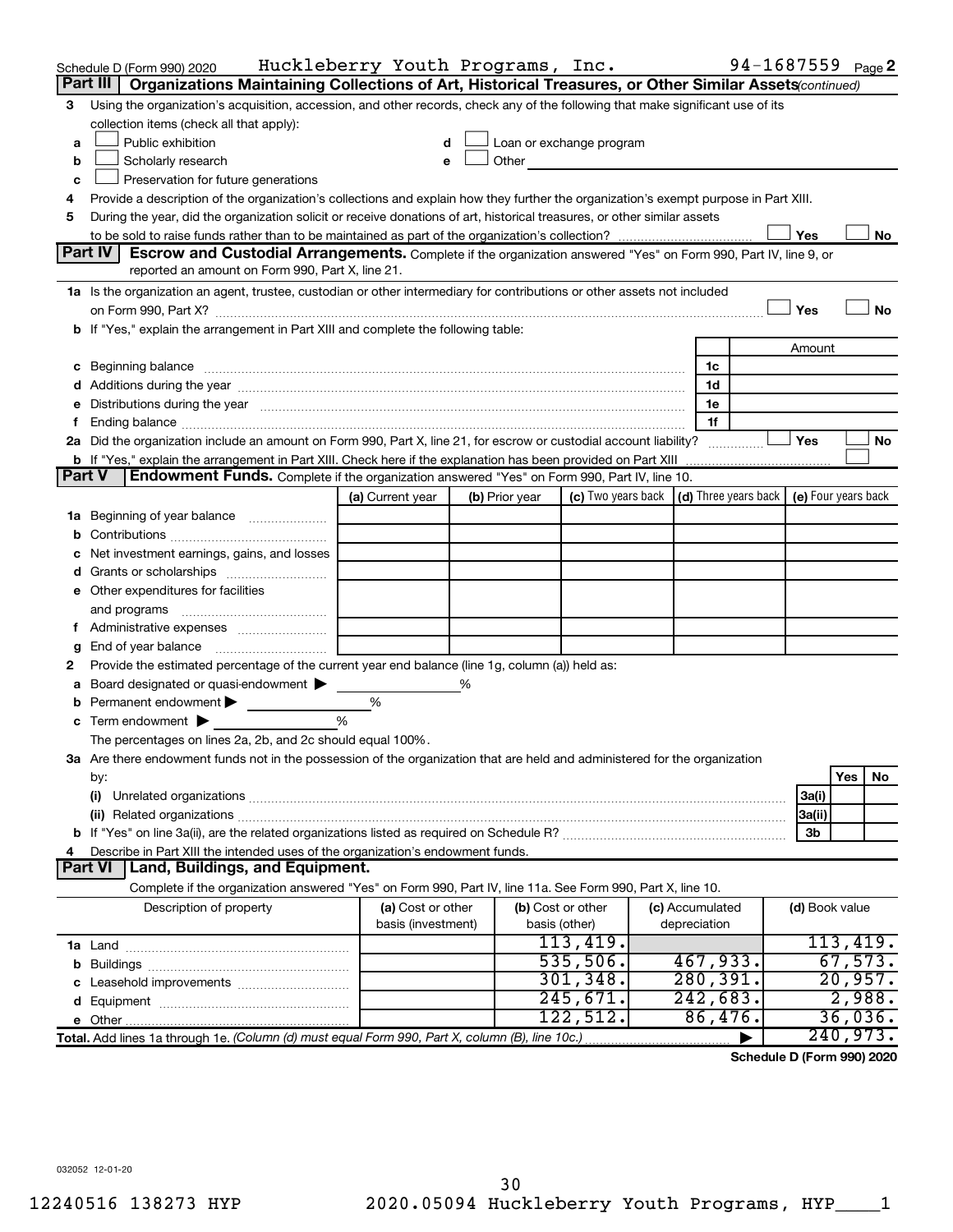|                  | Schedule D (Form 990) 2020               | Huckleberry Youth Programs, Inc.                                                                                                                  |                 |                | 94-1687559 Page 3                                                                                                                                    |
|------------------|------------------------------------------|---------------------------------------------------------------------------------------------------------------------------------------------------|-----------------|----------------|------------------------------------------------------------------------------------------------------------------------------------------------------|
| <b>Part VIII</b> |                                          | <b>Investments - Other Securities.</b>                                                                                                            |                 |                |                                                                                                                                                      |
|                  |                                          | Complete if the organization answered "Yes" on Form 990, Part IV, line 11b. See Form 990, Part X, line 12.                                        |                 |                |                                                                                                                                                      |
|                  |                                          | (a) Description of security or category (including name of security)                                                                              |                 | (b) Book value | (c) Method of valuation: Cost or end-of-year market value                                                                                            |
|                  | (1) Financial derivatives                |                                                                                                                                                   |                 |                |                                                                                                                                                      |
|                  |                                          |                                                                                                                                                   |                 |                |                                                                                                                                                      |
| $(3)$ Other      |                                          |                                                                                                                                                   |                 |                |                                                                                                                                                      |
| (A)              |                                          |                                                                                                                                                   |                 |                |                                                                                                                                                      |
| (B)              |                                          |                                                                                                                                                   |                 |                |                                                                                                                                                      |
| (C)              |                                          |                                                                                                                                                   |                 |                |                                                                                                                                                      |
| (D)              |                                          |                                                                                                                                                   |                 |                |                                                                                                                                                      |
| (E)              |                                          |                                                                                                                                                   |                 |                |                                                                                                                                                      |
| (F)              |                                          |                                                                                                                                                   |                 |                |                                                                                                                                                      |
| (G)              |                                          |                                                                                                                                                   |                 |                |                                                                                                                                                      |
| (H)              |                                          |                                                                                                                                                   |                 |                |                                                                                                                                                      |
|                  |                                          | <b>Total.</b> (Col. (b) must equal Form 990, Part X, col. (B) line 12.) $\blacktriangleright$<br>Part VIII Investments - Program Related.         |                 |                |                                                                                                                                                      |
|                  |                                          | Complete if the organization answered "Yes" on Form 990, Part IV, line 11c. See Form 990, Part X, line 13.                                        |                 |                |                                                                                                                                                      |
|                  | (a) Description of investment            |                                                                                                                                                   |                 | (b) Book value | (c) Method of valuation: Cost or end-of-year market value                                                                                            |
| (1)              |                                          |                                                                                                                                                   |                 |                |                                                                                                                                                      |
| (2)              |                                          |                                                                                                                                                   |                 |                |                                                                                                                                                      |
| (3)              |                                          |                                                                                                                                                   |                 |                |                                                                                                                                                      |
| (4)              |                                          |                                                                                                                                                   |                 |                |                                                                                                                                                      |
| (5)              |                                          |                                                                                                                                                   |                 |                |                                                                                                                                                      |
| (6)              |                                          |                                                                                                                                                   |                 |                |                                                                                                                                                      |
| (7)              |                                          |                                                                                                                                                   |                 |                |                                                                                                                                                      |
| (8)              |                                          |                                                                                                                                                   |                 |                |                                                                                                                                                      |
| (9)              |                                          |                                                                                                                                                   |                 |                |                                                                                                                                                      |
|                  |                                          | <b>Total.</b> (Col. (b) must equal Form 990, Part X, col. (B) line 13.) $\blacktriangleright$                                                     |                 |                |                                                                                                                                                      |
| Part IX          | <b>Other Assets.</b>                     |                                                                                                                                                   |                 |                |                                                                                                                                                      |
|                  |                                          | Complete if the organization answered "Yes" on Form 990, Part IV, line 11d. See Form 990, Part X, line 15.                                        |                 |                |                                                                                                                                                      |
|                  |                                          |                                                                                                                                                   | (a) Description |                | (b) Book value                                                                                                                                       |
| (1)              |                                          |                                                                                                                                                   |                 |                |                                                                                                                                                      |
| (2)              |                                          |                                                                                                                                                   |                 |                |                                                                                                                                                      |
| (3)              |                                          |                                                                                                                                                   |                 |                |                                                                                                                                                      |
| (4)              |                                          |                                                                                                                                                   |                 |                |                                                                                                                                                      |
| (5)              |                                          |                                                                                                                                                   |                 |                |                                                                                                                                                      |
| (6)              |                                          |                                                                                                                                                   |                 |                |                                                                                                                                                      |
| (7)              |                                          |                                                                                                                                                   |                 |                |                                                                                                                                                      |
| (8)              |                                          |                                                                                                                                                   |                 |                |                                                                                                                                                      |
| (9)              |                                          |                                                                                                                                                   |                 |                |                                                                                                                                                      |
| Part X           | <b>Other Liabilities.</b>                | Total. (Column (b) must equal Form 990, Part X, col. (B) line 15.)                                                                                |                 |                |                                                                                                                                                      |
|                  |                                          |                                                                                                                                                   |                 |                |                                                                                                                                                      |
|                  |                                          | Complete if the organization answered "Yes" on Form 990, Part IV, line 11e or 11f. See Form 990, Part X, line 25.<br>(a) Description of liability |                 |                | (b) Book value                                                                                                                                       |
| 1.               |                                          |                                                                                                                                                   |                 |                |                                                                                                                                                      |
| (1)              | Federal income taxes<br>Govt Owned Asset |                                                                                                                                                   |                 |                | 26,606.                                                                                                                                              |
| (2)<br>(3)       | Tenant Deposits                          |                                                                                                                                                   |                 |                | 1,656.                                                                                                                                               |
|                  |                                          |                                                                                                                                                   |                 |                |                                                                                                                                                      |
| (4)<br>(5)       |                                          |                                                                                                                                                   |                 |                |                                                                                                                                                      |
| (6)              |                                          |                                                                                                                                                   |                 |                |                                                                                                                                                      |
| (7)              |                                          |                                                                                                                                                   |                 |                |                                                                                                                                                      |
| (8)              |                                          |                                                                                                                                                   |                 |                |                                                                                                                                                      |
| (9)              |                                          |                                                                                                                                                   |                 |                |                                                                                                                                                      |
|                  |                                          | Total. (Column (b) must equal Form 990, Part X, col. (B) line 25.)                                                                                |                 |                | 28, 262.                                                                                                                                             |
|                  |                                          |                                                                                                                                                   |                 |                | 2. Liability for uncertain tax positions. In Part XIII, provide the text of the footnote to the organization's financial statements that reports the |

organization's liability for uncertain tax positions under FASB ASC 740. Check here if the text of the footnote has been provided in Part XIII ...  $\fbox{\bf X}$ 

032053 12-01-20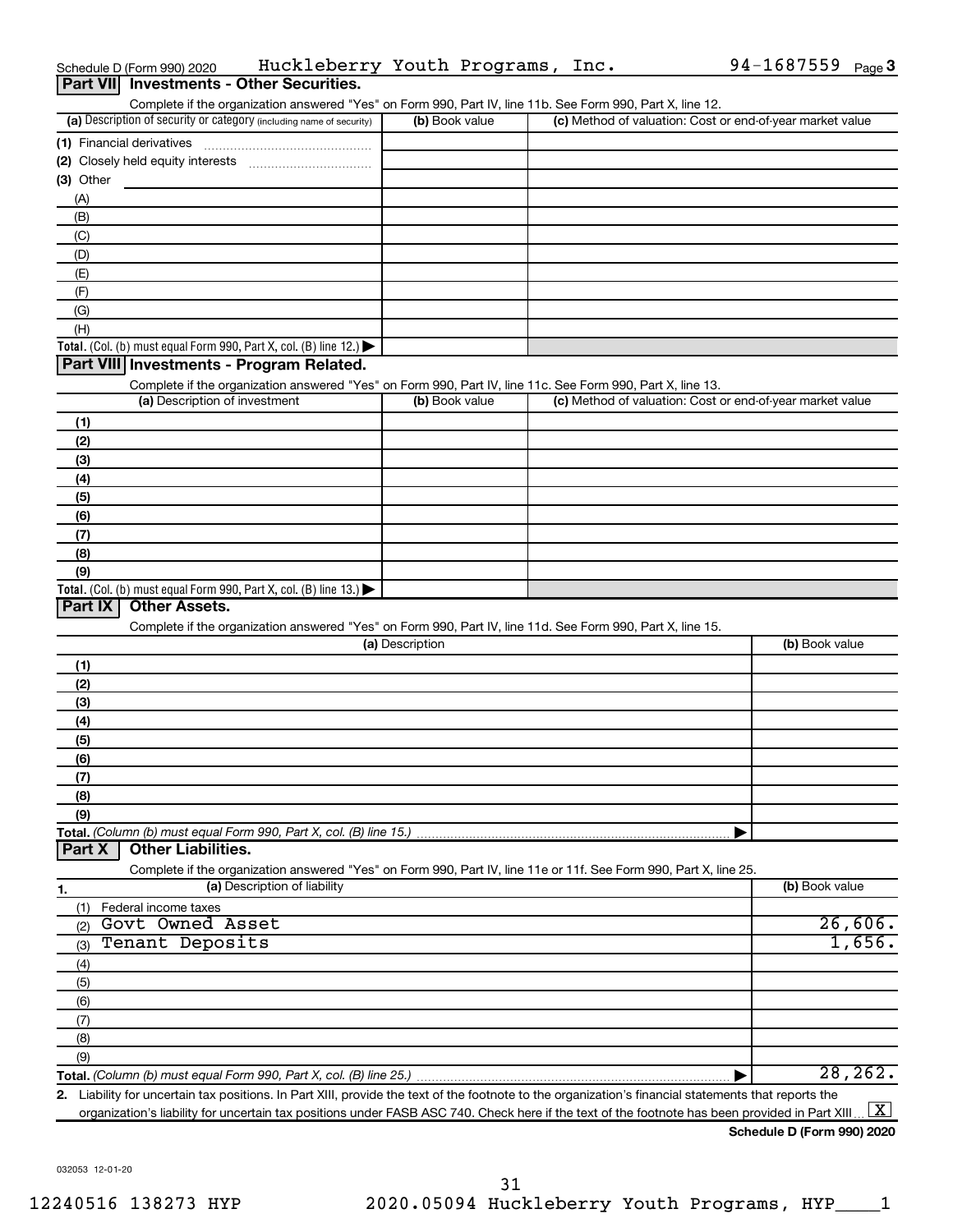|    | Huckleberry Youth Programs, Inc.<br>Schedule D (Form 990) 2020                                                                                                                                                                     |                |         |                | 94-1687559 $_{Page 4}$ |
|----|------------------------------------------------------------------------------------------------------------------------------------------------------------------------------------------------------------------------------------|----------------|---------|----------------|------------------------|
|    | Reconciliation of Revenue per Audited Financial Statements With Revenue per Return.<br>Part XI                                                                                                                                     |                |         |                |                        |
|    | Complete if the organization answered "Yes" on Form 990, Part IV, line 12a.                                                                                                                                                        |                |         |                |                        |
| 1  | Total revenue, gains, and other support per audited financial statements                                                                                                                                                           |                |         | $\blacksquare$ | 8,883,561.             |
| 2  | Amounts included on line 1 but not on Form 990, Part VIII, line 12:                                                                                                                                                                |                |         |                |                        |
| a  |                                                                                                                                                                                                                                    | 2a             |         |                |                        |
| b  |                                                                                                                                                                                                                                    | 2 <sub>b</sub> |         |                |                        |
|    |                                                                                                                                                                                                                                    | 2 <sub>c</sub> |         |                |                        |
| d  |                                                                                                                                                                                                                                    | 2d             | 45,768. |                |                        |
| e  | Add lines 2a through 2d                                                                                                                                                                                                            |                |         | 2e             | 45,768.                |
| З  |                                                                                                                                                                                                                                    |                |         | 3              | 8,837,793.             |
| 4  | Amounts included on Form 990, Part VIII, line 12, but not on line 1:                                                                                                                                                               |                |         |                |                        |
| a  | Investment expenses not included on Form 990, Part VIII, line 7b [100] [100] [100] [100] [100] [100] [100] [10                                                                                                                     | 4a             |         |                |                        |
| b  |                                                                                                                                                                                                                                    | 4 <sub>h</sub> |         |                |                        |
|    | c Add lines 4a and 4b                                                                                                                                                                                                              |                |         | 4c             | 0.                     |
| 5. |                                                                                                                                                                                                                                    |                |         |                | 8,837,793.             |
|    | Part XII   Reconciliation of Expenses per Audited Financial Statements With Expenses per Return.                                                                                                                                   |                |         |                |                        |
|    | Complete if the organization answered "Yes" on Form 990, Part IV, line 12a.                                                                                                                                                        |                |         |                |                        |
| 1  |                                                                                                                                                                                                                                    |                |         |                | 7,882,004.             |
| 2  | Amounts included on line 1 but not on Form 990, Part IX, line 25:                                                                                                                                                                  |                |         |                |                        |
| a  |                                                                                                                                                                                                                                    | 2a             |         |                |                        |
| b  |                                                                                                                                                                                                                                    | 2 <sub>b</sub> |         |                |                        |
| c  |                                                                                                                                                                                                                                    | 2c             |         |                |                        |
| d  |                                                                                                                                                                                                                                    | 2d             | 45,768. |                |                        |
| е  | Add lines 2a through 2d <b>contained a contained a contained a contained a</b> contained a contained a contained a contained a contact a contact a contact a contact a contact a contact a contact a contact a contact a contact a |                |         | 2e             | 45,768.                |
| 3  |                                                                                                                                                                                                                                    |                |         | 3              | 7,836,236.             |
| 4  | Amounts included on Form 990, Part IX, line 25, but not on line 1:                                                                                                                                                                 |                |         |                |                        |
|    |                                                                                                                                                                                                                                    | 4a             |         |                |                        |
| b  |                                                                                                                                                                                                                                    | 4 <sub>h</sub> |         |                |                        |
| c. | Add lines 4a and 4b                                                                                                                                                                                                                |                |         | 4c             | 0.                     |
| 5. |                                                                                                                                                                                                                                    |                |         | 5              | 7,836,236.             |
|    | Part XIII Supplemental Information.                                                                                                                                                                                                |                |         |                |                        |
|    | Provide the descriptions required for Part II, lines 3, 5, and 0; Part III, lines 1a and 4; Part IV, lines 1b and 2b; Part V, line 4; Part Y, line 2; Part YI                                                                      |                |         |                |                        |

Provide the descriptions required for Part II, lines 3, 5, and 9; Part III, lines 1a and 4; Part IV, lines 1b and 2b; Part V, line 4; Part X, line 2; Part XI, lines 2d and 4b; and Part XII, lines 2d and 4b. Also complete this part to provide any additional information.

Part X, Line 2:

|  |                   |  | The organization has adopted the accounting guidance related to uncertain |  |  |  |  |  |  |
|--|-------------------|--|---------------------------------------------------------------------------|--|--|--|--|--|--|
|  |                   |  | tax positions, and has evaluated its tax positions taken for all open tax |  |  |  |  |  |  |
|  |                   |  | years. In management's judgment there are no uncertain tax positions as   |  |  |  |  |  |  |
|  | of June 30, 2021. |  |                                                                           |  |  |  |  |  |  |
|  |                   |  |                                                                           |  |  |  |  |  |  |

Part XI, Line 2d - Other Adjustments:

Allocation of direct fundraising expenses 45,768.

#### Part XII, Line 2d - Other Adjustments:

### Allocation of direct fundraising expenses 45,768.

032054 12-01-20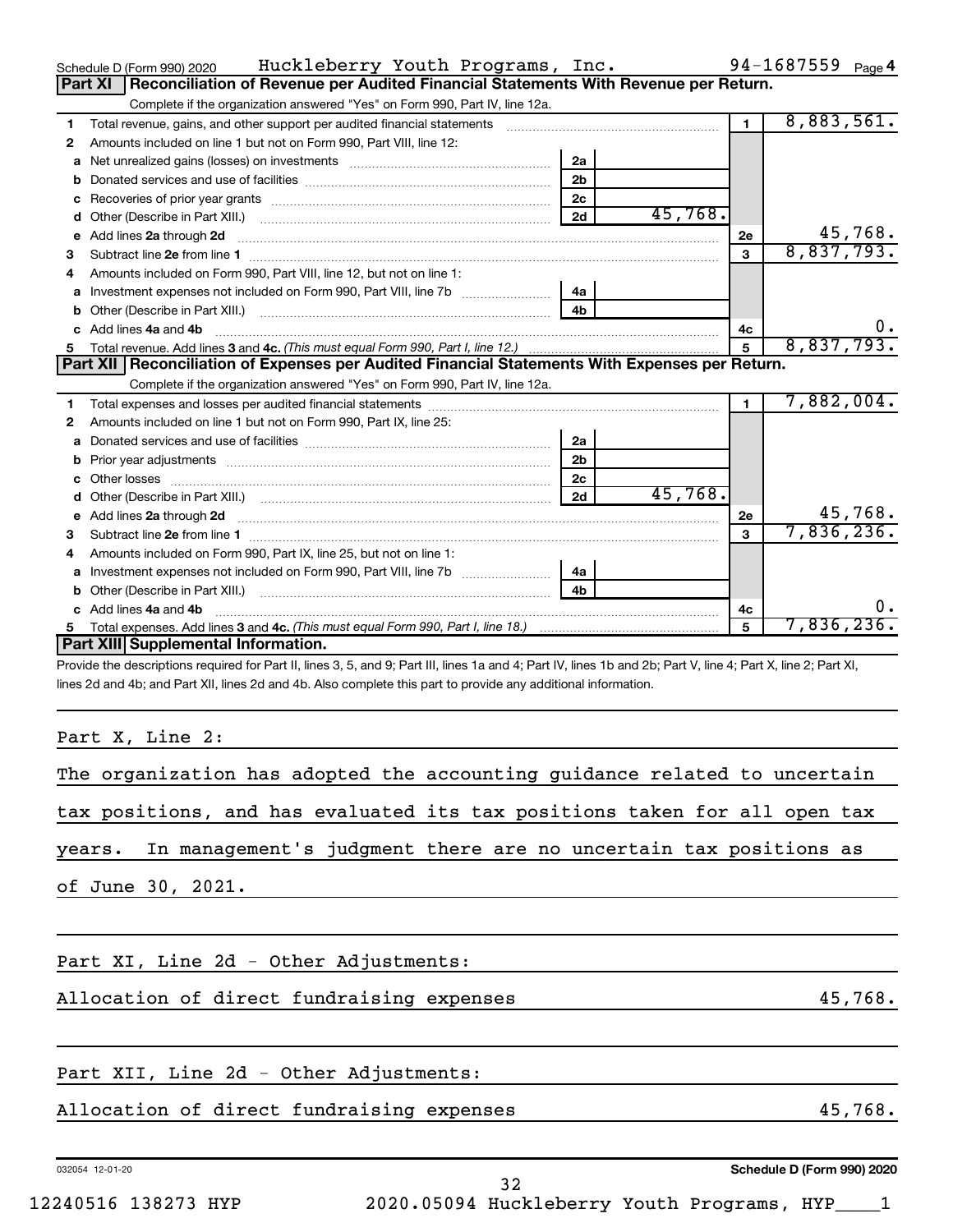|                                                                                                | Huckleberry Youth Programs, Inc. |    | 94-1687559 Page 5          |
|------------------------------------------------------------------------------------------------|----------------------------------|----|----------------------------|
| Schedule D (Form 990) 2020 Huckleberr<br><b>Part XIII Supplemental Information</b> (continued) |                                  |    |                            |
|                                                                                                |                                  |    |                            |
|                                                                                                |                                  |    |                            |
|                                                                                                |                                  |    |                            |
|                                                                                                |                                  |    |                            |
|                                                                                                |                                  |    |                            |
|                                                                                                |                                  |    |                            |
|                                                                                                |                                  |    |                            |
|                                                                                                |                                  |    |                            |
|                                                                                                |                                  |    |                            |
|                                                                                                |                                  |    |                            |
|                                                                                                |                                  |    |                            |
|                                                                                                |                                  |    |                            |
|                                                                                                |                                  |    |                            |
|                                                                                                |                                  |    |                            |
|                                                                                                |                                  |    |                            |
|                                                                                                |                                  |    |                            |
|                                                                                                |                                  |    |                            |
|                                                                                                |                                  |    |                            |
|                                                                                                |                                  |    |                            |
|                                                                                                |                                  |    |                            |
|                                                                                                |                                  |    |                            |
|                                                                                                |                                  |    |                            |
|                                                                                                |                                  |    |                            |
|                                                                                                |                                  |    |                            |
|                                                                                                |                                  |    |                            |
|                                                                                                |                                  |    |                            |
|                                                                                                |                                  |    |                            |
|                                                                                                |                                  |    |                            |
|                                                                                                |                                  |    |                            |
|                                                                                                |                                  |    |                            |
|                                                                                                |                                  |    |                            |
|                                                                                                |                                  |    |                            |
|                                                                                                |                                  |    |                            |
|                                                                                                |                                  |    |                            |
|                                                                                                |                                  |    |                            |
|                                                                                                |                                  |    |                            |
|                                                                                                |                                  |    |                            |
|                                                                                                |                                  |    |                            |
|                                                                                                |                                  |    |                            |
|                                                                                                |                                  |    |                            |
|                                                                                                |                                  |    |                            |
|                                                                                                |                                  |    |                            |
|                                                                                                |                                  |    |                            |
|                                                                                                |                                  |    |                            |
|                                                                                                |                                  |    |                            |
|                                                                                                |                                  |    |                            |
|                                                                                                |                                  |    |                            |
|                                                                                                |                                  |    |                            |
|                                                                                                |                                  |    |                            |
|                                                                                                |                                  |    |                            |
|                                                                                                |                                  |    |                            |
|                                                                                                |                                  |    | Schedule D (Form 990) 2020 |
| 032055 12-01-20                                                                                |                                  |    |                            |
|                                                                                                |                                  | 33 |                            |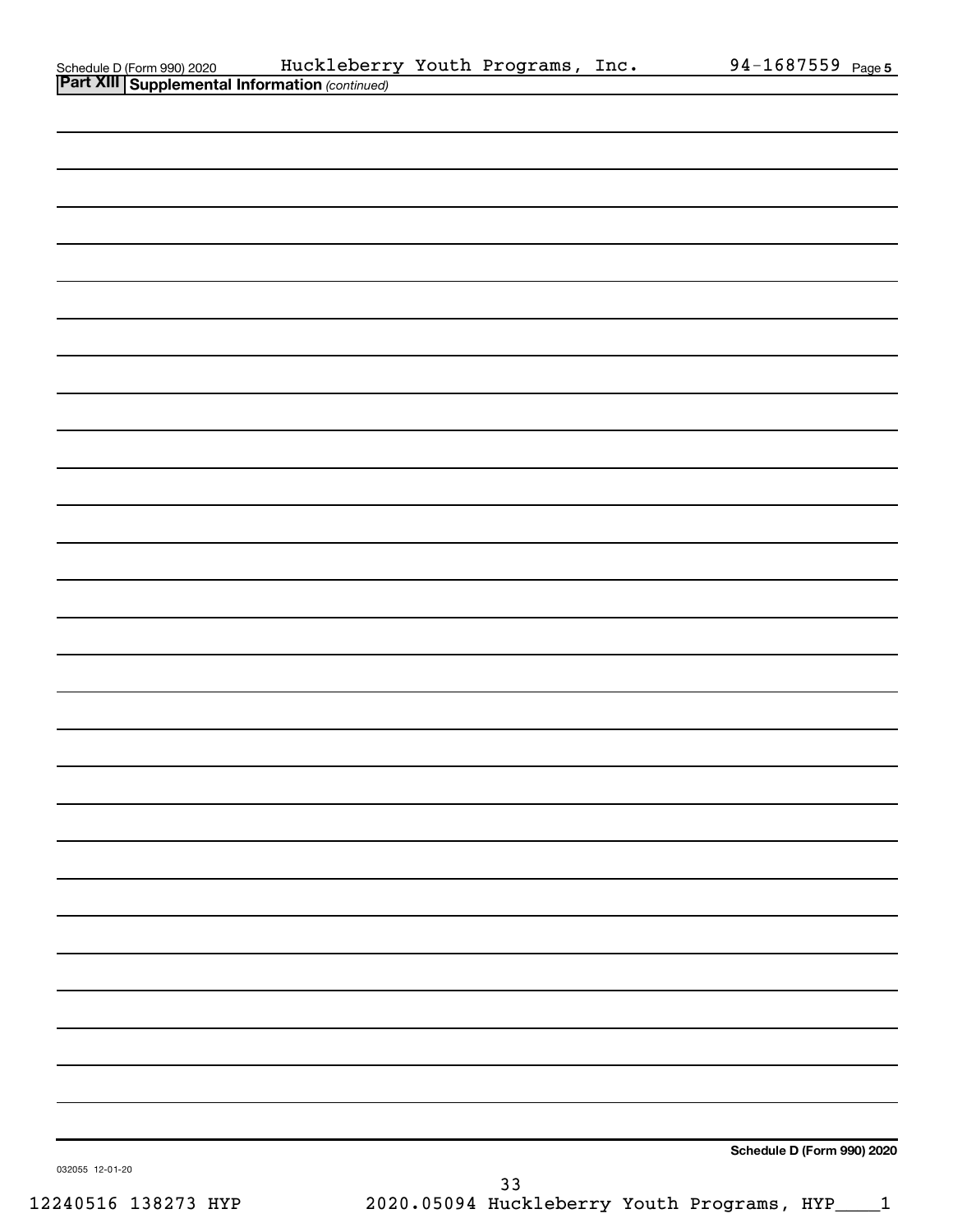| <b>SCHEDULE G</b>                                                                                                                                                                                                                                                                                                                                                                                             |                                                                                                                                                                                                                                                                                                                                                        | <b>Supplemental Information Regarding Fundraising or Gaming Activities</b>                                                                         |                            |                                              |                                      |  |                                                                            | OMB No. 1545-0047                                       |  |  |  |  |
|---------------------------------------------------------------------------------------------------------------------------------------------------------------------------------------------------------------------------------------------------------------------------------------------------------------------------------------------------------------------------------------------------------------|--------------------------------------------------------------------------------------------------------------------------------------------------------------------------------------------------------------------------------------------------------------------------------------------------------------------------------------------------------|----------------------------------------------------------------------------------------------------------------------------------------------------|----------------------------|----------------------------------------------|--------------------------------------|--|----------------------------------------------------------------------------|---------------------------------------------------------|--|--|--|--|
| (Form 990 or 990-EZ)                                                                                                                                                                                                                                                                                                                                                                                          |                                                                                                                                                                                                                                                                                                                                                        | Complete if the organization answered "Yes" on Form 990, Part IV, line 17, 18, or 19, or if the                                                    |                            |                                              |                                      |  |                                                                            |                                                         |  |  |  |  |
| Department of the Treasury                                                                                                                                                                                                                                                                                                                                                                                    |                                                                                                                                                                                                                                                                                                                                                        | organization entered more than \$15,000 on Form 990-EZ, line 6a.<br>Attach to Form 990 or Form 990-EZ.                                             |                            |                                              |                                      |  |                                                                            | <b>Open to Public</b>                                   |  |  |  |  |
| Internal Revenue Service                                                                                                                                                                                                                                                                                                                                                                                      |                                                                                                                                                                                                                                                                                                                                                        | Go to www.irs.gov/Form990 for instructions and the latest information.                                                                             |                            |                                              |                                      |  |                                                                            | Inspection                                              |  |  |  |  |
| Name of the organization                                                                                                                                                                                                                                                                                                                                                                                      |                                                                                                                                                                                                                                                                                                                                                        |                                                                                                                                                    |                            |                                              |                                      |  |                                                                            | <b>Employer identification number</b>                   |  |  |  |  |
|                                                                                                                                                                                                                                                                                                                                                                                                               |                                                                                                                                                                                                                                                                                                                                                        | Huckleberry Youth Programs, Inc.                                                                                                                   |                            |                                              |                                      |  | 94-1687559                                                                 |                                                         |  |  |  |  |
| Part I                                                                                                                                                                                                                                                                                                                                                                                                        | required to complete this part.                                                                                                                                                                                                                                                                                                                        | Fundraising Activities. Complete if the organization answered "Yes" on Form 990, Part IV, line 17. Form 990-EZ filers are not                      |                            |                                              |                                      |  |                                                                            |                                                         |  |  |  |  |
| a<br>b<br>c<br>d                                                                                                                                                                                                                                                                                                                                                                                              | 1 Indicate whether the organization raised funds through any of the following activities. Check all that apply.<br>Mail solicitations<br>Solicitation of non-government grants<br>e<br>Internet and email solicitations<br>f<br>Solicitation of government grants<br>Phone solicitations<br>Special fundraising events<br>g<br>In-person solicitations |                                                                                                                                                    |                            |                                              |                                      |  |                                                                            |                                                         |  |  |  |  |
| 2 a Did the organization have a written or oral agreement with any individual (including officers, directors, trustees, or<br>Yes<br><b>No</b><br>key employees listed in Form 990, Part VII) or entity in connection with professional fundraising services?<br><b>b</b> If "Yes," list the 10 highest paid individuals or entities (fundraisers) pursuant to agreements under which the fundraiser is to be |                                                                                                                                                                                                                                                                                                                                                        |                                                                                                                                                    |                            |                                              |                                      |  |                                                                            |                                                         |  |  |  |  |
| compensated at least \$5,000 by the organization.                                                                                                                                                                                                                                                                                                                                                             |                                                                                                                                                                                                                                                                                                                                                        |                                                                                                                                                    |                            |                                              |                                      |  |                                                                            |                                                         |  |  |  |  |
| (i) Name and address of individual<br>or entity (fundraiser)                                                                                                                                                                                                                                                                                                                                                  |                                                                                                                                                                                                                                                                                                                                                        | (ii) Activity                                                                                                                                      | fundraiser<br>have custody | (iii) Did<br>or control of<br>contributions? | (iv) Gross receipts<br>from activity |  | (v) Amount paid<br>to (or retained by)<br>fundraiser<br>listed in col. (i) | (vi) Amount paid<br>to (or retained by)<br>organization |  |  |  |  |
|                                                                                                                                                                                                                                                                                                                                                                                                               |                                                                                                                                                                                                                                                                                                                                                        |                                                                                                                                                    | <b>Yes</b>                 | No                                           |                                      |  |                                                                            |                                                         |  |  |  |  |
|                                                                                                                                                                                                                                                                                                                                                                                                               |                                                                                                                                                                                                                                                                                                                                                        |                                                                                                                                                    |                            |                                              |                                      |  |                                                                            |                                                         |  |  |  |  |
|                                                                                                                                                                                                                                                                                                                                                                                                               |                                                                                                                                                                                                                                                                                                                                                        |                                                                                                                                                    |                            |                                              |                                      |  |                                                                            |                                                         |  |  |  |  |
|                                                                                                                                                                                                                                                                                                                                                                                                               |                                                                                                                                                                                                                                                                                                                                                        |                                                                                                                                                    |                            |                                              |                                      |  |                                                                            |                                                         |  |  |  |  |
|                                                                                                                                                                                                                                                                                                                                                                                                               |                                                                                                                                                                                                                                                                                                                                                        |                                                                                                                                                    |                            |                                              |                                      |  |                                                                            |                                                         |  |  |  |  |
|                                                                                                                                                                                                                                                                                                                                                                                                               |                                                                                                                                                                                                                                                                                                                                                        |                                                                                                                                                    |                            |                                              |                                      |  |                                                                            |                                                         |  |  |  |  |
|                                                                                                                                                                                                                                                                                                                                                                                                               |                                                                                                                                                                                                                                                                                                                                                        |                                                                                                                                                    |                            |                                              |                                      |  |                                                                            |                                                         |  |  |  |  |
|                                                                                                                                                                                                                                                                                                                                                                                                               |                                                                                                                                                                                                                                                                                                                                                        |                                                                                                                                                    |                            |                                              |                                      |  |                                                                            |                                                         |  |  |  |  |
|                                                                                                                                                                                                                                                                                                                                                                                                               |                                                                                                                                                                                                                                                                                                                                                        |                                                                                                                                                    |                            |                                              |                                      |  |                                                                            |                                                         |  |  |  |  |
|                                                                                                                                                                                                                                                                                                                                                                                                               |                                                                                                                                                                                                                                                                                                                                                        |                                                                                                                                                    |                            |                                              |                                      |  |                                                                            |                                                         |  |  |  |  |
| Total                                                                                                                                                                                                                                                                                                                                                                                                         |                                                                                                                                                                                                                                                                                                                                                        |                                                                                                                                                    |                            |                                              |                                      |  |                                                                            |                                                         |  |  |  |  |
| or licensing.                                                                                                                                                                                                                                                                                                                                                                                                 |                                                                                                                                                                                                                                                                                                                                                        | 3 List all states in which the organization is registered or licensed to solicit contributions or has been notified it is exempt from registration |                            |                                              |                                      |  |                                                                            |                                                         |  |  |  |  |
|                                                                                                                                                                                                                                                                                                                                                                                                               |                                                                                                                                                                                                                                                                                                                                                        |                                                                                                                                                    |                            |                                              |                                      |  |                                                                            |                                                         |  |  |  |  |
|                                                                                                                                                                                                                                                                                                                                                                                                               |                                                                                                                                                                                                                                                                                                                                                        |                                                                                                                                                    |                            |                                              |                                      |  |                                                                            |                                                         |  |  |  |  |
|                                                                                                                                                                                                                                                                                                                                                                                                               |                                                                                                                                                                                                                                                                                                                                                        |                                                                                                                                                    |                            |                                              |                                      |  |                                                                            |                                                         |  |  |  |  |
|                                                                                                                                                                                                                                                                                                                                                                                                               |                                                                                                                                                                                                                                                                                                                                                        |                                                                                                                                                    |                            |                                              |                                      |  |                                                                            |                                                         |  |  |  |  |
|                                                                                                                                                                                                                                                                                                                                                                                                               |                                                                                                                                                                                                                                                                                                                                                        |                                                                                                                                                    |                            |                                              |                                      |  |                                                                            |                                                         |  |  |  |  |
|                                                                                                                                                                                                                                                                                                                                                                                                               |                                                                                                                                                                                                                                                                                                                                                        |                                                                                                                                                    |                            |                                              |                                      |  |                                                                            |                                                         |  |  |  |  |
|                                                                                                                                                                                                                                                                                                                                                                                                               |                                                                                                                                                                                                                                                                                                                                                        |                                                                                                                                                    |                            |                                              |                                      |  |                                                                            |                                                         |  |  |  |  |
|                                                                                                                                                                                                                                                                                                                                                                                                               |                                                                                                                                                                                                                                                                                                                                                        |                                                                                                                                                    |                            |                                              |                                      |  |                                                                            |                                                         |  |  |  |  |

**For Paperwork Reduction Act Notice, see the Instructions for Form 990 or 990-EZ. Schedule G (Form 990 or 990-EZ) 2020** LHA

032081 11-25-20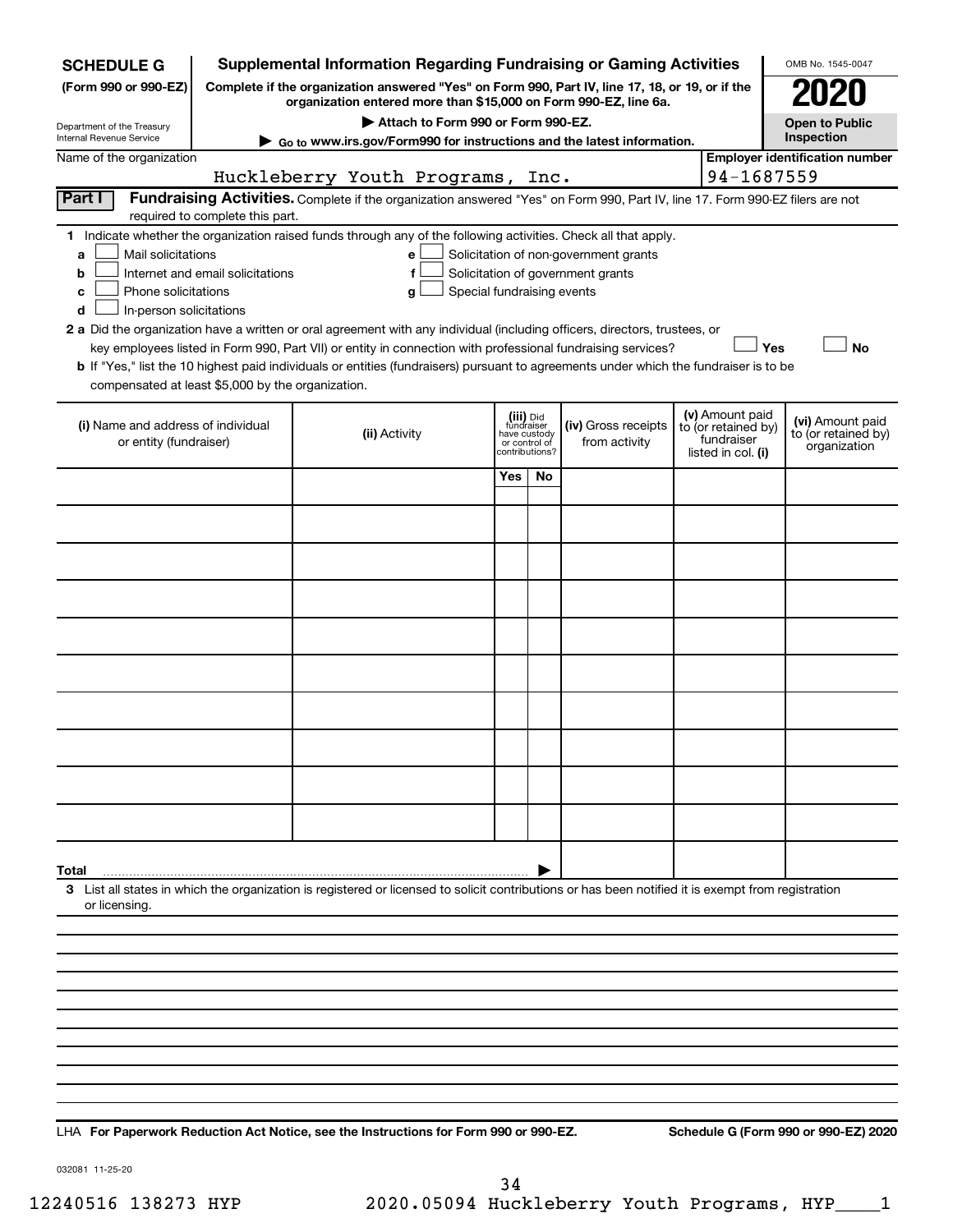Part II | Fundraising Events. Complete if the organization answered "Yes" on Form 990, Part IV, line 18, or reported more than \$15,000 of fundraising event contributions and gross income on Form 990-EZ, lines 1 and 6b. List events with gross receipts greater than \$5,000.

|                        |             | of fundraising event contributions and gross income on Form 990-EZ, lines T and 6D. List events with gross receipts greater than \$5,000.                                                                                                 |                     |                                                  |                  |                                                     |
|------------------------|-------------|-------------------------------------------------------------------------------------------------------------------------------------------------------------------------------------------------------------------------------------------|---------------------|--------------------------------------------------|------------------|-----------------------------------------------------|
|                        |             |                                                                                                                                                                                                                                           | $(a)$ Event #1      | $(b)$ Event #2                                   | (c) Other events | (d) Total events                                    |
|                        |             |                                                                                                                                                                                                                                           | Virtual RiseVirtual |                                                  | None             |                                                     |
|                        |             |                                                                                                                                                                                                                                           | Uр                  | Spring                                           |                  | (add col. (a) through                               |
|                        |             |                                                                                                                                                                                                                                           | (event type)        | (event type)                                     | (total number)   | col. (c)                                            |
|                        |             |                                                                                                                                                                                                                                           |                     |                                                  |                  |                                                     |
| Revenue                | 1.          |                                                                                                                                                                                                                                           | 162,535.            | 103,485.                                         |                  | 266,020.                                            |
|                        |             |                                                                                                                                                                                                                                           |                     |                                                  |                  |                                                     |
|                        |             |                                                                                                                                                                                                                                           | 144,981.            | 96,548.                                          |                  | 241,529.                                            |
|                        | 3           | Gross income (line 1 minus line 2)                                                                                                                                                                                                        | 17,554.             | 6,937.                                           |                  | 24,491.                                             |
|                        |             |                                                                                                                                                                                                                                           |                     |                                                  |                  |                                                     |
|                        | 5.          |                                                                                                                                                                                                                                           |                     |                                                  |                  |                                                     |
|                        | 6           |                                                                                                                                                                                                                                           |                     |                                                  |                  |                                                     |
| Direct Expenses        | $7^{\circ}$ |                                                                                                                                                                                                                                           |                     | 10,455.                                          |                  | 10,455.                                             |
|                        |             |                                                                                                                                                                                                                                           |                     |                                                  |                  | 311.                                                |
|                        | 8           |                                                                                                                                                                                                                                           | 311.<br>29,762.     |                                                  |                  |                                                     |
|                        | 9           |                                                                                                                                                                                                                                           |                     | 5,240.                                           |                  | 35,002.                                             |
|                        |             | 10 Direct expense summary. Add lines 4 through 9 in column (d)                                                                                                                                                                            |                     |                                                  |                  | 45,768.                                             |
|                        |             |                                                                                                                                                                                                                                           |                     |                                                  |                  | $-21, 277.$                                         |
| Part III               |             | Gaming. Complete if the organization answered "Yes" on Form 990, Part IV, line 19, or reported more than                                                                                                                                  |                     |                                                  |                  |                                                     |
|                        |             | \$15,000 on Form 990-EZ, line 6a.                                                                                                                                                                                                         |                     |                                                  |                  |                                                     |
| Revenue                |             |                                                                                                                                                                                                                                           | (a) Bingo           | (b) Pull tabs/instant<br>bingo/progressive bingo | (c) Other gaming | (d) Total gaming (add<br>col. (a) through col. (c)) |
|                        |             |                                                                                                                                                                                                                                           |                     |                                                  |                  |                                                     |
|                        | 1.          |                                                                                                                                                                                                                                           |                     |                                                  |                  |                                                     |
|                        |             |                                                                                                                                                                                                                                           |                     |                                                  |                  |                                                     |
|                        |             |                                                                                                                                                                                                                                           |                     |                                                  |                  |                                                     |
|                        |             |                                                                                                                                                                                                                                           |                     |                                                  |                  |                                                     |
|                        | 3           |                                                                                                                                                                                                                                           |                     |                                                  |                  |                                                     |
| <b>Direct Expenses</b> |             |                                                                                                                                                                                                                                           |                     |                                                  |                  |                                                     |
|                        | 4           |                                                                                                                                                                                                                                           |                     |                                                  |                  |                                                     |
|                        |             |                                                                                                                                                                                                                                           |                     |                                                  |                  |                                                     |
|                        |             |                                                                                                                                                                                                                                           |                     |                                                  |                  |                                                     |
|                        |             |                                                                                                                                                                                                                                           | Yes<br>%            | Yes<br>%                                         | Yes<br>%         |                                                     |
|                        |             |                                                                                                                                                                                                                                           | No                  | No                                               | No               |                                                     |
|                        |             |                                                                                                                                                                                                                                           |                     |                                                  |                  |                                                     |
|                        | 7           | Direct expense summary. Add lines 2 through 5 in column (d)                                                                                                                                                                               |                     |                                                  |                  |                                                     |
|                        |             |                                                                                                                                                                                                                                           |                     |                                                  |                  |                                                     |
|                        | 8           |                                                                                                                                                                                                                                           |                     |                                                  |                  |                                                     |
|                        |             |                                                                                                                                                                                                                                           |                     |                                                  |                  |                                                     |
|                        |             | 9 Enter the state(s) in which the organization conducts gaming activities:                                                                                                                                                                |                     |                                                  |                  |                                                     |
|                        |             |                                                                                                                                                                                                                                           |                     |                                                  |                  | Yes<br>No                                           |
|                        |             |                                                                                                                                                                                                                                           |                     |                                                  |                  |                                                     |
|                        |             |                                                                                                                                                                                                                                           |                     |                                                  |                  |                                                     |
|                        |             |                                                                                                                                                                                                                                           |                     |                                                  |                  |                                                     |
|                        |             |                                                                                                                                                                                                                                           |                     |                                                  |                  | <b>」Yes</b><br>No                                   |
|                        |             | <b>b</b> If "Yes," explain: <u>contract and a set of the set of the set of the set of the set of the set of the set of the set of the set of the set of the set of the set of the set of the set of the set of the set of the set of </u> |                     |                                                  |                  |                                                     |
|                        |             |                                                                                                                                                                                                                                           |                     |                                                  |                  |                                                     |
|                        |             |                                                                                                                                                                                                                                           |                     |                                                  |                  |                                                     |
|                        |             |                                                                                                                                                                                                                                           |                     |                                                  |                  |                                                     |
|                        |             | 032082 11-25-20                                                                                                                                                                                                                           |                     |                                                  |                  | Schedule G (Form 990 or 990-EZ) 2020                |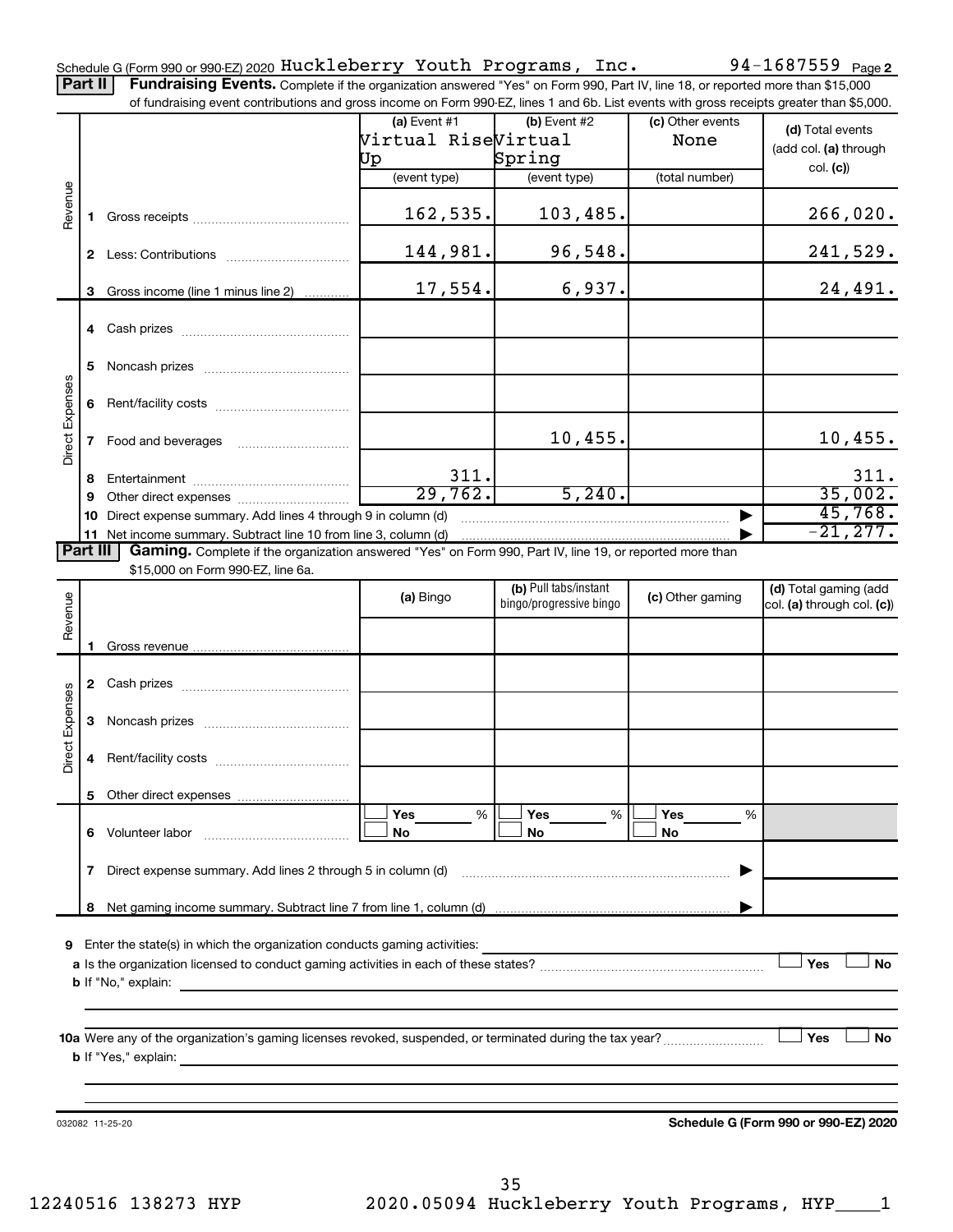| Schedule G (Form 990 or 990 EZ) 2020 Huckleberry Youth Programs, Inc.                                                                                                                                               | 94-1687559           | Page 3    |
|---------------------------------------------------------------------------------------------------------------------------------------------------------------------------------------------------------------------|----------------------|-----------|
|                                                                                                                                                                                                                     | ∫ Yes                | <b>No</b> |
| 12 Is the organization a grantor, beneficiary or trustee of a trust, or a member of a partnership or other entity formed                                                                                            |                      |           |
|                                                                                                                                                                                                                     | <b>」Yes</b>          | <b>No</b> |
| 13 Indicate the percentage of gaming activity conducted in:                                                                                                                                                         |                      |           |
|                                                                                                                                                                                                                     |                      | %         |
|                                                                                                                                                                                                                     | 13 <sub>b</sub>      | %         |
| 14 Enter the name and address of the person who prepares the organization's gaming/special events books and records:                                                                                                |                      |           |
|                                                                                                                                                                                                                     |                      |           |
| Address ><br><u>and the contract of the contract of the contract of the contract of the contract of the contract of the contract of</u>                                                                             |                      |           |
|                                                                                                                                                                                                                     |                      | <b>No</b> |
|                                                                                                                                                                                                                     |                      |           |
| of gaming revenue retained by the third party $\triangleright$ \$                                                                                                                                                   |                      |           |
| c If "Yes," enter name and address of the third party:                                                                                                                                                              |                      |           |
| Name $\blacktriangleright$ $\lrcorner$                                                                                                                                                                              |                      |           |
| Address $\blacktriangleright$<br><u>and the contract of the contract of the contract of the contract of the contract of the contract of</u>                                                                         |                      |           |
|                                                                                                                                                                                                                     |                      |           |
| 16 Gaming manager information:                                                                                                                                                                                      |                      |           |
| <u> 1989 - Johann Barnett, fransk politiker (d. 1989)</u><br>Name $\blacktriangleright$                                                                                                                             |                      |           |
| Gaming manager compensation > \$                                                                                                                                                                                    |                      |           |
|                                                                                                                                                                                                                     |                      |           |
|                                                                                                                                                                                                                     |                      |           |
|                                                                                                                                                                                                                     |                      |           |
| Director/officer<br>Employee<br>Independent contractor                                                                                                                                                              |                      |           |
|                                                                                                                                                                                                                     |                      |           |
| <b>17</b> Mandatory distributions:                                                                                                                                                                                  |                      |           |
| a Is the organization required under state law to make charitable distributions from the gaming proceeds to                                                                                                         | $\Box$ Yes $\Box$ No |           |
|                                                                                                                                                                                                                     |                      |           |
| <b>b</b> Enter the amount of distributions required under state law to be distributed to other exempt organizations or spent in the<br>organization's own exempt activities during the tax year $\triangleright$ \$ |                      |           |
| Supplemental Information. Provide the explanations required by Part I, line 2b, columns (iii) and (v); and Part III, lines 9, 9b, 10b,<br><b>Part IV</b>                                                            |                      |           |
| 15b, 15c, 16, and 17b, as applicable. Also provide any additional information. See instructions.                                                                                                                    |                      |           |
|                                                                                                                                                                                                                     |                      |           |
|                                                                                                                                                                                                                     |                      |           |
|                                                                                                                                                                                                                     |                      |           |
|                                                                                                                                                                                                                     |                      |           |
|                                                                                                                                                                                                                     |                      |           |
|                                                                                                                                                                                                                     |                      |           |
|                                                                                                                                                                                                                     |                      |           |
|                                                                                                                                                                                                                     |                      |           |
|                                                                                                                                                                                                                     |                      |           |
|                                                                                                                                                                                                                     |                      |           |
|                                                                                                                                                                                                                     |                      |           |
|                                                                                                                                                                                                                     |                      |           |
| Schedule G (Form 990 or 990-EZ) 2020<br>032083 11-25-20                                                                                                                                                             |                      |           |
| 36                                                                                                                                                                                                                  |                      |           |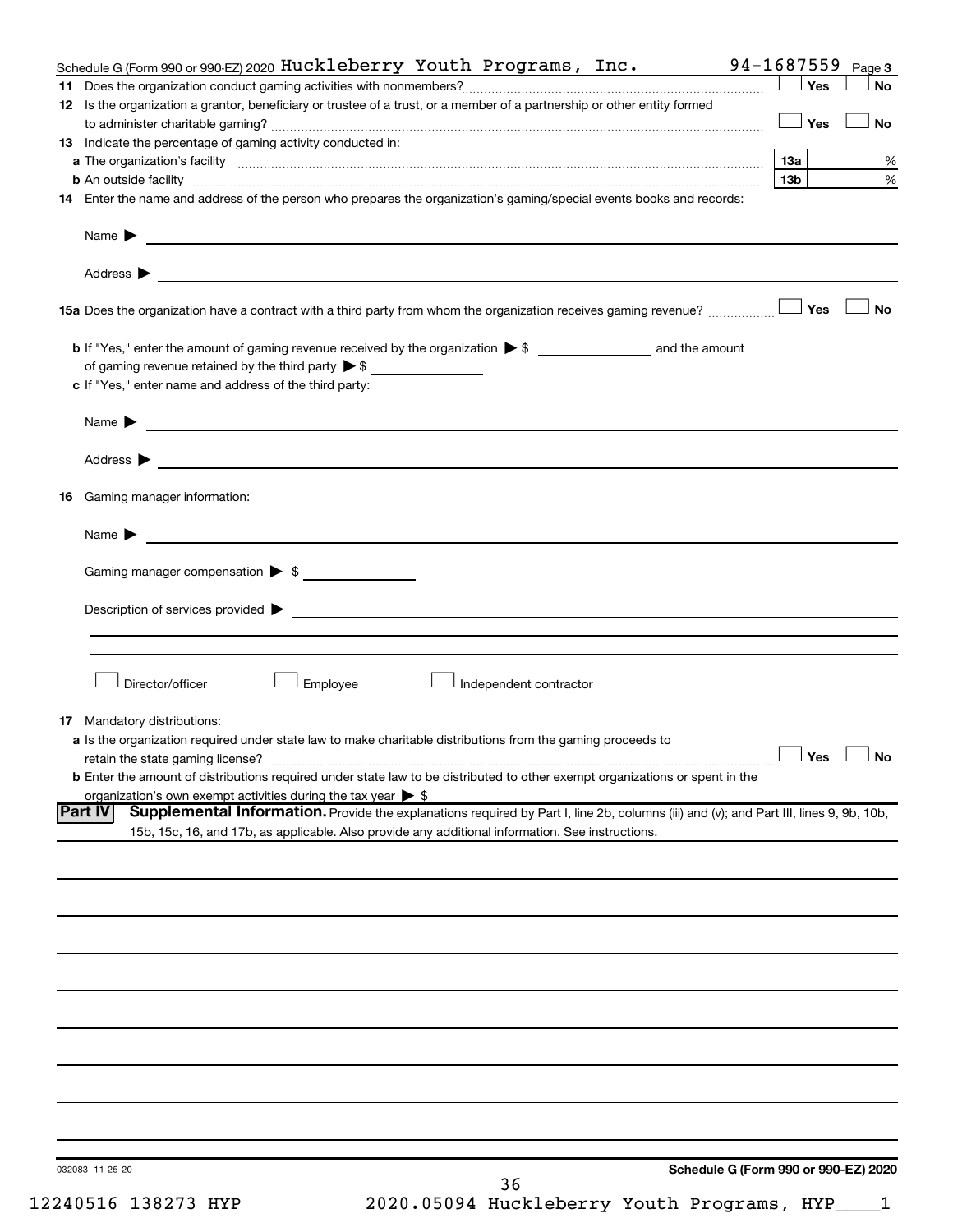| Schedule G (Form 990 or 990-EZ)                       | Huckleberry Youth Programs, |  | , Inc. | 94-1687559 $_{Page 4}$ |  |
|-------------------------------------------------------|-----------------------------|--|--------|------------------------|--|
| <b>Part IV   Supplemental Information (continued)</b> |                             |  |        |                        |  |

| . <b>.</b> 1<br><b>Ouppicinental information</b> (commaca) |               |                                 |
|------------------------------------------------------------|---------------|---------------------------------|
|                                                            |               |                                 |
|                                                            |               |                                 |
|                                                            |               |                                 |
|                                                            |               |                                 |
|                                                            |               |                                 |
|                                                            |               |                                 |
|                                                            |               |                                 |
|                                                            |               |                                 |
|                                                            |               |                                 |
|                                                            |               |                                 |
|                                                            |               |                                 |
|                                                            |               |                                 |
|                                                            |               |                                 |
|                                                            |               |                                 |
|                                                            |               |                                 |
|                                                            |               |                                 |
|                                                            |               |                                 |
|                                                            |               |                                 |
|                                                            |               |                                 |
|                                                            |               |                                 |
|                                                            |               |                                 |
|                                                            |               |                                 |
|                                                            |               |                                 |
|                                                            |               |                                 |
|                                                            |               |                                 |
|                                                            |               |                                 |
|                                                            |               |                                 |
|                                                            |               |                                 |
|                                                            |               |                                 |
| 032084 04-01-20                                            | $\sim$ $\sim$ | Schedule G (Form 990 or 990-EZ) |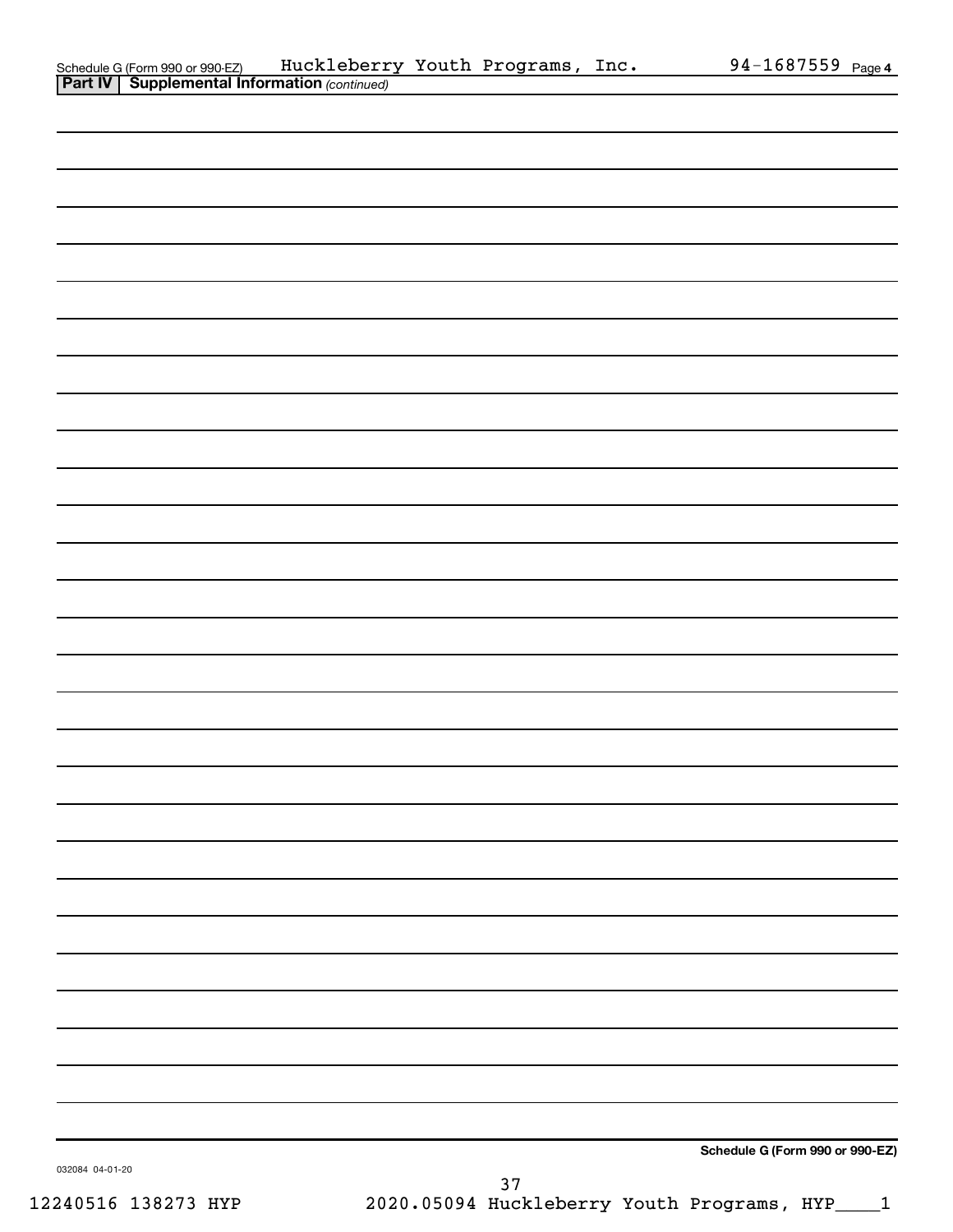| <b>SCHEDULE I</b>                                                                                                                                                                                                                                                                             | <b>Grants and Other Assistance to Organizations,</b> |                                                                                                                                       |                                                                              |                                         |                                                                |                                          |                                                     |  |  |  |  |
|-----------------------------------------------------------------------------------------------------------------------------------------------------------------------------------------------------------------------------------------------------------------------------------------------|------------------------------------------------------|---------------------------------------------------------------------------------------------------------------------------------------|------------------------------------------------------------------------------|-----------------------------------------|----------------------------------------------------------------|------------------------------------------|-----------------------------------------------------|--|--|--|--|
| (Form 990)                                                                                                                                                                                                                                                                                    |                                                      | Governments, and Individuals in the United States<br>Complete if the organization answered "Yes" on Form 990, Part IV, line 21 or 22. |                                                                              |                                         |                                                                |                                          |                                                     |  |  |  |  |
| Department of the Treasury<br>Internal Revenue Service                                                                                                                                                                                                                                        |                                                      |                                                                                                                                       | Attach to Form 990.<br>Go to www.irs.gov/Form990 for the latest information. |                                         |                                                                |                                          | <b>Open to Public</b><br>Inspection                 |  |  |  |  |
| Name of the organization                                                                                                                                                                                                                                                                      |                                                      | Huckleberry Youth Programs, Inc.                                                                                                      |                                                                              |                                         |                                                                |                                          | <b>Employer identification number</b><br>94-1687559 |  |  |  |  |
| <b>General Information on Grants and Assistance</b><br>Part I                                                                                                                                                                                                                                 |                                                      |                                                                                                                                       |                                                                              |                                         |                                                                |                                          |                                                     |  |  |  |  |
| 1 Does the organization maintain records to substantiate the amount of the grants or assistance, the grantees' eligibility for the grants or assistance, and the selection<br>2 Describe in Part IV the organization's procedures for monitoring the use of grant funds in the United States. |                                                      |                                                                                                                                       |                                                                              |                                         |                                                                |                                          | $\sqrt{X}$ Yes<br>l No                              |  |  |  |  |
| Part II<br>Grants and Other Assistance to Domestic Organizations and Domestic Governments. Complete if the organization answered "Yes" on Form 990, Part IV, line 21, for any                                                                                                                 |                                                      |                                                                                                                                       |                                                                              |                                         |                                                                |                                          |                                                     |  |  |  |  |
| recipient that received more than \$5,000. Part II can be duplicated if additional space is needed.                                                                                                                                                                                           |                                                      |                                                                                                                                       |                                                                              |                                         |                                                                |                                          |                                                     |  |  |  |  |
| <b>1 (a)</b> Name and address of organization<br>or government                                                                                                                                                                                                                                | $(b)$ EIN                                            | (c) IRC section<br>(if applicable)                                                                                                    | (d) Amount of<br>cash grant                                                  | (e) Amount of<br>non-cash<br>assistance | (f) Method of<br>valuation (book,<br>FMV, appraisal,<br>other) | (g) Description of<br>noncash assistance | (h) Purpose of grant<br>or assistance               |  |  |  |  |
| Community Youth Center of San                                                                                                                                                                                                                                                                 |                                                      |                                                                                                                                       |                                                                              |                                         |                                                                |                                          |                                                     |  |  |  |  |
| Francisco - 1038 Post St. - San                                                                                                                                                                                                                                                               |                                                      |                                                                                                                                       |                                                                              |                                         |                                                                |                                          |                                                     |  |  |  |  |
| Francisco, CA 94109                                                                                                                                                                                                                                                                           | 94-1728818                                           |                                                                                                                                       | 63,992.                                                                      | $\mathbf{0}$                            |                                                                |                                          | Program Subaward                                    |  |  |  |  |
| Instituto Familiar de la Raza<br>2919 Mission St.                                                                                                                                                                                                                                             |                                                      |                                                                                                                                       |                                                                              |                                         |                                                                |                                          |                                                     |  |  |  |  |
| San Francisco, CA 94110                                                                                                                                                                                                                                                                       | 94-2523608                                           |                                                                                                                                       | 71,322.                                                                      | $\mathbf 0$                             |                                                                |                                          | Program Subaward                                    |  |  |  |  |
| Lavender Youth Recreation and<br>Information Center Inc. - 127<br>Collingwood St. - San Francisco,                                                                                                                                                                                            |                                                      |                                                                                                                                       |                                                                              |                                         |                                                                |                                          |                                                     |  |  |  |  |
| CA 94114                                                                                                                                                                                                                                                                                      | 94-3227296                                           |                                                                                                                                       | 156,894.                                                                     | $\mathbf{0}$                            |                                                                |                                          | Program Subaward                                    |  |  |  |  |
| Homeless Youth Allliance<br>607 Haight St.                                                                                                                                                                                                                                                    | 81-3036333                                           |                                                                                                                                       |                                                                              |                                         |                                                                |                                          |                                                     |  |  |  |  |
| San Francisco, CA 94117                                                                                                                                                                                                                                                                       |                                                      |                                                                                                                                       | 71,322.                                                                      | $\mathbf{0}$                            |                                                                |                                          | Program Subaward                                    |  |  |  |  |
|                                                                                                                                                                                                                                                                                               |                                                      |                                                                                                                                       |                                                                              |                                         |                                                                |                                          |                                                     |  |  |  |  |
| Enter total number of other organizations listed in the line 1 table<br>3                                                                                                                                                                                                                     |                                                      |                                                                                                                                       |                                                                              |                                         |                                                                |                                          | 4.                                                  |  |  |  |  |

**For Paperwork Reduction Act Notice, see the Instructions for Form 990. Schedule I (Form 990) 2020** LHA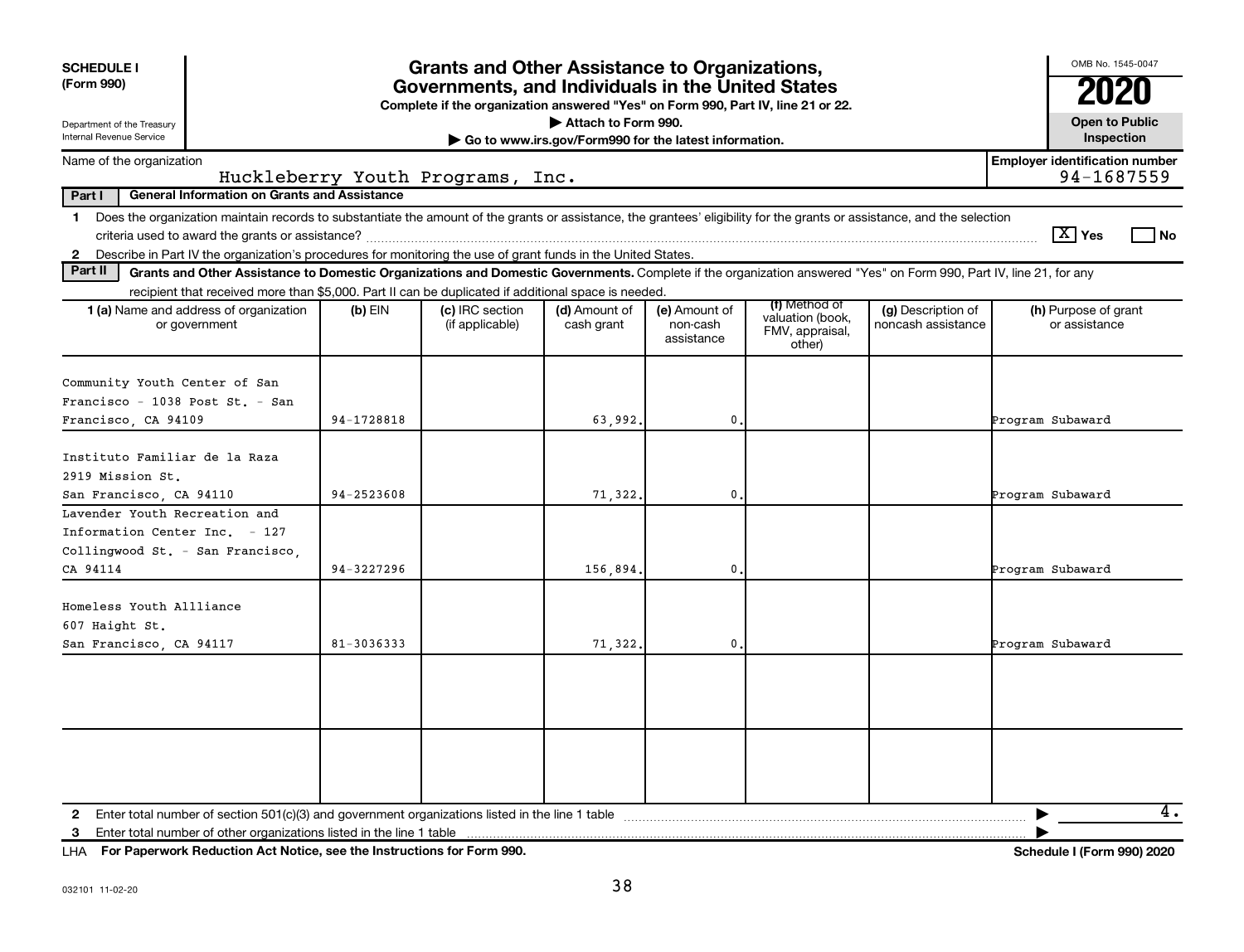**2**

Part III | Grants and Other Assistance to Domestic Individuals. Complete if the organization answered "Yes" on Form 990, Part IV, line 22. Part III can be duplicated if additional space is needed.

| (a) Type of grant or assistance | (b) Number of<br>recipients | (c) Amount of<br>cash grant | (d) Amount of non-<br>cash assistance | (e) Method of valuation<br>(book, FMV, appraisal, other) | (f) Description of noncash assistance               |
|---------------------------------|-----------------------------|-----------------------------|---------------------------------------|----------------------------------------------------------|-----------------------------------------------------|
|                                 |                             |                             |                                       |                                                          |                                                     |
| Client Stipends                 | 11                          | 5,500.                      |                                       | $0$ . Cost                                               | Stipends                                            |
|                                 |                             |                             |                                       |                                                          | Food, Client Events,<br>Transportation, Educational |
| Client Assistance               | 4306                        | 0.                          | $227,446$ . Cost                      |                                                          | Supplies, College Applications<br>and Other         |
|                                 |                             |                             |                                       |                                                          |                                                     |
|                                 |                             |                             |                                       |                                                          |                                                     |
|                                 |                             |                             |                                       |                                                          |                                                     |
|                                 |                             |                             |                                       |                                                          |                                                     |
|                                 |                             |                             |                                       |                                                          |                                                     |
|                                 |                             |                             |                                       |                                                          |                                                     |

Part IV | Supplemental Information. Provide the information required in Part I, line 2; Part III, column (b); and any other additional information.

Part I, Line 2:

The organization maintains records to substantiate the amount of assistance

given and the selection criteria used to award such assistance.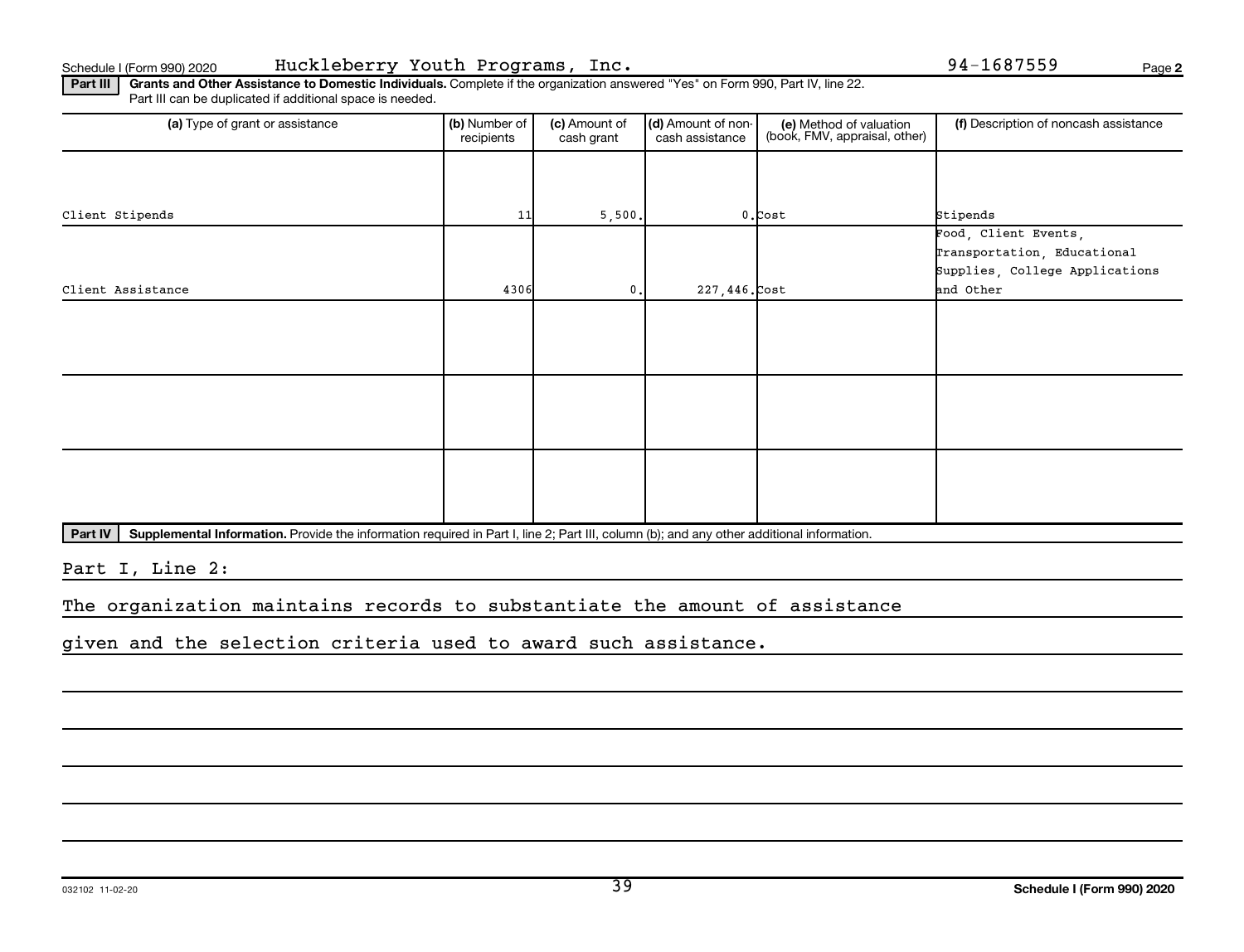|                                                                                                               | <b>Compensation Information</b><br><b>SCHEDULE J</b>                                                                                                    |                                       |              | OMB No. 1545-0047     |                         |
|---------------------------------------------------------------------------------------------------------------|---------------------------------------------------------------------------------------------------------------------------------------------------------|---------------------------------------|--------------|-----------------------|-------------------------|
|                                                                                                               | (Form 990)<br>For certain Officers, Directors, Trustees, Key Employees, and Highest                                                                     |                                       | 2020         |                       |                         |
|                                                                                                               | <b>Compensated Employees</b>                                                                                                                            |                                       |              |                       |                         |
|                                                                                                               | Complete if the organization answered "Yes" on Form 990, Part IV, line 23.                                                                              |                                       |              | <b>Open to Public</b> |                         |
|                                                                                                               | Attach to Form 990.<br>Department of the Treasury<br>Go to www.irs.gov/Form990 for instructions and the latest information.<br>Internal Revenue Service |                                       |              | Inspection            |                         |
|                                                                                                               | Name of the organization                                                                                                                                | <b>Employer identification number</b> |              |                       |                         |
|                                                                                                               | Huckleberry Youth Programs, Inc.                                                                                                                        | 94-1687559                            |              |                       |                         |
|                                                                                                               | <b>Questions Regarding Compensation</b><br>Part I                                                                                                       |                                       |              |                       |                         |
|                                                                                                               |                                                                                                                                                         |                                       |              | Yes                   | No                      |
|                                                                                                               | Check the appropriate box(es) if the organization provided any of the following to or for a person listed on Form 990,                                  |                                       |              |                       |                         |
|                                                                                                               | Part VII, Section A, line 1a. Complete Part III to provide any relevant information regarding these items.                                              |                                       |              |                       |                         |
|                                                                                                               | First-class or charter travel<br>Housing allowance or residence for personal use                                                                        |                                       |              |                       |                         |
|                                                                                                               | Travel for companions<br>Payments for business use of personal residence                                                                                |                                       |              |                       |                         |
|                                                                                                               | Health or social club dues or initiation fees<br>Tax indemnification and gross-up payments                                                              |                                       |              |                       |                         |
|                                                                                                               | Discretionary spending account<br>Personal services (such as maid, chauffeur, chef)                                                                     |                                       |              |                       |                         |
|                                                                                                               |                                                                                                                                                         |                                       |              |                       |                         |
|                                                                                                               | <b>b</b> If any of the boxes on line 1a are checked, did the organization follow a written policy regarding payment or                                  |                                       |              |                       |                         |
|                                                                                                               | reimbursement or provision of all of the expenses described above? If "No," complete Part III to explain                                                |                                       | 1b           |                       |                         |
| 2                                                                                                             | Did the organization require substantiation prior to reimbursing or allowing expenses incurred by all directors,                                        |                                       |              |                       |                         |
|                                                                                                               |                                                                                                                                                         |                                       | $\mathbf{2}$ |                       |                         |
|                                                                                                               |                                                                                                                                                         |                                       |              |                       |                         |
| З                                                                                                             | Indicate which, if any, of the following the organization used to establish the compensation of the organization's                                      |                                       |              |                       |                         |
|                                                                                                               | CEO/Executive Director. Check all that apply. Do not check any boxes for methods used by a related organization to                                      |                                       |              |                       |                         |
|                                                                                                               | establish compensation of the CEO/Executive Director, but explain in Part III.                                                                          |                                       |              |                       |                         |
|                                                                                                               | $X$ Written employment contract<br>Compensation committee                                                                                               |                                       |              |                       |                         |
|                                                                                                               | $ \mathbf{X} $ Compensation survey or study<br>Independent compensation consultant                                                                      |                                       |              |                       |                         |
|                                                                                                               | $\mathbf{X}$ Approval by the board or compensation committee<br>Form 990 of other organizations                                                         |                                       |              |                       |                         |
|                                                                                                               |                                                                                                                                                         |                                       |              |                       |                         |
| 4                                                                                                             | During the year, did any person listed on Form 990, Part VII, Section A, line 1a, with respect to the filing                                            |                                       |              |                       |                         |
|                                                                                                               | organization or a related organization:                                                                                                                 |                                       |              |                       |                         |
| а                                                                                                             | Receive a severance payment or change-of-control payment?                                                                                               |                                       | 4a           |                       | х                       |
| b                                                                                                             |                                                                                                                                                         |                                       | 4b           |                       | $\overline{\textbf{x}}$ |
| с                                                                                                             |                                                                                                                                                         |                                       | 4c           |                       | $\overline{\text{x}}$   |
| If "Yes" to any of lines 4a-c, list the persons and provide the applicable amounts for each item in Part III. |                                                                                                                                                         |                                       |              |                       |                         |
|                                                                                                               |                                                                                                                                                         |                                       |              |                       |                         |
|                                                                                                               | Only section 501(c)(3), 501(c)(4), and 501(c)(29) organizations must complete lines 5-9.                                                                |                                       |              |                       |                         |
|                                                                                                               | For persons listed on Form 990, Part VII, Section A, line 1a, did the organization pay or accrue any compensation                                       |                                       |              |                       |                         |
|                                                                                                               | contingent on the revenues of:                                                                                                                          |                                       |              |                       |                         |
| a                                                                                                             |                                                                                                                                                         |                                       | 5а           |                       | х                       |
|                                                                                                               |                                                                                                                                                         |                                       | 5b           |                       | $\overline{\texttt{x}}$ |
|                                                                                                               | If "Yes" on line 5a or 5b, describe in Part III.                                                                                                        |                                       |              |                       |                         |
| 6.                                                                                                            | For persons listed on Form 990, Part VII, Section A, line 1a, did the organization pay or accrue any compensation                                       |                                       |              |                       |                         |
|                                                                                                               | contingent on the net earnings of:                                                                                                                      |                                       |              |                       |                         |
| a                                                                                                             |                                                                                                                                                         |                                       |              |                       | х                       |
|                                                                                                               |                                                                                                                                                         |                                       |              |                       | $\overline{\texttt{x}}$ |
|                                                                                                               | If "Yes" on line 6a or 6b, describe in Part III.                                                                                                        |                                       |              |                       |                         |
|                                                                                                               | 7 For persons listed on Form 990, Part VII, Section A, line 1a, did the organization provide any nonfixed payments                                      |                                       |              |                       |                         |
|                                                                                                               |                                                                                                                                                         |                                       | 7            |                       | x                       |
| 8                                                                                                             | Were any amounts reported on Form 990, Part VII, paid or accrued pursuant to a contract that was subject to the                                         |                                       |              |                       |                         |
|                                                                                                               |                                                                                                                                                         |                                       |              |                       | х                       |
| 9                                                                                                             | If "Yes" on line 8, did the organization also follow the rebuttable presumption procedure described in                                                  |                                       |              |                       |                         |
|                                                                                                               |                                                                                                                                                         |                                       | 9            |                       |                         |
|                                                                                                               | LHA For Paperwork Reduction Act Notice, see the Instructions for Form 990.                                                                              | Schedule J (Form 990) 2020            |              |                       |                         |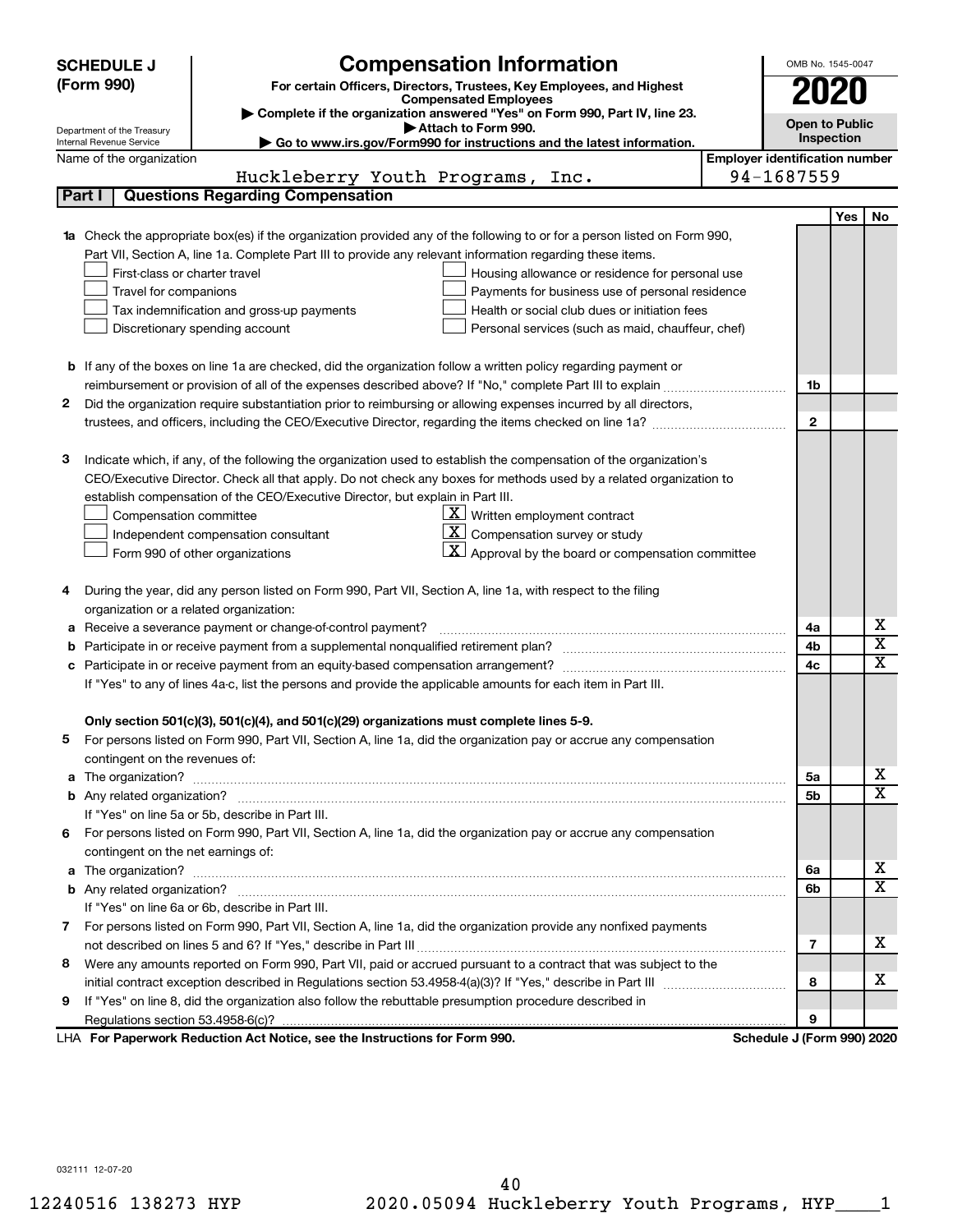#### Part II | Officers, Directors, Trustees, Key Employees, and Highest Compensated Employees. Use duplicate copies if additional space is needed.

For each individual whose compensation must be reported on Schedule J, report compensation from the organization on row (i) and from related organizations, described in the instructions, on row (ii). Do not list any individuals that aren't listed on Form 990, Part VII.

Note: The sum of columns (B)(i)-(iii) for each listed individual must equal the total amount of Form 990, Part VII, Section A, line 1a, applicable column (D) and (E) amounts for that individual.

|                              |                          | (B) Breakdown of W-2 and/or 1099-MISC compensation |                                           | (C) Retirement and<br>(D) Nontaxable<br>benefits | (E) Total of columns | (F) Compensation<br>in column (B) |                                           |
|------------------------------|--------------------------|----------------------------------------------------|-------------------------------------------|--------------------------------------------------|----------------------|-----------------------------------|-------------------------------------------|
| (A) Name and Title           | (i) Base<br>compensation | (ii) Bonus &<br>incentive<br>compensation          | (iii) Other<br>reportable<br>compensation | other deferred<br>compensation                   |                      | $(B)(i)$ - $(D)$                  | reported as deferred<br>on prior Form 990 |
| Douglas Styles<br>(i)<br>(1) | 189,634.                 | $\overline{0}$ .                                   | $\overline{0}$ .                          | $\overline{0}$ .                                 | 22,981.              | 212,615.                          | $\overline{0}$ .                          |
| Executive Director           | $\overline{0}$ .<br>ii)  | $\overline{\mathfrak{o}}$ .                        | $\overline{0}$ .                          | $\overline{0}$ .                                 | $\overline{0}$ .     | $\overline{0}$ .                  | $\overline{0}$ .                          |
| (i)                          |                          |                                                    |                                           |                                                  |                      |                                   |                                           |
| (ii)                         |                          |                                                    |                                           |                                                  |                      |                                   |                                           |
| (i)                          |                          |                                                    |                                           |                                                  |                      |                                   |                                           |
| (ii)                         |                          |                                                    |                                           |                                                  |                      |                                   |                                           |
| (i)                          |                          |                                                    |                                           |                                                  |                      |                                   |                                           |
| (ii)                         |                          |                                                    |                                           |                                                  |                      |                                   |                                           |
| (i)                          |                          |                                                    |                                           |                                                  |                      |                                   |                                           |
| (ii)                         |                          |                                                    |                                           |                                                  |                      |                                   |                                           |
| (i)                          |                          |                                                    |                                           |                                                  |                      |                                   |                                           |
| (ii)                         |                          |                                                    |                                           |                                                  |                      |                                   |                                           |
| (i)                          |                          |                                                    |                                           |                                                  |                      |                                   |                                           |
| (ii)                         |                          |                                                    |                                           |                                                  |                      |                                   |                                           |
| (i)                          |                          |                                                    |                                           |                                                  |                      |                                   |                                           |
| (ii)                         |                          |                                                    |                                           |                                                  |                      |                                   |                                           |
| (i)                          |                          |                                                    |                                           |                                                  |                      |                                   |                                           |
| (ii)                         |                          |                                                    |                                           |                                                  |                      |                                   |                                           |
| (i)<br>(ii)                  |                          |                                                    |                                           |                                                  |                      |                                   |                                           |
| (i)                          |                          |                                                    |                                           |                                                  |                      |                                   |                                           |
| (ii)                         |                          |                                                    |                                           |                                                  |                      |                                   |                                           |
| (i)                          |                          |                                                    |                                           |                                                  |                      |                                   |                                           |
| (ii)                         |                          |                                                    |                                           |                                                  |                      |                                   |                                           |
| (i)                          |                          |                                                    |                                           |                                                  |                      |                                   |                                           |
| (ii)                         |                          |                                                    |                                           |                                                  |                      |                                   |                                           |
| (i)                          |                          |                                                    |                                           |                                                  |                      |                                   |                                           |
| (ii)                         |                          |                                                    |                                           |                                                  |                      |                                   |                                           |
| (i)                          |                          |                                                    |                                           |                                                  |                      |                                   |                                           |
| (ii)                         |                          |                                                    |                                           |                                                  |                      |                                   |                                           |
| (i)                          |                          |                                                    |                                           |                                                  |                      |                                   |                                           |
|                              | (ii)                     |                                                    |                                           |                                                  |                      |                                   |                                           |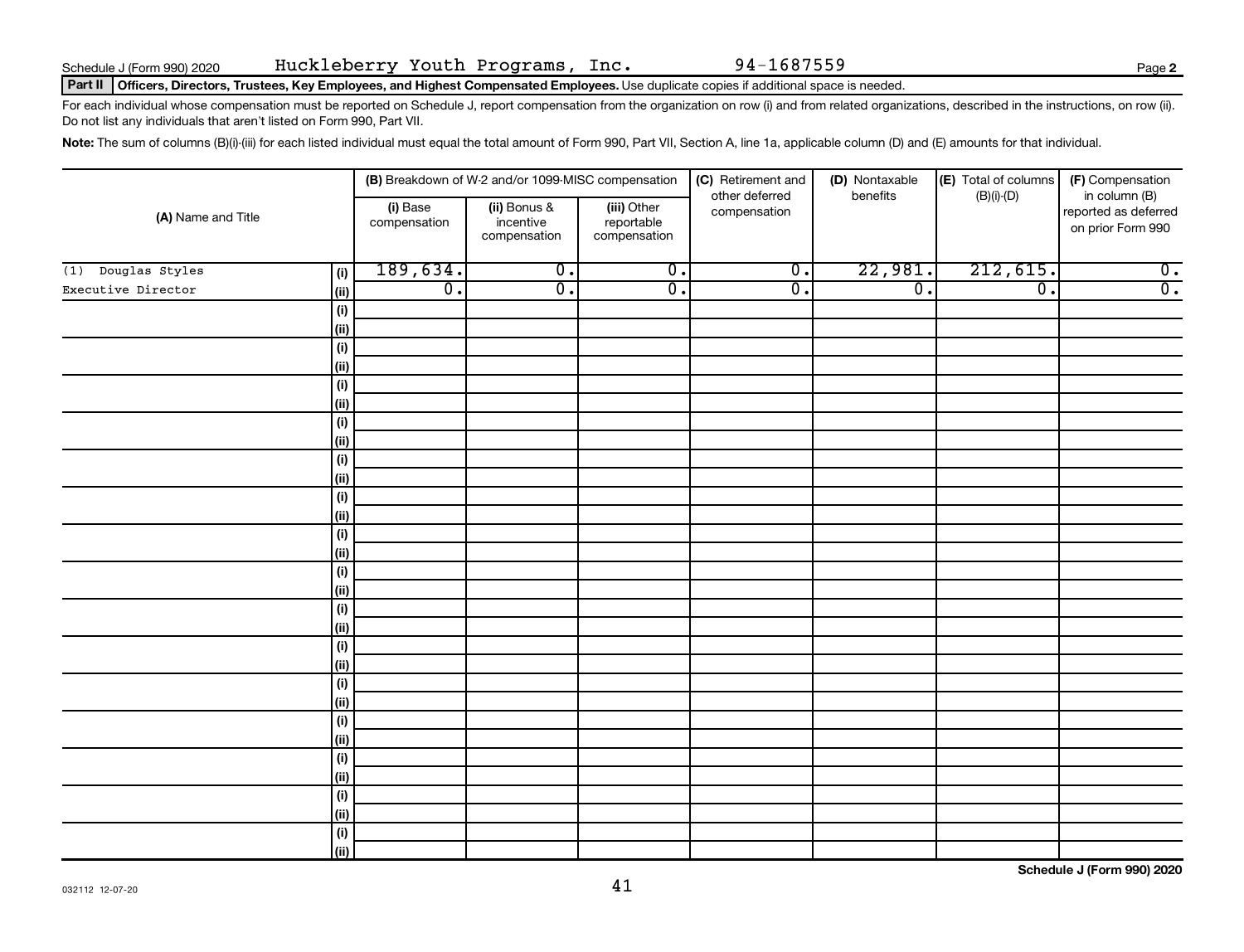#### **Part III Supplemental Information**

Provide the information, explanation, or descriptions required for Part I, lines 1a, 1b, 3, 4a, 4b, 4c, 5a, 5b, 6a, 6b, 7, and 8, and for Part II. Also complete this part for any additional information.

**Schedule J (Form 990) 2020**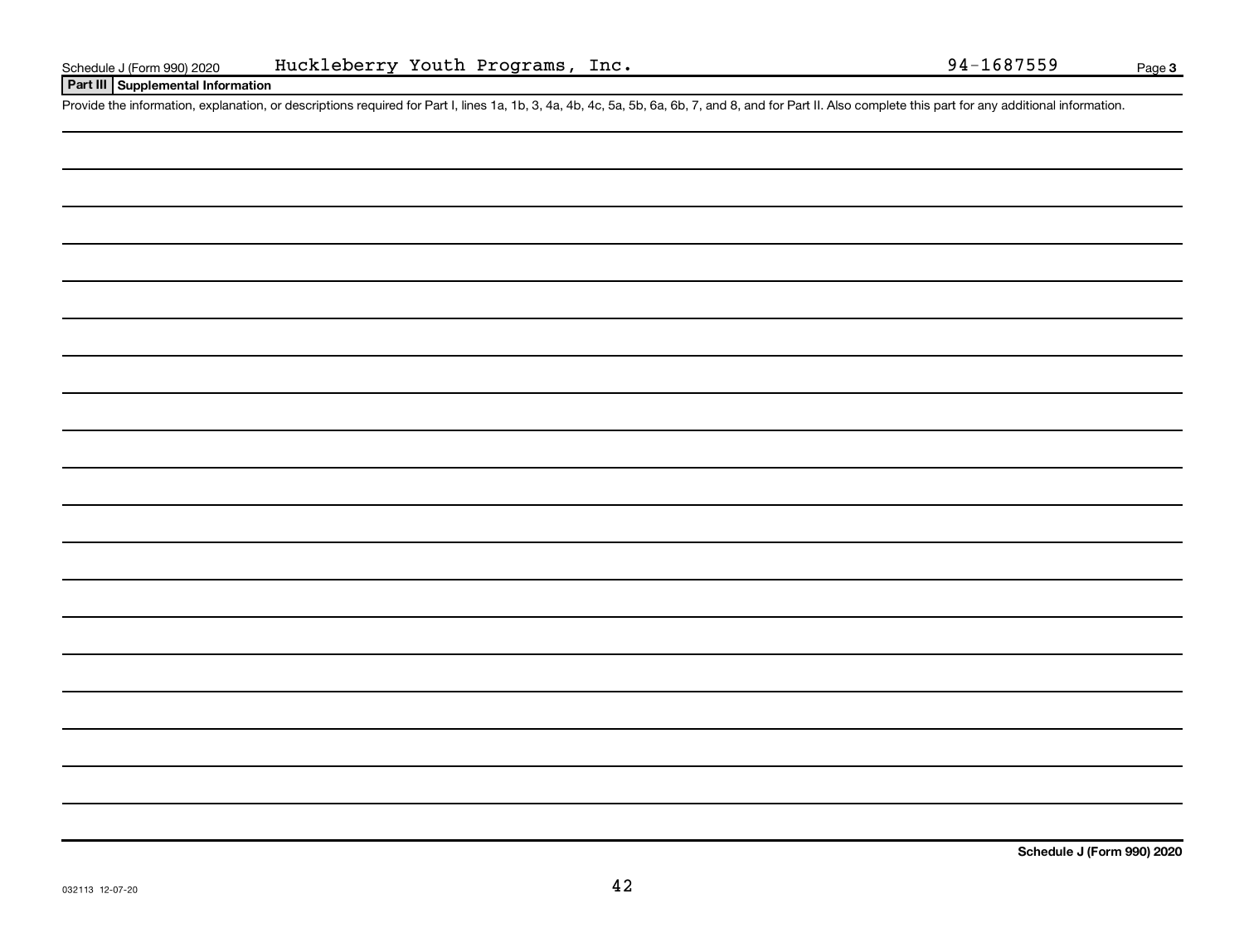#### **SCHEDULE M (Form 990)**

### **Noncash Contributions**

OMB No. 1545-0047

| Department of the Treasury |
|----------------------------|
| Internal Revenue Service   |

◆ Complete if the organizations answered "Yes" on Form 990, Part IV, lines 29 or 30.<br>● Complete if the organizations answered "Yes" on Form 990, Part IV, lines 29 or 30. **Attach to Form 990.**  $\blacktriangleright$ 

**Open to Public Inspection**

|  | Name of the organization |
|--|--------------------------|
|--|--------------------------|

 **Go to www.irs.gov/Form990 for instructions and the latest information.** J

|        | Name of the organization                                                                                                       |                               |                                      |                                                                                                       | <b>Employer identification number</b>                        |           |
|--------|--------------------------------------------------------------------------------------------------------------------------------|-------------------------------|--------------------------------------|-------------------------------------------------------------------------------------------------------|--------------------------------------------------------------|-----------|
|        | Huckleberry Youth Programs, Inc.                                                                                               |                               |                                      |                                                                                                       | 94-1687559                                                   |           |
| Part I | <b>Types of Property</b>                                                                                                       |                               |                                      |                                                                                                       |                                                              |           |
|        |                                                                                                                                | (a)<br>Check if<br>applicable | (b)<br>Number of<br>contributions or | (c)<br>Noncash contribution<br>amounts reported on<br>litems contributed Form 990, Part VIII, line 1q | (d)<br>Method of determining<br>noncash contribution amounts |           |
| 1.     |                                                                                                                                |                               |                                      |                                                                                                       |                                                              |           |
| 2      |                                                                                                                                |                               |                                      |                                                                                                       |                                                              |           |
| з      | Art - Fractional interests                                                                                                     |                               |                                      |                                                                                                       |                                                              |           |
| 4      |                                                                                                                                |                               |                                      |                                                                                                       |                                                              |           |
| 5      | Clothing and household goods                                                                                                   |                               |                                      |                                                                                                       |                                                              |           |
| 6      |                                                                                                                                |                               |                                      |                                                                                                       |                                                              |           |
| 7      |                                                                                                                                |                               |                                      |                                                                                                       |                                                              |           |
| 8      |                                                                                                                                |                               |                                      |                                                                                                       |                                                              |           |
| 9      | Securities - Publicly traded                                                                                                   | $\overline{\text{x}}$         | 3                                    | 26,777.FMV                                                                                            |                                                              |           |
| 10     | Securities - Closely held stock                                                                                                |                               |                                      |                                                                                                       |                                                              |           |
| 11     | Securities - Partnership, LLC, or                                                                                              |                               |                                      |                                                                                                       |                                                              |           |
| 12     |                                                                                                                                |                               |                                      |                                                                                                       |                                                              |           |
| 13     | Qualified conservation contribution -                                                                                          |                               |                                      |                                                                                                       |                                                              |           |
|        |                                                                                                                                |                               |                                      |                                                                                                       |                                                              |           |
| 14     | Qualified conservation contribution - Other                                                                                    |                               |                                      |                                                                                                       |                                                              |           |
| 15     | Real estate - Residential                                                                                                      |                               |                                      |                                                                                                       |                                                              |           |
| 16     | Real estate - Commercial                                                                                                       |                               |                                      |                                                                                                       |                                                              |           |
| 17     |                                                                                                                                |                               |                                      |                                                                                                       |                                                              |           |
| 18     |                                                                                                                                |                               |                                      |                                                                                                       |                                                              |           |
| 19     |                                                                                                                                |                               |                                      |                                                                                                       |                                                              |           |
| 20     | Drugs and medical supplies                                                                                                     |                               |                                      |                                                                                                       |                                                              |           |
| 21     |                                                                                                                                |                               |                                      |                                                                                                       |                                                              |           |
| 22     |                                                                                                                                |                               |                                      |                                                                                                       |                                                              |           |
| 23     |                                                                                                                                |                               |                                      |                                                                                                       |                                                              |           |
| 24     |                                                                                                                                |                               |                                      |                                                                                                       |                                                              |           |
| 25     | Other $\blacktriangleright$<br>$\overline{\phantom{a}}$ )                                                                      |                               |                                      |                                                                                                       |                                                              |           |
| 26     | Other $\blacktriangleright$                                                                                                    |                               |                                      |                                                                                                       |                                                              |           |
| 27     | Other $\blacktriangleright$                                                                                                    |                               |                                      |                                                                                                       |                                                              |           |
| 28     | Other                                                                                                                          |                               |                                      |                                                                                                       |                                                              |           |
| 29     | Number of Forms 8283 received by the organization during the tax year for contributions                                        |                               |                                      |                                                                                                       |                                                              |           |
|        |                                                                                                                                |                               |                                      |                                                                                                       |                                                              |           |
|        |                                                                                                                                |                               |                                      |                                                                                                       |                                                              | No<br>Yes |
|        | 30a During the year, did the organization receive by contribution any property reported in Part I, lines 1 through 28, that it |                               |                                      |                                                                                                       |                                                              |           |
|        | must hold for at least three years from the date of the initial contribution, and which isn't required to be used for          |                               |                                      |                                                                                                       |                                                              |           |
|        |                                                                                                                                |                               |                                      |                                                                                                       | <b>30a</b>                                                   | х         |
|        | <b>b</b> If "Yes," describe the arrangement in Part II.                                                                        |                               |                                      |                                                                                                       |                                                              |           |
| 31     | Does the organization have a gift acceptance policy that requires the review of any nonstandard contributions?                 |                               |                                      |                                                                                                       | 31                                                           | х         |
|        | 32a Does the organization hire or use third parties or related organizations to solicit, process, or sell noncash              |                               |                                      |                                                                                                       |                                                              |           |
|        | contributions?                                                                                                                 |                               |                                      |                                                                                                       | 32a                                                          | х         |
|        | <b>b</b> If "Yes," describe in Part II.                                                                                        |                               |                                      |                                                                                                       |                                                              |           |
|        |                                                                                                                                |                               |                                      |                                                                                                       |                                                              |           |

**33** If the organization didn't report an amount in column (c) for a type of property for which column (a) is checked, describe in Part II.

**For Paperwork Reduction Act Notice, see the Instructions for Form 990. Schedule M (Form 990) 2020** LHA

032141 11-23-20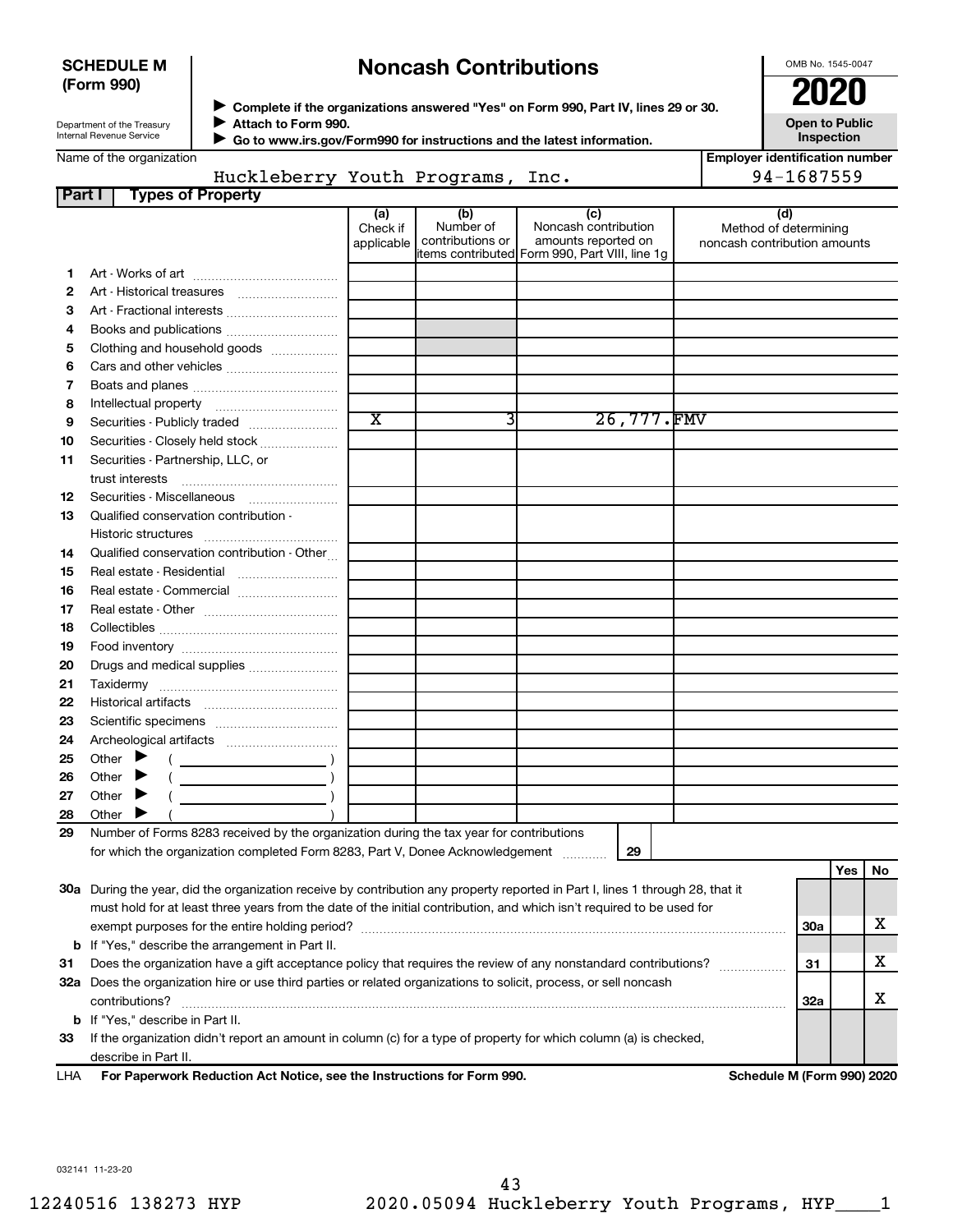| Schedule M (Form 990) 2020 |  | Huckleberry Youth Programs, | Inc. | 94-1687559 | Page |
|----------------------------|--|-----------------------------|------|------------|------|
|----------------------------|--|-----------------------------|------|------------|------|

**2** Provide the information required by Part I, lines 30b, 32b, and 33, and whether the organization is reporting in Part I, column (b), the number of contributions, the number of items received, or a combination of both. Also complete this part for any additional information. **Part II Supplemental Information.** 

|                 | $\bf 44$ |                            |
|-----------------|----------|----------------------------|
| 032142 11-23-20 |          | Schedule M (Form 990) 2020 |
|                 |          |                            |
|                 |          |                            |
|                 |          |                            |
|                 |          |                            |
|                 |          |                            |
|                 |          |                            |
|                 |          |                            |
|                 |          |                            |
|                 |          |                            |
|                 |          |                            |
|                 |          |                            |
|                 |          |                            |
|                 |          |                            |
|                 |          |                            |
|                 |          |                            |
|                 |          |                            |
|                 |          |                            |
|                 |          |                            |
|                 |          |                            |
|                 |          |                            |
|                 |          |                            |
|                 |          |                            |
|                 |          |                            |
|                 |          |                            |
|                 |          |                            |
|                 |          |                            |
|                 |          |                            |
|                 |          |                            |
|                 |          |                            |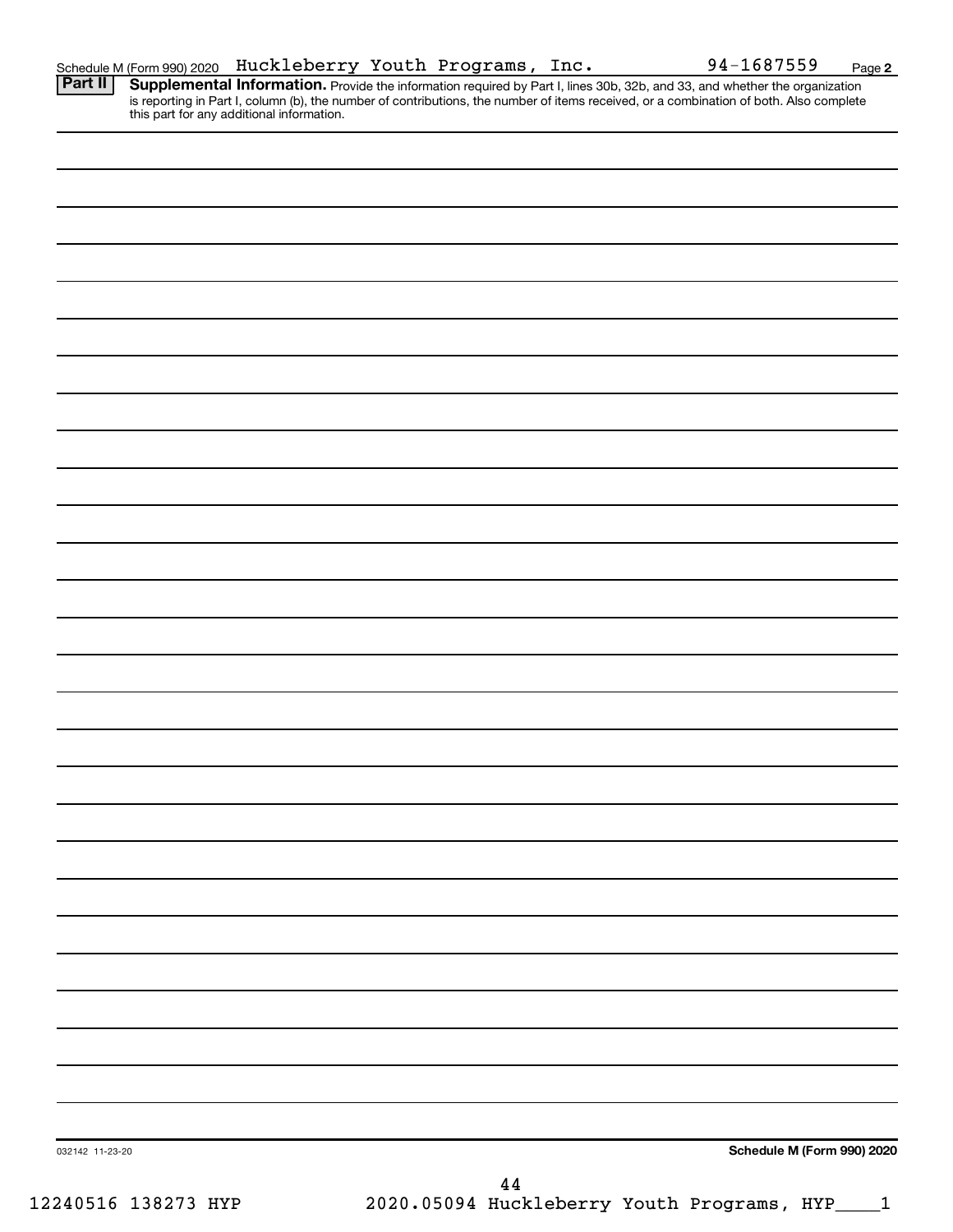**(Form 990 or 990-EZ)**

Department of the Treasury

Name of the organization

Internal Revenue Service



Huckleberry Youth Programs, Inc. 94-1687559

Form 990, Part I, Line 1, Description of Organization Mission:

to develop healthy life choices, to maximize their potential, and to

realize their dreams.

Form 990, Part III, Line 1, Description of Organization Mission: accomplished this by providing San Francisco and Marin youth and their families with a network of services and opportunities offered by caring peers and adults.

Form 990, Part III, Line 4d, Other Program Services:

The Huckleberry ACE (Access to College Equity) Academy in Marin County

is a college access program, for first-generation, motivated students.

The program provides career training, academic counseling, and college

access to youth who will be the first in their families to attend

college, as well as financial aid application support.

Huckleberry Teen Health Program ("HTHP") is the primary provider of

health access, youth development and other support services for

underserved youth in Marin County. Services include weekly teen clinics

in San Rafael, health workshops offered in schools and community sites,

individual and family counseling, and case management. The agency is

supported by Marin County's Behavioral Health and Recovery Services to

provide prevention counseling to youth. 2089 clients served annually

are from San Rafael and surrounding communities. During the year

covered, 211 clients were served in our health clinic, and 1,859 young

people participated in health education workshops. 154 clients received

032211 11-20-20 **For Paperwork Reduction Act Notice, see the Instructions for Form 990 or 990-EZ. Schedule O (Form 990 or 990-EZ) 2020** LHA youth engaged in individual or group counseling, including 53 for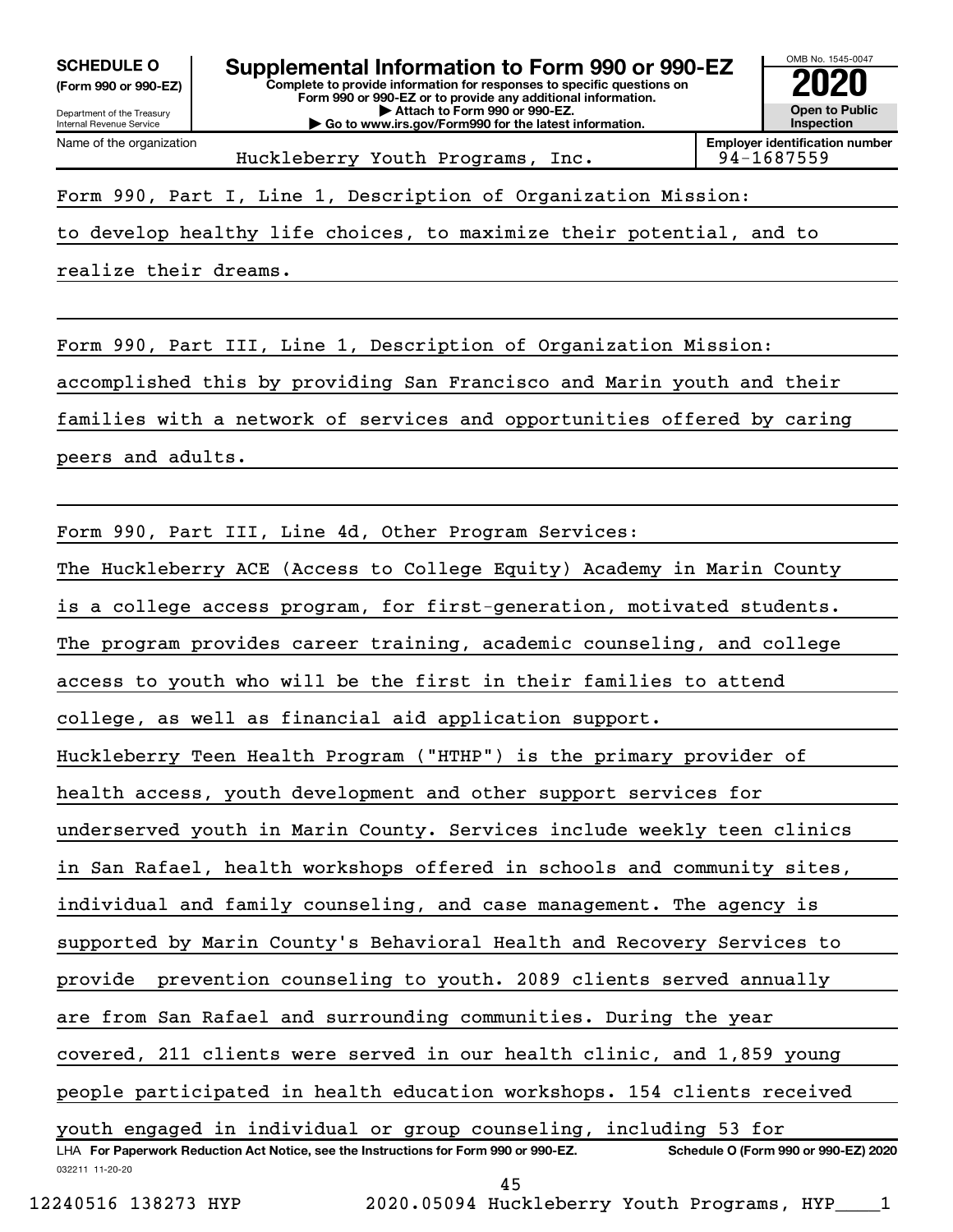| Schedule O (Form 990 or 990-EZ) 2020                                       | Page 2                                              |  |  |  |  |
|----------------------------------------------------------------------------|-----------------------------------------------------|--|--|--|--|
| Name of the organization<br>Huckleberry Youth Programs, Inc.               | <b>Employer identification number</b><br>94-1687559 |  |  |  |  |
| substance use-specific support; 100% of youth who engaged in 3 or more     |                                                     |  |  |  |  |
| counseling sessions met at least one of their goals.                       |                                                     |  |  |  |  |
| Huckleberry Advocacy and Response Team provides services for youth ages    |                                                     |  |  |  |  |
| 11-24 who are experiencing commercial sexual exploitation or who are at    |                                                     |  |  |  |  |
| risk. Youth are referred by County Child Welfare, Juvenile Probation,      |                                                     |  |  |  |  |
| School Staff, Medical Providers, By Peers & Self-referred.                 |                                                     |  |  |  |  |
| Project READY, (Reconnecting, Educating, and Achieving Dreams for          |                                                     |  |  |  |  |
| Youth), ensures middle schoolers with behavioral or truancy issue, a       |                                                     |  |  |  |  |
| successful transition to high school and avoid contact with the            |                                                     |  |  |  |  |
| juvenile system. Academic support and intensive one-on-one case            |                                                     |  |  |  |  |
| management, combined with parental support and education, can reduce       |                                                     |  |  |  |  |
| rates of school failure and arrest among youth with multiple risk          |                                                     |  |  |  |  |
| factors. To achieve the goal of transitioning youth to high school         |                                                     |  |  |  |  |
| while avoiding contact with the juvenile justice system, the program       |                                                     |  |  |  |  |
| works with youth from the summer before 8th grade thought the first        |                                                     |  |  |  |  |
| semester of 9th grade, with the most intensive services offered during     |                                                     |  |  |  |  |
| the 8th grade.                                                             |                                                     |  |  |  |  |
| Expenses $$2,229,526.$<br>including grants of $$35,276$ .                  | Revenue $$0.$                                       |  |  |  |  |
|                                                                            |                                                     |  |  |  |  |
| Form 990, Part VI, Section B, line 11b:                                    |                                                     |  |  |  |  |
| Preliminary review of the Form 990 is carried out by the Fiscal Director.  |                                                     |  |  |  |  |
| Prior to filing, it is distributed to the Board of Directors and reviewed  |                                                     |  |  |  |  |
| by the Executive Director and the Finance Committee of the Board of        |                                                     |  |  |  |  |
| Directors.                                                                 |                                                     |  |  |  |  |
|                                                                            |                                                     |  |  |  |  |
| Form 990, Part VI, Section B, Line 12c:                                    |                                                     |  |  |  |  |
| The organization's conflict of interest policy is reviewed with candidates |                                                     |  |  |  |  |

032212 11-20-20 **Schedule O (Form 990 or 990-EZ) 2020** for election or re-election to the Board. The elections occur bi-annually 46

<sup>12240516 138273</sup> HYP 2020.05094 Huckleberry Youth Programs, HYP\_\_\_\_1